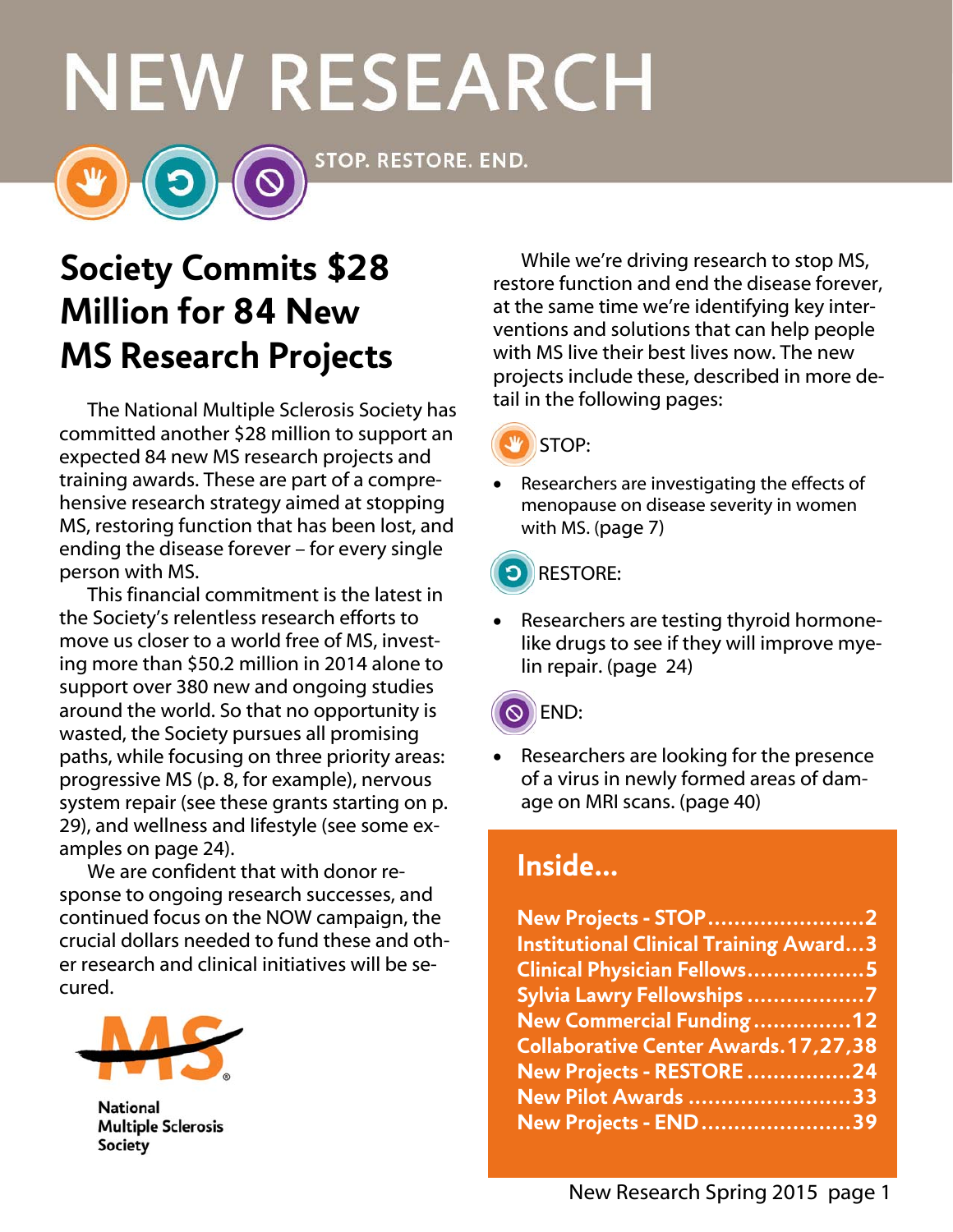



# **STOP**

Stopping MS requires understanding of the factors that contribute to MS disease progression, and finding ways to prevent damage to the nervous system. Stopping MS includes research on potential therapies, measuring disease activity, understanding how the immune system plays a role in triggering MS, and gathering data on health care issues to drive advocacy efforts for policies that enable everyone with MS to access quality care and treatment.

#### STOP—Therapies

#### Ellen Mowry, MD, MCR

Johns Hopkins University Baltimore, Maryland Award: Harry Weaver Neuroscience Scholarship

Title: A pilot study of intermittent calorie restriction in multiple sclerosis

Summary: Researchers at Johns Hopkins University in Baltimore are doing a pilot trial testing the safety and tolerability of a diet that intermittently restricts calorie intake as a treatment for disease activity in people with MS.

Background: Many researchers believe that MS is becoming more common, and may reflect, at least in part, recent environmental changes. One such change that may play a role is what people eat. Childhood obesity increases the risk for MS, and lab studies in mouse models of MS suggest that reducing caloric intake can decrease disease severity. Other studies suggest that restricting calories may reduce oxidative stress, inflammation, and dysfunction of the energy factories of cells (mitochondria), which have been implicated as harmful in MS.

**The Study:** Dr. Mowry and her group are performing a pilot trial to examine the effects of intermittent, dramatic reductions in caloric intake. They are conducting an 8-week randomized trial involving 36 people with MS. These participants are consuming one of three diets to compare potential impacts of a typical diet versus diets in which the amount of calories consumed are intermittently cut or cut a small amount overall. During these first 8 weeks, the food is being provided by the study team. After 8 weeks, all participants will be on calorie-restricted diet regimens for 40 weeks using their own purchased food to check how well people can adhere to the diet. Dr. Mowry and her team are assessing the safety and tolerability of these diets, and how such dietary changes may affect immune function and metabolism.

What's Next? This study will provide preliminary data that will be used to design and implement trials in larger groups of participants to see if dietary restriction will improve disease activity and symptoms in people with MS.

### STOP—Psychosocial Aspects of MS

#### Stefan Gold, PhD

Charité University Medical Center Berlin, Germany Award: Research Grant

Title: Molecular mechanisms of T cell dysfunction in multiple sclerosis-associated major depression

Summary: Researchers at Charité University Medical Center in Berlin, Germany are investigating the possible link between immune system dysfunction and depression in MS.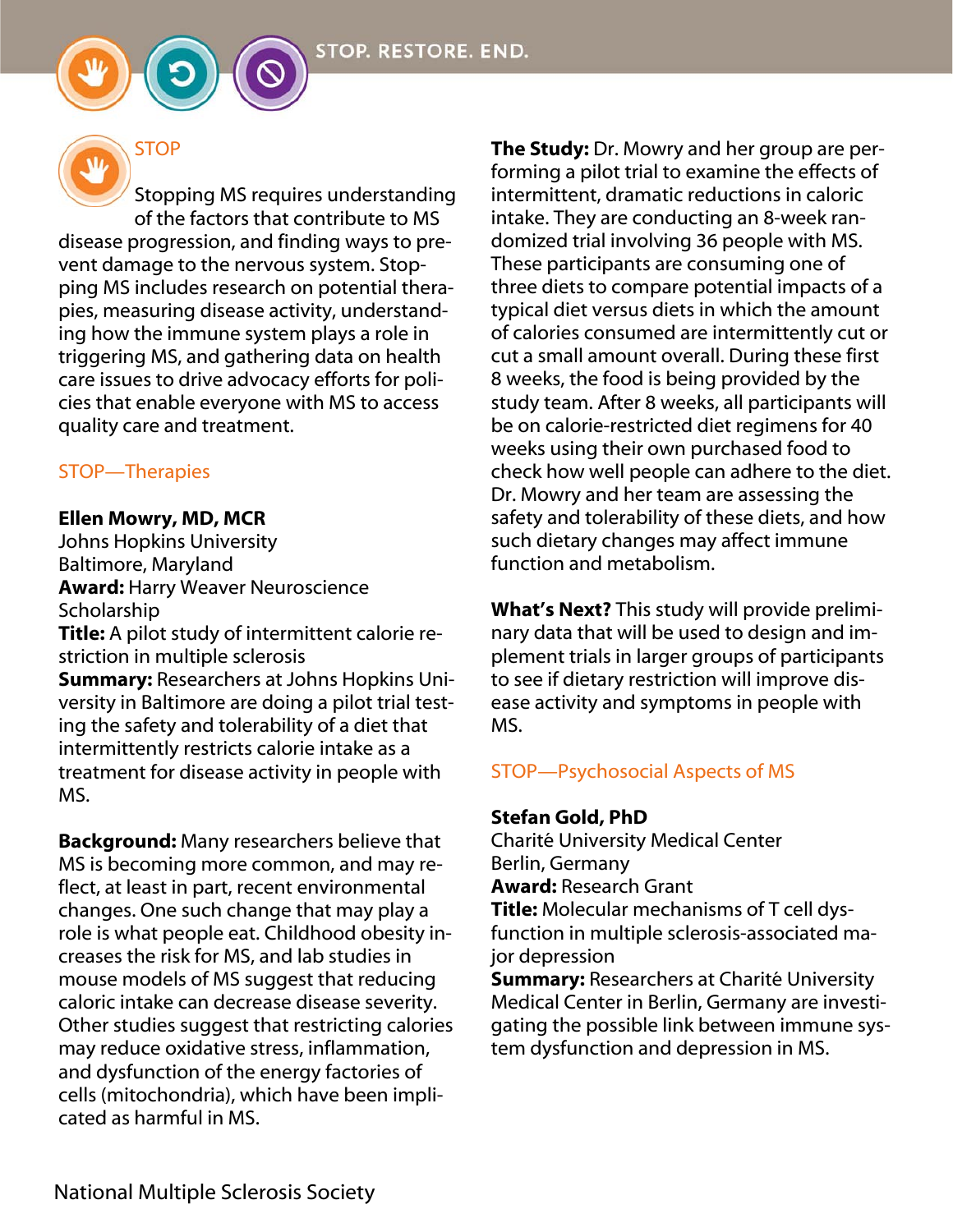

# Training Physicians to Provide Exceptional Care to People with MS

Consistent with its mission to move toward a world free of multiple sclerosis, the Society offers the Institutional Clinician Training Award, a five-year award to mentors and institutions to provide training for board-certified/eligible neurologists and physiatrists in MS specialist care. The goal is for fellows to acquire the skills and knowledge necessary to provide the highest quality of care for individuals with MS. Here are the awardees for 2015:

**Lead Mentor:** Peter Calabresi, MD Johns Hopkins MS Center, Baltimore, MD

**Lead Mentor:** Peter Riskind, MD, PhD University of Massachusetts Medical School, Worcester, MA

These awards will produce the next generation of clinical care specialists with a depth and breadth of knowledge required to provide exceptional care to people with MS well into the future.

Background: Depression is a fairly common symptom in MS, and is associated with a lower quality of life and cognitive problems. Why people with MS are at such high risk for depression is not yet known. This team previously showed that depression in MS is linked to damage to brain regions which control emotions, and is associated with elevated levels of the stress hormone, cortisol. In people with MS depression, a type of immune cell called T cells produce more inflammatory messenger proteins, and do not respond normally to cortisol, indicating that they are no longer adequately regulated by this hormone.

**The Study:** Dr. Gold and his team are exploring a possible link between abnormal immune cell function and depression in MS. They are studying gene activity and alterations in messenger proteins in T cells obtained from women with relapsing-remitting MS who are depressed and who are not depressed, and also women who do not have MS. They aim to identify mechanisms responsible for the impaired regulation of T cells in those with relapsing MS and depression.

What's Next? This study may increase our understanding of the link between the immune system and depression in MS, and may suggest new targets to treat MS depression.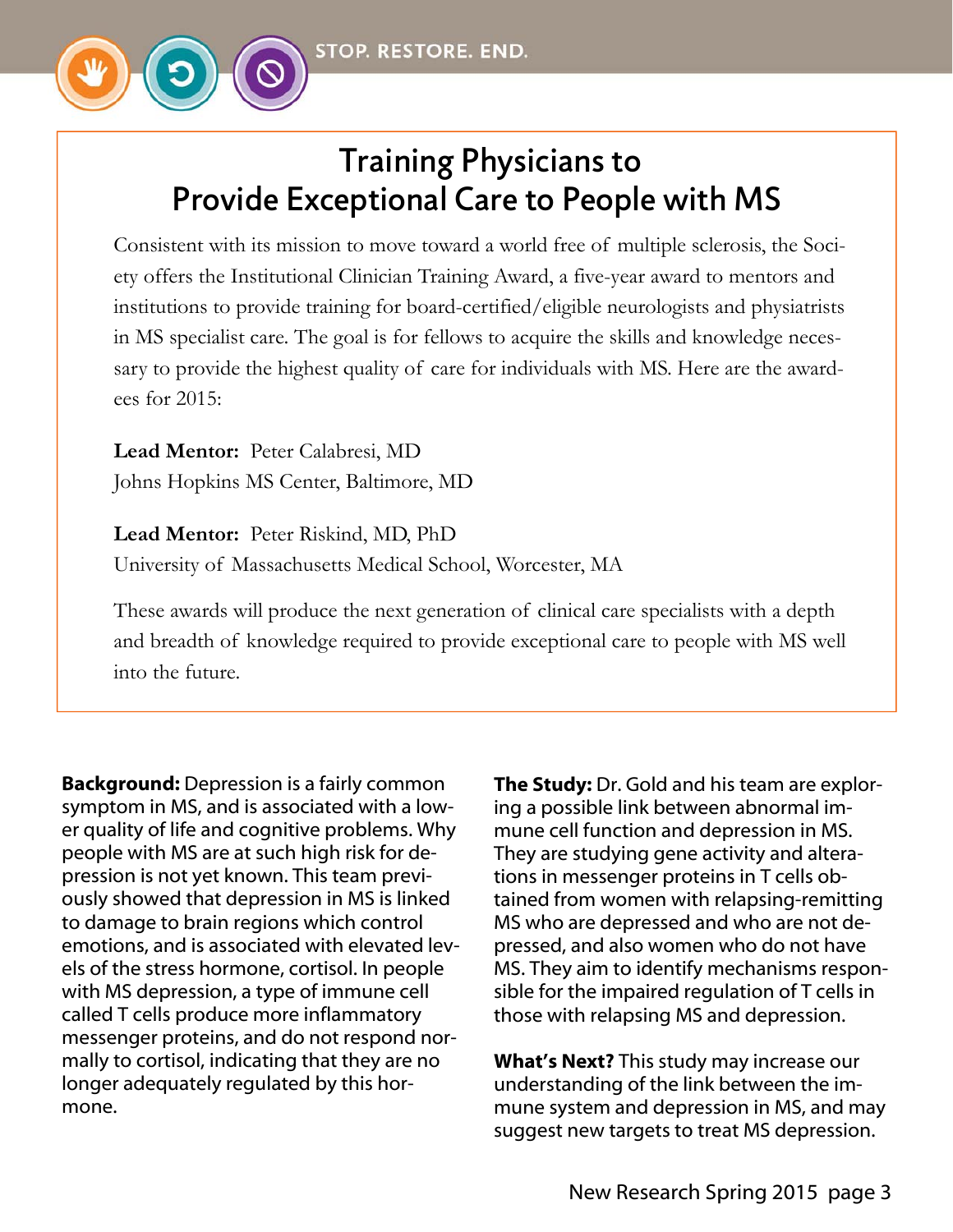

#### STOP—CNS Repair

#### Andrés Cruz-Herranz, MD

University of California, San Francisco San Francisco, California Award: Postdoctoral Fellowship Title: Longitudinal Screening of Neuroprotective Therapies in Experimental Autoimmune Encephalomyelitis with Optical Coherence Tomography

Summary: Researchers at the University of California at San Francisco are imaging the back of the eye to visualize signs of myelin repair in mice as a means of identifying agents with potential to stimulate myelin repair in people with MS.

Background: The hallmark of pathology in the brain of people with MS is the loss of myelin, the fatty substance that surrounds and protects nerve fibers. Nerve fibers that have been stripped of their myelin do not function properly, producing symptoms in people with the disease. Successful treatments for MS dampen the immune system, but therapies to repair myelin remain to be developed. One barrier to developing such therapies is the inability to quickly and non-invasively test whether new drugs are working.

The Study: During the course of this training fellowship, Dr. Cruz-Herranz and experienced mentors are using an imaging technique called optical coherence tomography (OCT) that can visualize changes in the retina in a non-invasive manner. They are focusing on mice with the MS-like disease experimental autoimmune encephalomyelitis (EAE) and optic neuritis, which is a model of the vision problems that are often seen in MS. They are examining the backs of the eyes (retinas) of these mice over time using OCT and then looking for links between changes seen with OCT and myelin repair. They are also treating

mice that have EAE and optic neuritis with candidate drugs that may stimulate myelin repair, using OCT as a way of detecting aspects of myelin repair.

What's Next? Results from this study will help in the development of a way to detect the impact of therapies focusing on protecting the nervous system or repairing myelin in people with MS.

# STOP—Infectious Agents

#### Stanley Perlman, MD, PhD

The University of Iowa Iowa City, Iowa Award: Research Grant Title: Pathogenesis of Demyelination in Mice Infected with a Neurotropic Coronavirus **Summary:** University of Iowa researchers are investigating ways to manipulate the immune system in a way that turns off the harmful effects and maintains the helpful effects as a strategy for treating MS.

**Background:** In MS, the immune system attacks the nervous system, causing a variety of symptoms. Having more specific therapies that can turn off MS immune attacks but keep the rest of the immune system intact to fight infection would be a great leap forward. One type of immune cell that could possibly be manipulated for MS therapy is called "Tregs." These immune cells turn down some of the harmful aspects of the immune system. Thus, controlling Treg activity and the molecules they secrete may be a more specific way of manipulating the immune system in MS.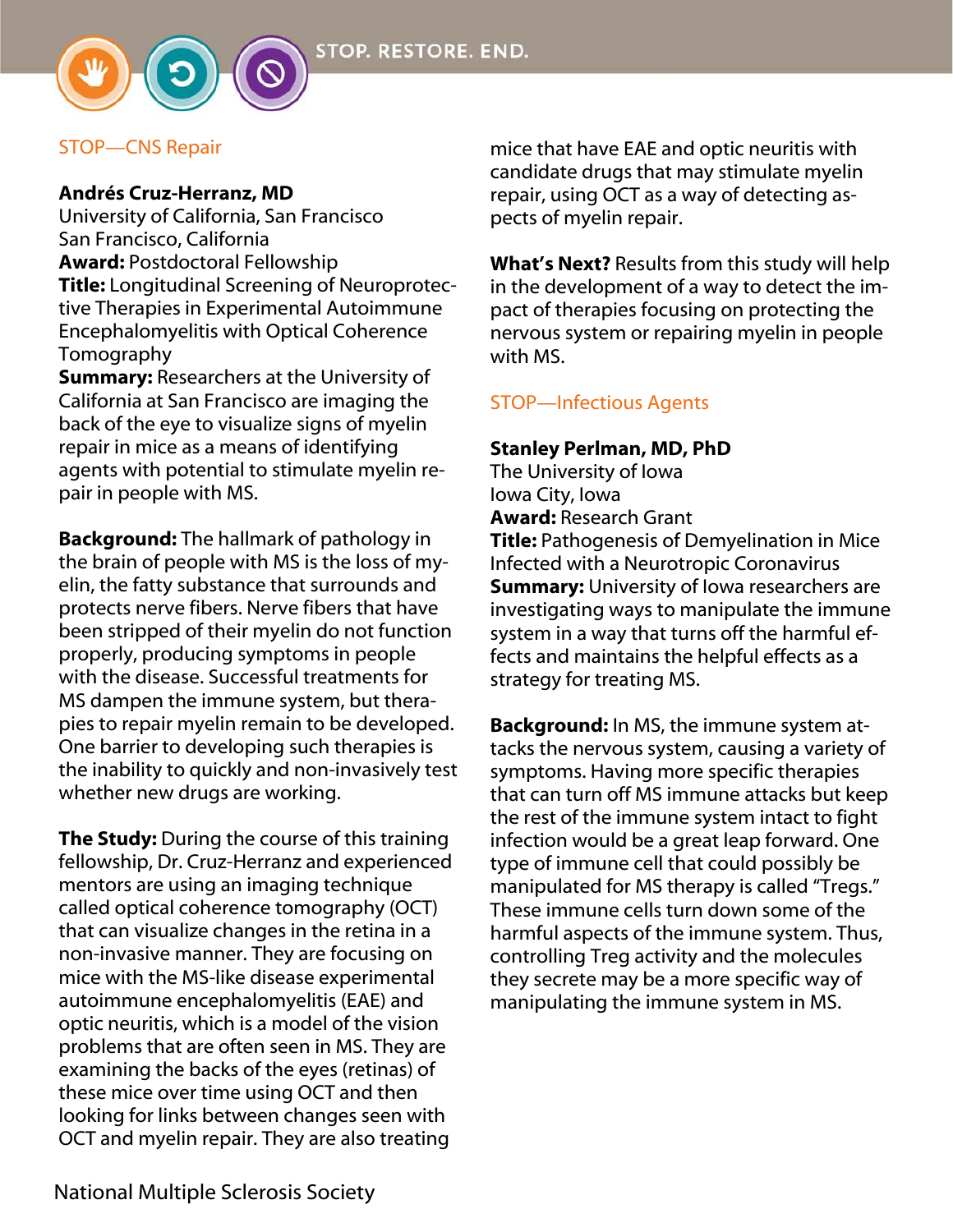

# Eight Physicians Offered Training in Specialized MS Care

The awards provide one year of post-residency training with experienced mentors, to optimize care and quality of life for people with MS.

| Awardee                   | Location                                                   | Mentor                |
|---------------------------|------------------------------------------------------------|-----------------------|
| Scott Belliston, DO       | University of Kansas Medical Center,<br>Kansas City, KS    | Sharon Lynch, MD      |
| Matthew Carraro, MD       | The Ohio State University,<br>Columbus, OH                 | Aaron Boster, MD      |
| Joshua Chalkley, DO       | Brigham and Women's Hospital,<br>Boston, MA                | Tanuja Chitnis, MD    |
| Alison Daigle, DO         | Brown University,<br>Providence, RI                        | Syed Rizvi, MD        |
| Janet Elgallab, MD        | State University of New York,<br>Stony Brook, NY           | Lauren Krupp, MD      |
| Fabian Sierra Morales, MD | <b>Beth Israel Deaconess Medical</b><br>Center, Boston, MA | Jacob Sloane, MD, PhD |
| Sharon Stoll, DO          | Yale University,<br>New Haven, CT                          | Daniel Pelletier, MD  |
| Melanie Ward, MD          | University of Virginia,<br>Charlottesville, VA             | Myla Goldman, MD      |

The Study: Dr. Perlman and his colleagues are using a mouse model in which nervous system tissue damage is induced by a virus. They are examining the characteristics of the Tregs in these mice. His group is also studying another group of molecules, called "prostaglandins," some of which enhance and others of which diminish the immune response. Production of these molecules is decreased when people take ibuprofen and similar compounds. The role of prostaglandins in MS may be important but is not completely understood. This team is also examining the role of prostaglandins in this mouse model.

What's Next? A more specific type of treatment for MS may result if Tregs can be used to control the harmful components of the immune system or if specific prostaglandins are inhibited in MS while leaving the helpful components intact.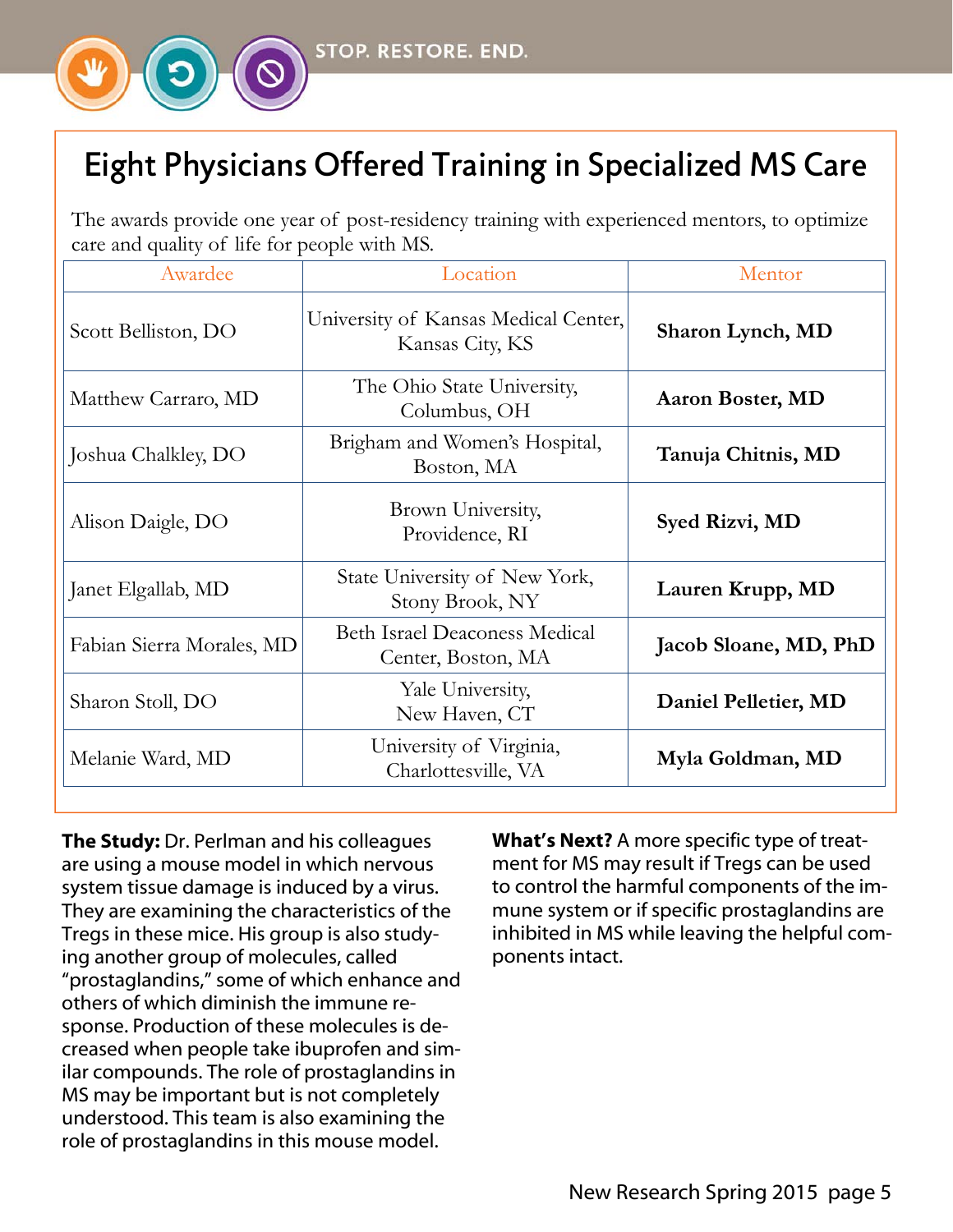#### STOP—Measuring MS Disease Activity

#### Lisa Barcellos, PhD

University of California, Berkeley Berkeley, California Award: Research Grant Title: Longitudinal Assessment of Disease Progression and Cognitive Status in MS: A Comprehensive Web-Based Approach for Clinical Research and Translation to Care Summary: Research collaborators in California and Buffalo are designing a web-based tool to collect data regarding individuals' MS disease progression, mood and cognitive symptoms over time to improve understanding of the disease and clinical care.

**Background:** Although many people with MS experience disease progression and cognitive problems, there is a need for better ways to track how these problems occur and how they progress over time. One reason for this lack of understanding is that systematic assessment of these problems is not routinely performed by physicians when patients come in for a clinical visit, and these data are not readily available in medical records.

The Study: Dr. Lisa Barcellos and collaborators at the University of California, Berkeley, Kaiser Permanente Division of Research, The State University of New York, Buffalo and University of California, San Francisco are designing and testing a guided web-based interface called "Individual, Internet-Based, Clinical & Longitudinal Information Collection for MS Studies" or "iCLIC-MS." For the first step, the researchers will compare inperson to remote and web-based assessments of MS disease progression and disability, cognitive function and depression screening in individuals to see how well iCLIC-MS performs. After the iCLIC-MS is

perfected, it is planned as a web-based survey that can be completed on a tablet, smart phone, or other device.

What's Next? In the future, the system will be tested for its ability to track MS symptoms and progression over time. Ultimately it could lead to better understanding of how MS progresses and will allow for improved research, clinical care and clinical trials.

#### Ralph Benedict, PhD

The State University of New York at Buffalo Buffalo, New York Award: Research Grant **Title:** The Role of Cognitive Dysfunction in Defining MS Relapses and Freedom from Disease Activity **Summary:** Researchers at the State University of New York at Buffalo are investigating the importance of cognitive problems in MS re-

lapses to more precisely define disease activity during relapses and the absence of disease activity during periods of remission.

Background: MS symptoms may include both physical and cognitive disabilities. Disease-modifying therapies have greatly reduced the incidence and severity of relapses, with some individuals experiencing periods where they are apparently free from symptoms and relapses. But definitions of remission generally involve physical abilities, yet cognitive abilities during relapses and periods of remission are less well understood. This team is tracking cognitive changes over time in people who experience MS relapses to better define and include cognitive changes in definitions of disease activity.

The Study: Dr. Benedict and his team are using a large sample (1000) of people with relapsing-remitting MS and following them over 4 years. They are identifying relapses ac-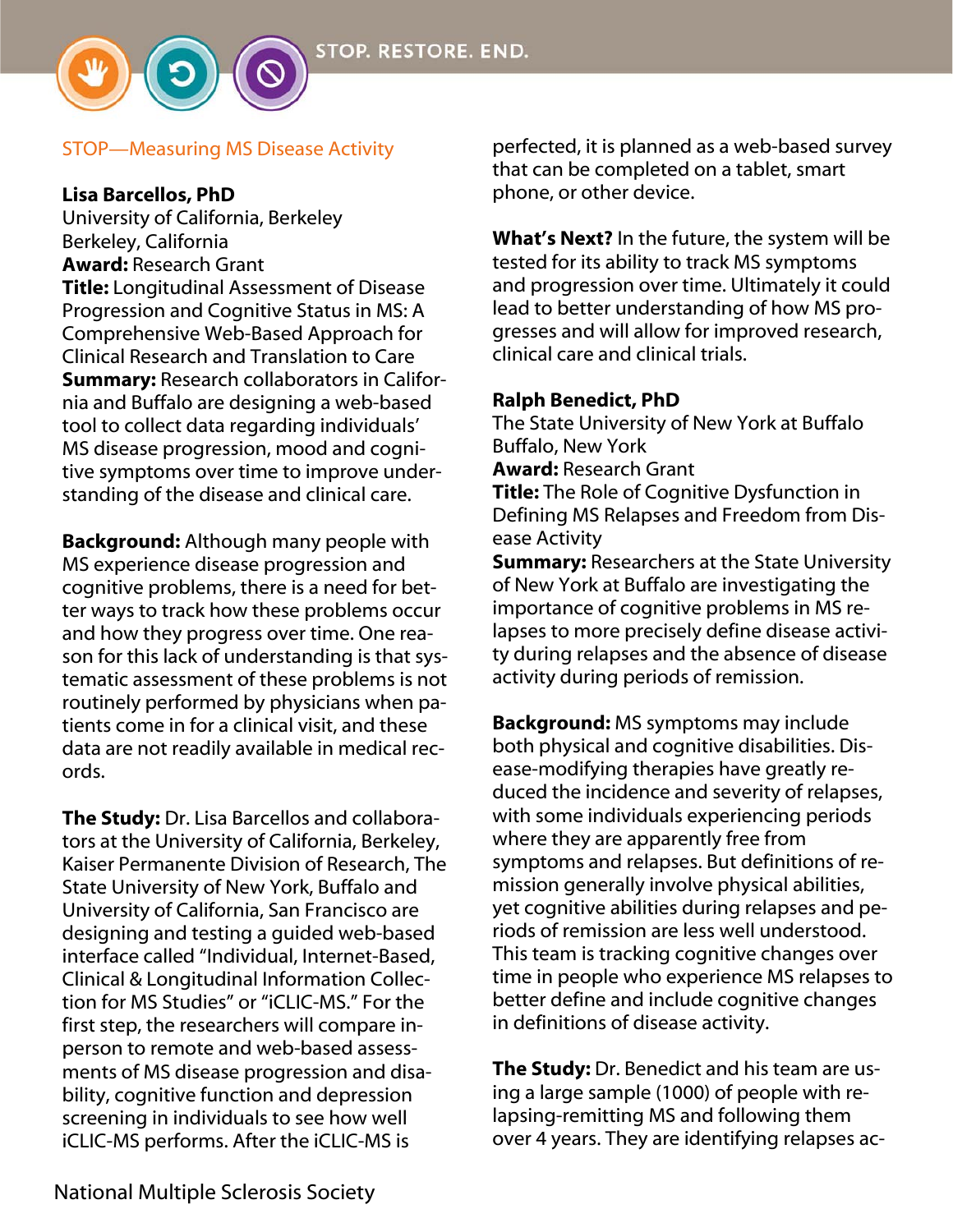

# Sylvia Lawry Physician Fellowship

The promising young doctors receiving training from a Sylvia Lawry Physician Fellowship learn from top MS experts who mentor their initiation into the complex methods of designing and conducting clinical trials in persons with MS.

| Awardee                | Location                                                                | Mentor                         |
|------------------------|-------------------------------------------------------------------------|--------------------------------|
| Justine Brink, DO      | Thomas Jefferson University<br>Philadelphia, Pennsylvania               | Thomas Leist, MD, PhD          |
| Carla Francisco, MD    | University of California,<br>San Francisco<br>San Francisco, California | Emmanuelle Waubant,<br>MD, PhD |
| Meredith Frederick, MD | Oregon Health & Science University<br>Portland, Oregon                  | Dennis Bourdette, MD           |
| Andrew Smith, MD       | University of Rochester<br>Rochester, New York                          | Andrew Goodman, MD             |
| Andrew Smith, MD       | Cleveland Clinic Foundation<br>Cleveland, Ohio                          | Jeffrey Cohen, MD              |

cording to clinical (i.e., symptomatic) criteria and magnetic resonance imaging. After baseline, assessment tests will be repeated whenever a relapse occurs and then 3 months later after recovery (remission). They are measuring physical decline in the presence or absence of cognitive decline, and assessing the frequency and severity of cognitive symptoms, whether relapses involving only cognitive problems occur, and which test is best for measuring cognitive problems.

What's Next? These results will increase our understanding of the importance of cognitive problems during MS relapses and will more precisely define disease activity to include measures of cognition, giving a fuller picture of MS and its treatment.

#### Riley Bove, MD

Brigham and Women's Hospital Boston, Massachusetts Award: Career Transition Fellowship **Title:** Mechanisms underlying the effect of menopause on multiple sclerosis course **Summary: Researchers at Harvard Medical** School are investigating the effects of menopause on the brain in women with MS.

Background: Women are far more likely to develop MS than are men, and this and other gender differences have been the subject of research for many years. Women with MS often report that their MS symptoms worsen with menopause. The reasons and implications for this are not clear.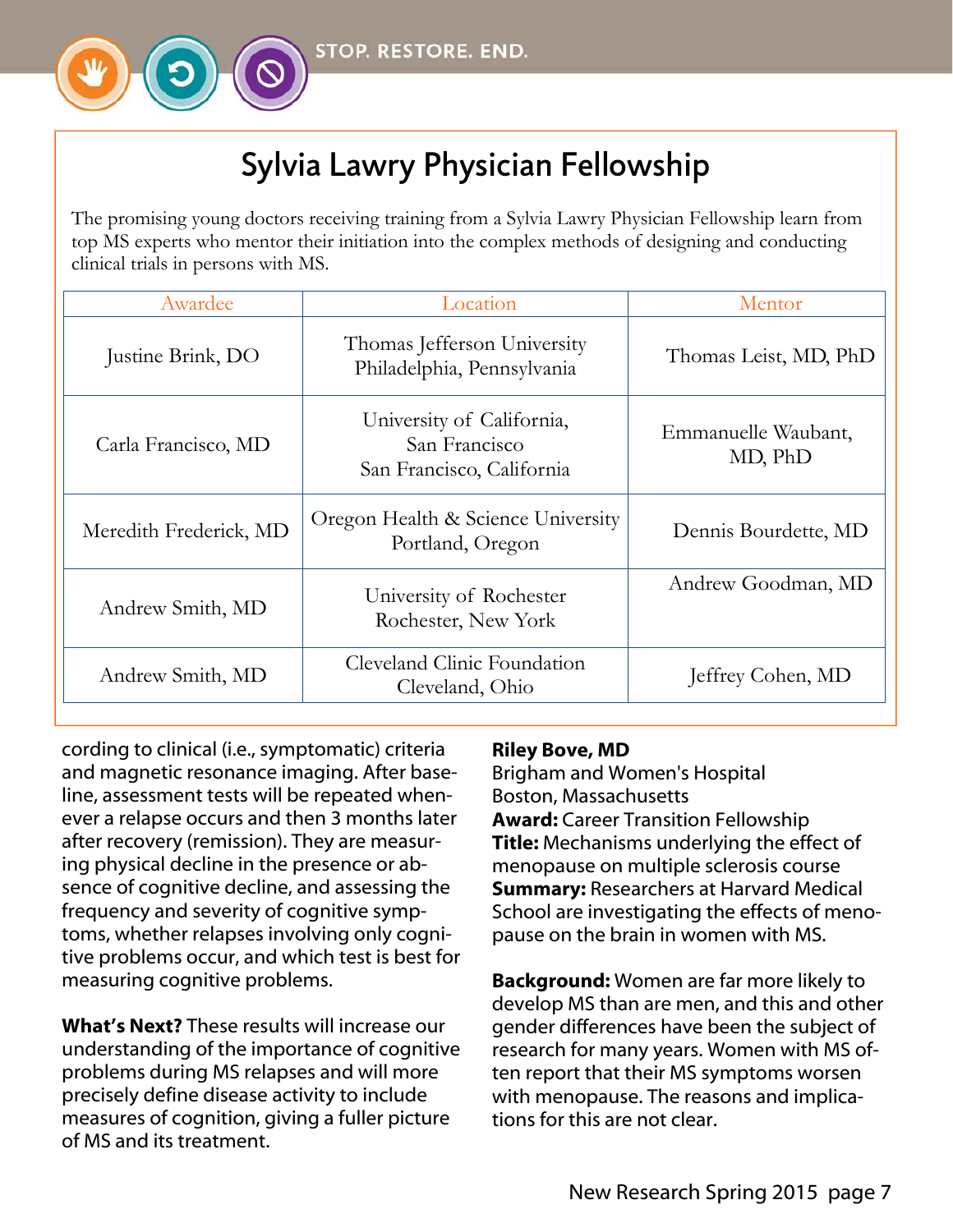The Study: Dr. Bove and her team are determining how menopause affects MS disease severity and brain lesions. They are looking at 30 women with MS who have had their ovaries removed for the treatment of other conditions, compared to 30 premenopausal women with MS. They are also examining 100 women with MS who have undergone natural menopause. They are using an imaging technique called subtraction magnetic resonance imaging to determine if brain lesions and loss of brain volume increase during menopause. They are also using a related imaging technique called diffusion tensor imaging to look at damage to one particular brain structure called the corpus callosum.

Finally, they are assessing whether hormone replacement therapy protects the brain from any MS-related adverse effects of menopause.

What's Next? These results should shed light on an under-explored aspect of the MS experience, and may suggest ways to overcome negative impacts of menopause on women with MS.

#### STOP—Biology of Glia

#### Cheryl Dreyfus, PhD

Rutgers, The State University of New Jersey Piscataway, New Jersey Award: Research Grant **Title:** The role of glial cell-derived factors in a cuprizone model of MS **Summary:** Rutgers University researchers are investigating new molecules that may be capable of protecting cells that make nerveinsulating myelin, with the goal of preventing degeneration of myelin and enhancing its repair in people with MS.

Background: In MS, the immune system attacks and destroys myelin, the fatty substance that surrounds and protects nerve fibers. Without myelin, nerve fibers cannot properly send nerve signals and become vulnerable to damage. The cells in the brain and spinal cord that make myelin are called "oligodendrocytes." One idea to treat people with MS is to protect oligodendrocytes from injury, which may stop disease progression, enhance myelin repair and restore nerve function.

The Study: Dr. Dreyfus and her group are investigating the effects of molecules that have been shown in mouse models of spinal cord injury and neurologic disorders to be able to enhance recovery from these conditions, but they haven't yet been thoroughly explored in MS-relevant models. The molecules are called ACPD and CHPG. In preliminary studies, Dr. Dreyfus and her team used mouse models that mimic some features of MS. In the models, ACPD and CHPG individually improve symptoms and disease pathology, possibly by protecting oligodendrocytes and allowing immature oligodendrocytes to mature and become capable of making myelin. They are now investigating the details of how these molecules work to prevent degeneration and enhance repair in these mouse models to see if they could be developed into therapies for MS.

What's Next? If successful, this research could point to new strategies for protecting the nervous system from damage to stop MS progression.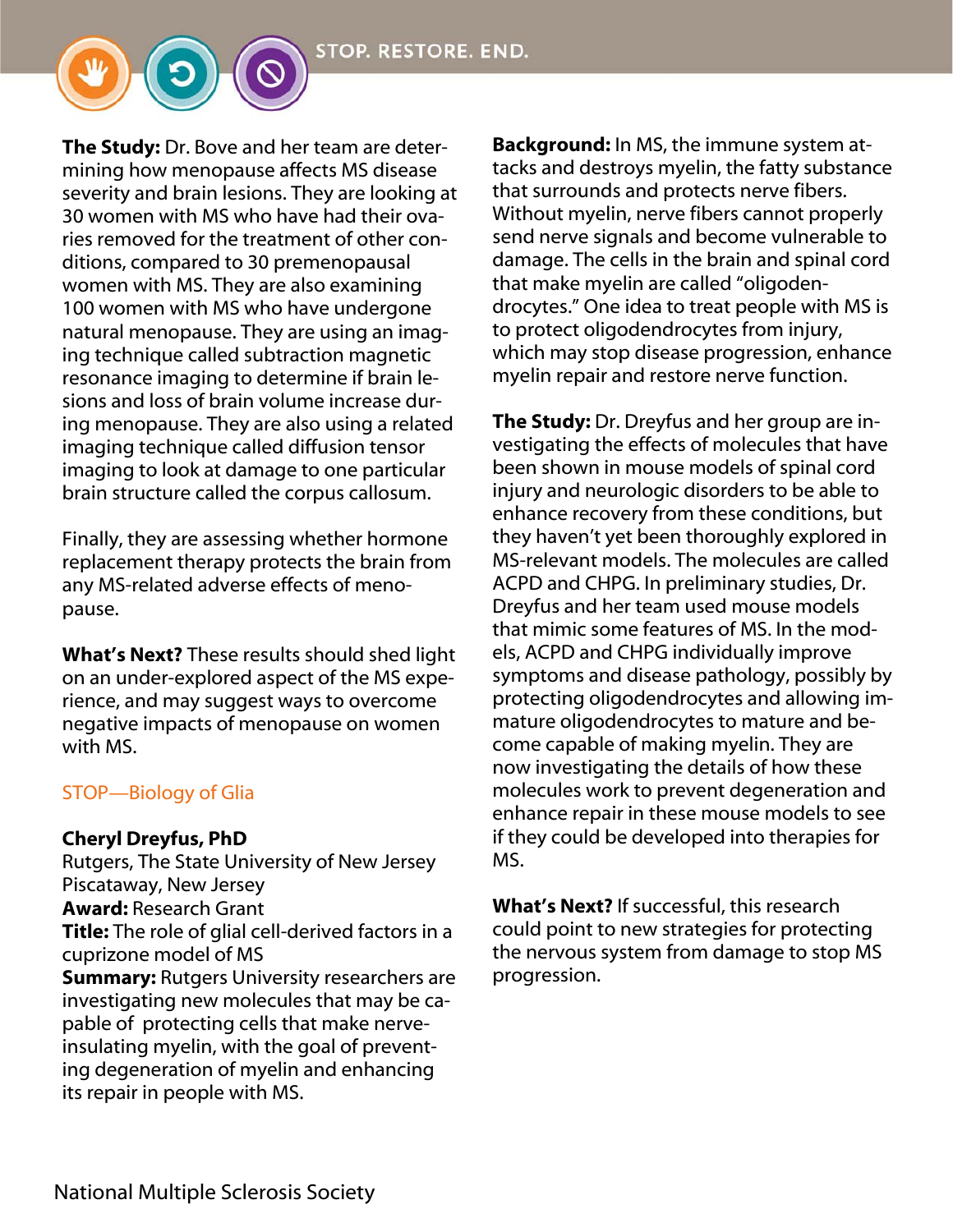

#### Alexander Gow, PhD

Wayne State University Detroit, Michigan Award: Research Grant **Title:** Neurodegeneration associated with metabolic stress in oligodendrocytes **Summary:** Wayne State University researchers in Detroit are determining whether processes beyond immune attacks are responsible for nervous system damage in an MS-like disease in mice, for novel ways to stop MS.

Background: MS can involve damage to several parts of the brain and spinal cord, and that damage appears to go beyond what might be ascribed to the immune attack. Another possible type of pathology that could lead to nervous system damage is called metabolic stress. Metabolic stress in cells encompasses a variety of problems including energy deficits and failure to recycle and break down unneeded proteins. There is evidence that metabolic stress in cells is associated with MS.

The Study: Dr. Gow and his team have designed a novel model for MS, known as the OBiden mouse, that does not involve a primary attack on myelin-producing cells by the immune system. The pathology in the brains of these mice can be switched on in older mice so that damage has an adult onset similar to what occurs in most people with MS. They are looking at these mice to see if turning on metabolic stress in myelin-producing cells, which are damaged in MS, produces deficits similar to those seen in MS. In addition, they are testing a drug that reduces metabolic stress to see if disease severity, brain degeneration, and cognitive problems can be stopped or possibly reversed.

What's Next? Decreasing metabolic stress in myelin-making cells may be necessary to achieve a complete treatment effect in MS.

#### Dimitry Ofengeim, PhD

Harvard Medical School Boston, Massachusetts Award: Career Transition Fellowship **Title:** RIP1 kinase as a novel target to inhibit neuroinflammatory disease **Summary: Researchers at Harvard Medical** School in Boston are examining a possibly harmful molecule called RIP1 kinase and testing whether blocking its actions can protect the nervous system to stop MS progression.

Background: In MS, the immune system attacks the brain and causes loss of myelin, the fatty substance that surrounds and protects nerve fibers. The cells that make myelin are called oligodendrocytes, and many of these cells die in MS. One idea for treating people with MS is to promote myelin repair and prevent the death of oligodendrocytes. Various molecules in the brain control myelin synthesis and cell death and survival.

The Study: Under the mentorship of experienced researchers, Dr. Ofengeim and team are investigating a molecule called RIP1 kinase. This molecule has been suggested to be harmful in MS, and Dr. Ofengeim is further investigating this idea. To do this, they are using mice that have been engineered to be unable to make RIP1 kinase. These mice are being treated with a toxin that causes myelin loss. The myelin and the myelin repair process in these mice that do not have RIP1 kinase activity are being examined. They are also testing the role of RIP1 kinase in cells grown in a dish and in brain tissue from people with MS. In addition, the team is testing whether blocking the action of RIP1 kinase with a specific drug will prevent oligodendrocyte death and/or improve myelin repair.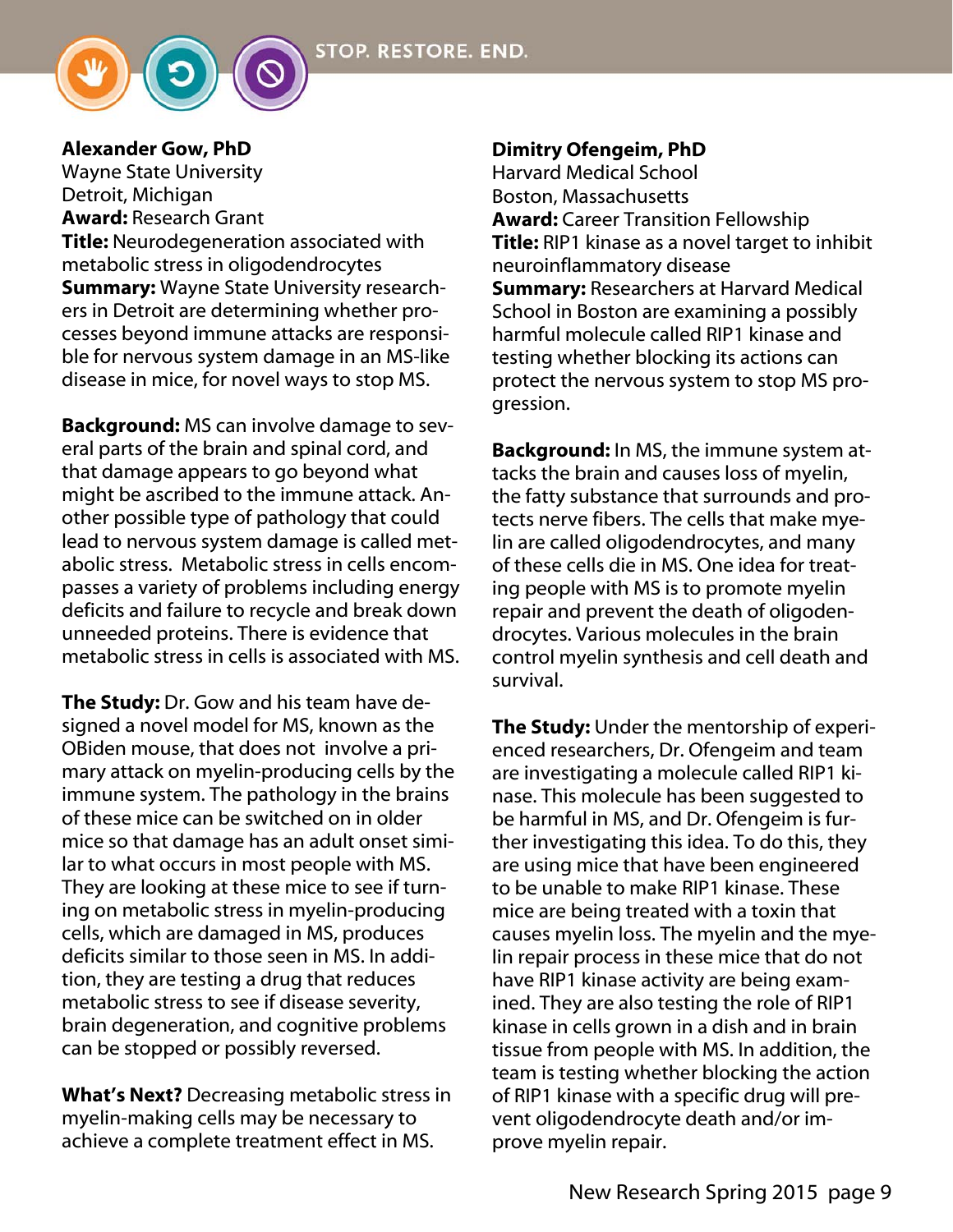

What's Next? Blocking RIP1 kinase may be a therapeutic strategy in MS that could be developed to stop MS progression.

#### STOP—Role of the Immune System

#### Alexander Boyden, PhD

The University of Iowa Iowa City, Iowa Award: Postdoctoral Fellowship Title: The role of CD8+ regulatory T cells in modulating B cell function during EAE **Summary: Researchers at the University of** Iowa are investigating the influence of two types of immune cells on each other to better understand and treat MS.

Background: In MS, the immune system functions abnormally. Two types of immune cells called B cells and T cells are thought to play a role in initiating MS attacks on the brain and spinal cord. A type of helpful T cell called "regulatory T cells" controls the function of both T and B cells. Regulatory T cells have been reported to be defective in MS. One therapy for MS called glatiramer acetate works by improving the function of regulatory T cells in people with the disease, but the details of how these immune cells interact with each other are not fully understood.

The Study: Dr. Boyden and his team are investigating how B cells influence regulatory T cells, and how regulatory T cells influence B cells. They are using a mouse model of MS called EAE to perform their experiments. In these mice, they are manipulating one population of immune cells (B cells or regulatory T cells) and then studying the effect that the presence or absence of one population has on the other.

What's Next? The results from these studies will increase our knowledge of how immune cells function in MS, and this may lead to new and improved therapies for people with MS.

#### Melissa Brown, PhD

Northwestern University Chicago, Illinois Award: Research Grant Title: c-kit differentially regulates EAE susceptibility in male and female SJL mice Summary: Northwestern University researchers are testing the role of a molecule called c-kit in sex-specific differences in the immune response and protection of neurons in a rodent model of MS called EAE.

Background: Women are three to four times more likely to develop MS than men. Women who develop MS are more likely to show a relapsing-remitting disease course and to be diagnosed at a younger age. Men are more likely to show a primaryprogressive disease course, which does not involve periods of relapses and remissions. The reasons for sex-based differences in MS are not completely understood, but sex hormones, sex-specific genetic differences, and a stronger immune response in women may play a role. Dr. Brown's group previously identified a protein called "c-kit" that provides protection from EAE, a rodent model for MS, to male mice but not female mice.

The Study: The c-kit protein is found on at least two types of immune cells called mast cells and innate lymphoid cells. Dr. Brown's group is using mice that are genetically engineered not to have c-kit to determine how c-kit is providing protection in males and not females. They will test: 1) whether male hormones such as testosterone are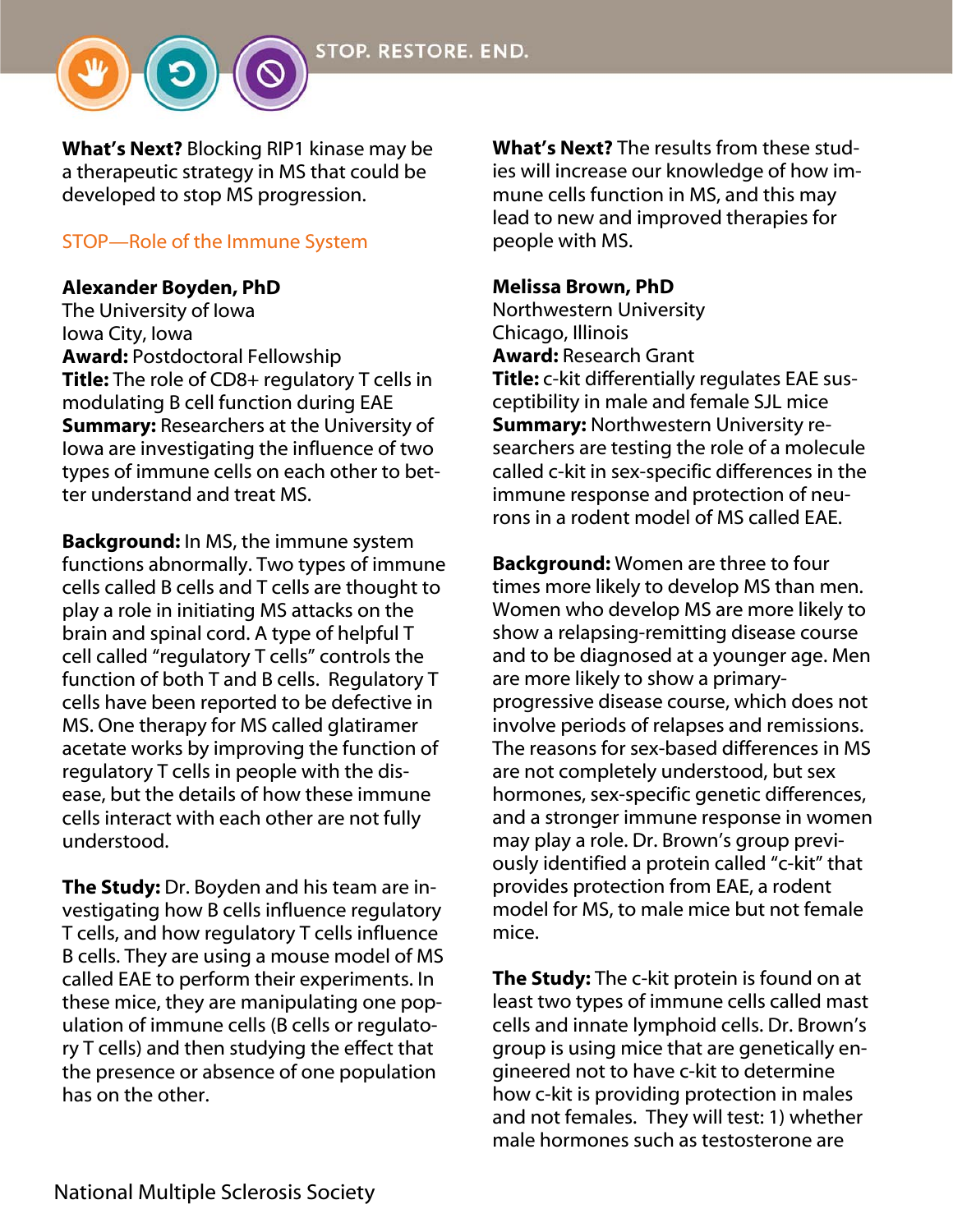

required for the protective effect of c-kit; 2) if the action of c-kit in males is to dampen the immune response carried out by the T cells, cells that orchestrate the myelin damage in EAE; and 3) whether c-kit, which is also present in immature and mature nerve cells, is protective to neurons in males. These studies will determine what other molecules are involved in the damaging immune response and why EAE disease activity is different in males and females.

What's Next? FDA-approved drugs that modify the activity of c-kit are already in use for treating other conditions. This project will shed light on whether these drugs may be useful in sex-specific treatments of MS as well.

# Claudia Cantoni, PhD

Washington University School of Medicine-M St. Louis, Missouri Award: Postdoctoral Fellowship Title: Role of miR-223 in multiple sclerosis and its animal model Summary: Researchers at Washington Uni-

versity are examining the role of a molecule that may regulate the immune attacks in MS.

Background: In MS, the immune system leads attacks on tissues in the brain and spinal cord, causing a wide variety of symptoms. Many factors control the function of the immune system. One group of such factors is called "microRNAs", which are small molecules that are involved in turning on or off cell activity. The possible role for microRNAs in MS immune attacks has not been thoroughly explored. One type of microRNA that may be important in MS is called "miR-223". Some research suggests that people with MS have higher levels of miR-223 in their blood than people without the disease. The absence of miR-223 in mice with EAE, a model of MS, reduces disease severity compared to mice with intact miR-223. This molecule is found in a population of immature immune cells that may be involved in disease activity in MS and EAE.

**The Study:** Dr. Cantoni and her group are further exploring the role of miR-223 in MS and EAE. In the first set of studies, they are investigating mice with EAE that do not have miR-223 and are looking at the number and function of the relevant immune cells in these mice. Then they are using samples of blood and cerebrospinal fluid from people with and without MS and looking at the different types of relevant immune cells in these samples and comparing miR-223 in these immune cells in people with MS in remission and in those experiencing a relapse.

What's Next? This study should shed light on important aspects of the immune attack underlying MS, and may lead to the identification of new therapeutic targets for treating MS.

### Maria Ciofani, PhD

Duke University Medical Center Durham, North Carolina Award: Research Grant **Title:** Network approach to dissecting genetic mediators of Multiple Sclerosis **Summary: Duke University Medical Center** researchers are using new technologies to identify genes that are expressed in certain types of cells and that may contribute to causing MS.

Background: MS is likely caused by multiple factors, including the activity of specific genes and their interactions with the environment. Over 150 genetic regions have been implicated in MS disease risk, however, identifying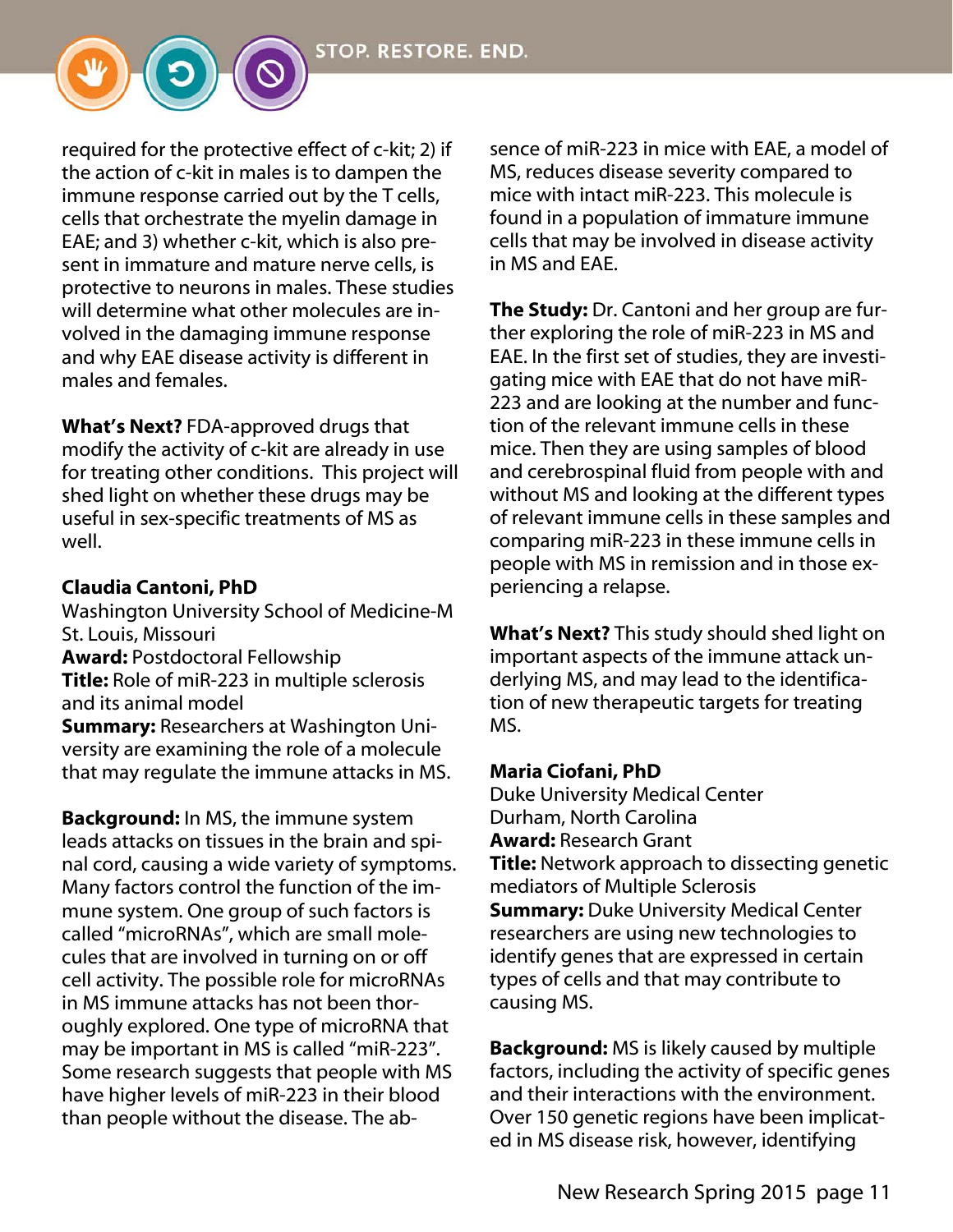

# National MS Society Partners with Bionure to Develop Neuroprotective Therapy

The National MS Society has partnered with Bionure, Inc. to accelerate the development of its novel neuroprotective and remyelinating compound, called BN201. Under this agreement, the National MS Society through Fast Forward will provide funding to Bionure for the latepreclinical development of BN201 to enable the company to gather data needed to support a request to the FDA to conduct a Phase 1 clinical study in acute optic neuritis, an eye disorder that is often a first sign of MS. Speeding treatments to people with MS requires bold leadership, tenacity and financial support at every stage of the research process. As an important part of the Society's research infrastructure, investments through Fast Forward focus on closing the gap between promising discoveries and the commercial development necessary to get new treatments to people with MS.

and tracing the functions of the associated risk genes in particular cell types is difficult. In addition, multiple cell types and activities contribute to MS disease initiation and progression, further complicating attempts to identify important genes.

The Study: Dr. Ciofani and her team are using new technologies to trace networks of gene influence in particular types of immune cells. This will allow unprecedented power in prioritizing MS risk-associated genes by mapping them to context-specific disease networks, determining which of these genes plays the most important roles in disease.

What's Next? This study will help identify the most important MS risk genes, provide clues to MS prevention, and lay groundwork for the development of more focused therapies.

#### Alessandra De Paula Alves Sousa, PhD

National Institute of Neurological Disorders and Stroke

Bethesda, Maryland

Award: Postdoctoral Fellowship Title: Deep sequencing of T-cell receptor rep-

ertoire in patients with neurological immunemediated disorders

**Summary:** Researchers are using advanced technology to identify immune cell abnormalities in people with MS.

Background: In MS, the immune system attacks and destroys nervous system tissues The immune system is comprised of many different types of cells, one of which is called the "T cell." T cells normally play multiple roles in fighting off infection. They also play an important and harmful role in MS development and progression. Each T cell expresses a molecule on its surface called the "T cell receptor" (TCR), and each T cell expresses only one type of TCR. Different T cells express different TCRs. The group of TCRs expressed by the group of T cells in a person serves as an immune "fingerprint."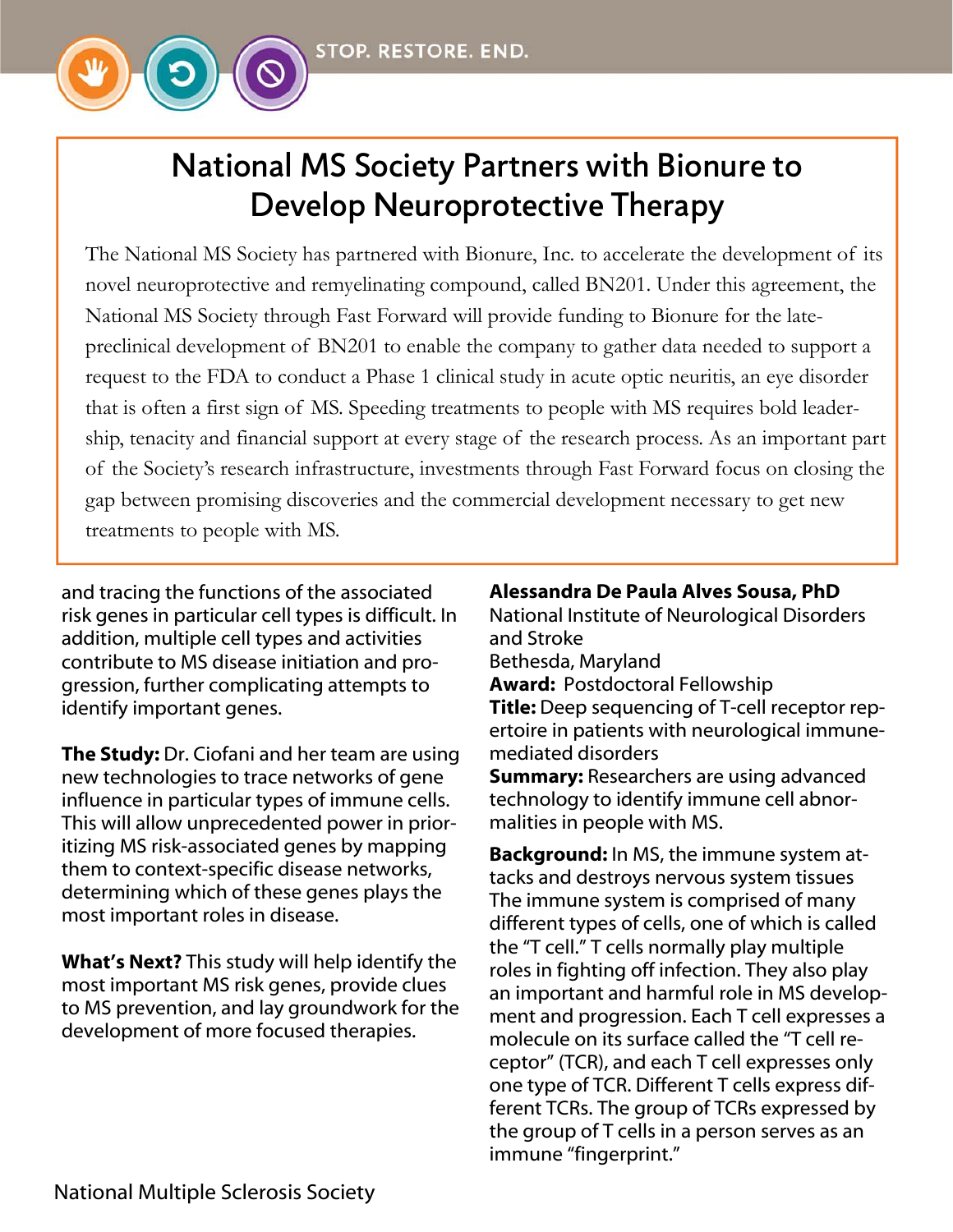**The Study:** Under the mentorship of experienced scientists, Dr. De Paula Alves Sousa and team are characterizing the TCR fingerprint in people with MS compared to people without MS and people with a virus-associated neurological disease that resembles MS. To do this, they are using a relatively new technique called "high-throughput sequencing" that allows them to identify the DNA that produces each type of TCR. Using samples from large numbers of people in these three groups, they are looking at T cells in blood and spinal fluid and testing the idea that these three types of people will have different TCR fingerprints.

**What's Next?** Understanding the repertoire of TCRs in MS compared to other groups of people may help determine in what ways T cells are abnormal in MS and may ultimately allow more personalized approaches to therapy.

#### Brad E. Hoffman, PhD

University of Florida Gainesville, Florida Award: Research Grant

**Title:** In Vivo Induction of Antigen Specific T-Cell Tolerance to a Neuro-Antigen by AAV Hepatic Gene Therapy

**Summary:** University of Florida researchers are exploring a way to prevent or treat MS, using the EAE model, by inducing immune tolerance.

**Background:** Although the cause of MS immune attacks against the brain and spinal cord is not fully understood, one reason may be a failure of the immune system to recognize brain proteins as self, rather than foreign. Such a lack of tolerance by the immune system may allow certain immune cells to become harmful and attack the brain. One idea to control these harmful immune cells is to

use a helpful type of regulatory immune cell called "Tregs." However, before they can be useful, Tregs must be "taught" to tolerate relevant self-brain proteins.

**The Study:** Dr. Hoffman and his colleagues are developing a method that will generate and "teach" Tregs how to tolerate self-brain proteins. They are testing this strategy by treating mice with EAE, a laboratory model of MS. The team is inducing Treg tolerance by displaying an MS-related brain protein in the liver. Dr. Hoffman is then testing if these tolerant Tregs travel to the brain where they can then perform their helpful actions by blocking the harmful activities of other immune cells, and whether blocking these harmful actions improves or prevents EAE.

What's Next? Work will continue to toward developing this therapy into a clinical treatment for early stage MS.

#### Trevor Kilpatrick, MBBS, PhD

University of Melbourne Melbourne, Australia Award: Research Grant **Title:** Understanding the Role of MerTK in the etiology and pathogenesis of MS **Summary: Researchers at the University of** Melbourne in Australia are investigating the function of an immune cell protein which is abnormal in some people with MS, to understand its potential role in MS.

Background: Both genetic and environmental factors play a role in causing MS, but the details are not clear. Dr. Kilpatrick and his team previously identified a gene called "MERTK" as being associated with a risk for MS. An abnormal form of MERTK is found in about 10% of people with MS. The protein whose manufacture is instructed by the MERTK gene is found on the surface of specif-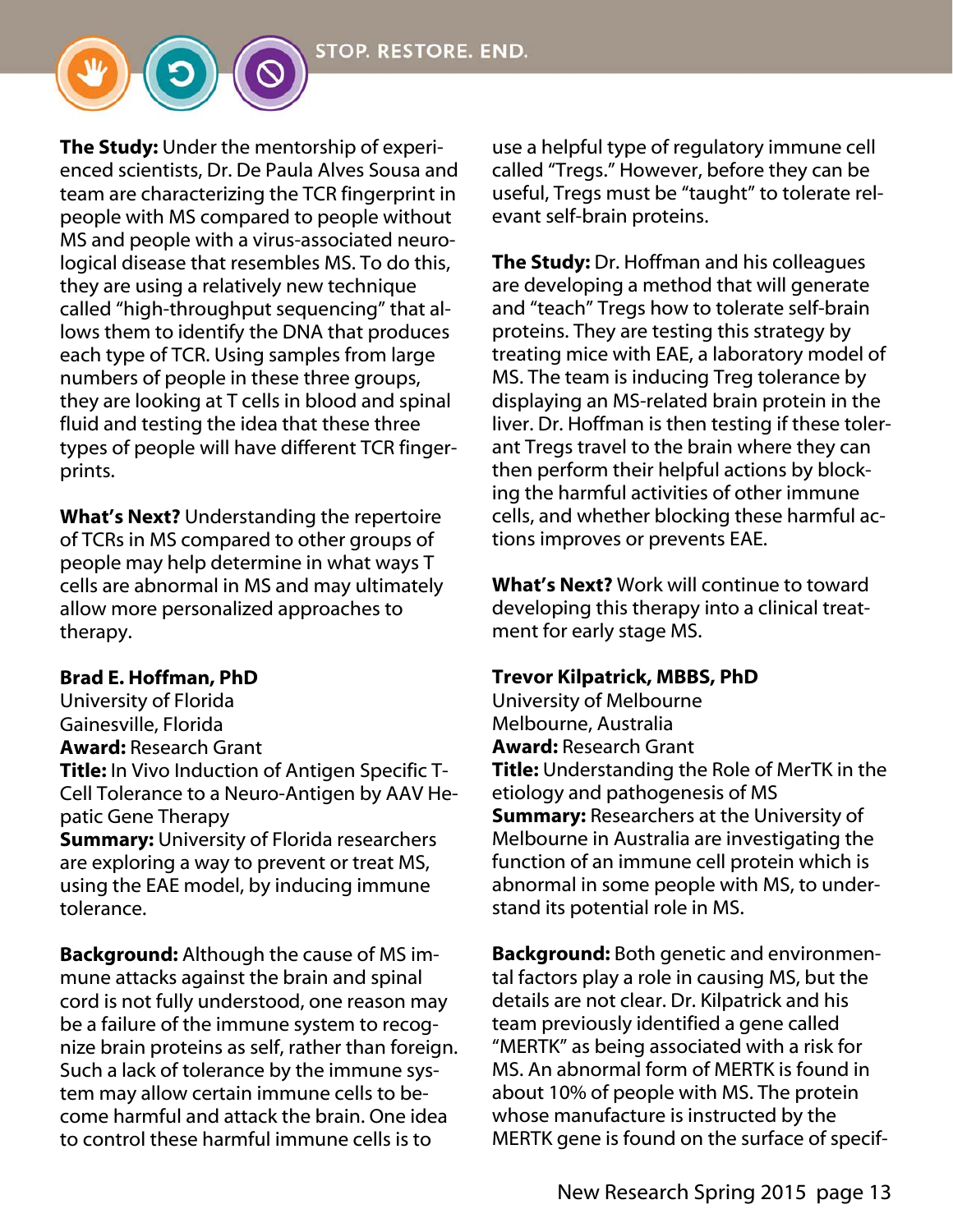```
STOP. RESTORE. END.
```
ic immune cells and regulates how the cells respond to inflammation. How the abnormal form of the MERTK protein works in MS is not known.

The Study: Dr. Kilpatrick and an international team of collaborators are testing the idea that abnormal MERTK in some people with MS leads to an abnormal response of immune cells to inflammation. Through a series of studies, they are examining the details of the effects of abnormal MERTK proteins on immune cell function, and comparing its presence and activity in people who have different strengths of the MERTK gene. They are also exploring MERTK presence in brain specimens from people who had MS in their lifetimes, armed with information about their clinical course and whether they had this susceptibility gene.

What's Next? This novel study asks the question of how a single gene variation can increase a person's susceptibility to MS. The results could increase our general understanding of immune cell function and dysfunction in MS, and provide a model for ways to figure out the genetics of MS risk.

#### Nancie MacIver, MD, PhD

Duke University Medical Center Durham, North Carolina Award: Research Grant **Title:** Identifying molecular mechanisms by which leptin and nutrition target T cell immunity in multiple sclerosis **Summary: Duke University Medical Center** researchers are exploring whether a nutrition -regulated hormone called leptin may contribute to immune-system activity in MS.

Background: In MS, the immune system attacks components of the brain, leading to symptoms in people with the disease. Recent clinical studies have identified adolescent obesity as a possible risk factor for developing MS, but how obesity or other factors may increase susceptibility to MS is unclear. We have identified the hormone leptin as a regulator of immune response with a potential role in MS. Leptin levels are regulated by nutrition and are elevated in obese individuals. Some research suggests that leptin levels are higher in people with MS, and that this hormone promotes inflammation and autoimmune disease. Immune cells called T cells are important players in MS attacks, and leptin controls the ratio of helpful T cells to harmful T cells.

**The Study:** Dr. MacIver and her team are investigating how changes in nutrition and leptin control inflammation and T cell response. To do this, they are using mice that have been genetically engineered to have T cells that are unable to respond to leptin. In these mice, they are inducing a disease called EAE, which is a model for MS. They are looking at how the T cells in these mice show alterations in the way they metabolize fuel for energy and become activated when they are unable to respond to leptin after developing EAE.

What's Next? These studies have potential to provide a link between nutrition and MS disease activity. Understanding how leptin controls T cells and inflammation in MS may lead to whole new approaches to stopping MS with therapies or diet.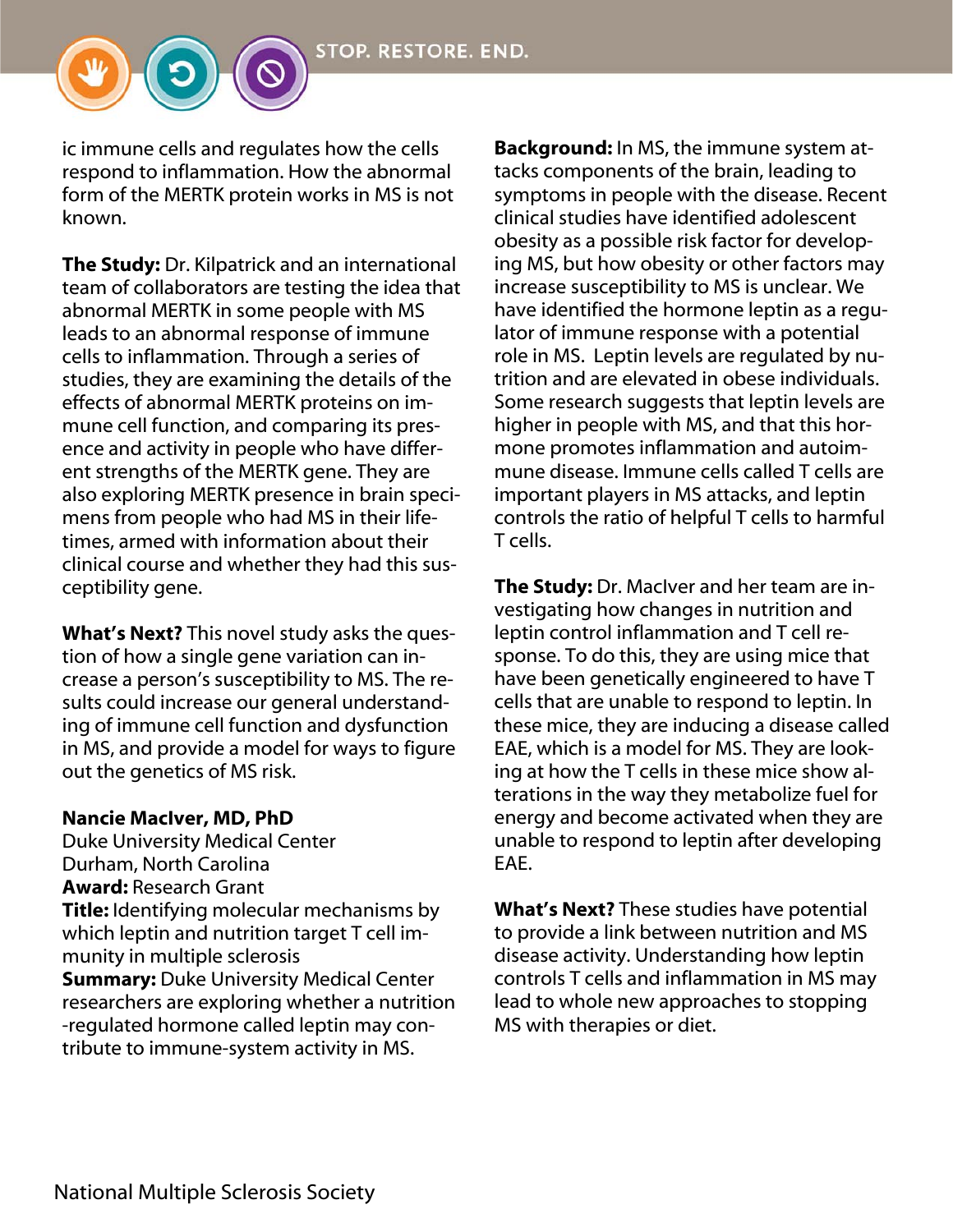### Charlotte Madore, PhD

Brigham and Women's Hospital Boston, Massachusetts Award: Postdoctoral Fellowship **Title:** Targeting ApoE pathway to restore unique microglial properties in EAE. **Summary: Researchers at Brigham and Wom**en's Hospital in Boston are exploring the role of immune cells in the brain called microglia and their possible role in nervous system damage in people with MS.

Background: Several types of immune cells play a role in the immune attacks and inflammation characteristic of MS. One sort of immune cell whose role is poorly understood in MS are called "microglia." Microglia may play multiple roles, including causing damage in MS, especially in progressive forms of the disease. In mice with the MS-like disorder EAE, microglia undergo possibly harmful changes in conjunction with changes in a molecule called ApoE.

The Study: Under the mentorship of experienced investigators, Dr. Madore is involved with studies looking at the role of ApoE in inducing inflammatory changes in microglia in mice with EAE. One role of microglia is to clear debris in the brain, including debris left from damaged myelin, which is targeted by MS. They are testing the role of ApoE in microglial clearance of debris by injecting various types of debris into the brain of mice that have ApoE compared to those that do not have active ApoE. In the final set of studies, the team is testing the importance of ApoE presence in microglia themselves compared to its presence in other types of cells.

What's Next? Understanding the biology of brain immune cells and their roles will help development treatments that can protect the brain against injury for people with MS.

#### Gerd Meyer zu Horste, MD

Brigham and Women's Hospital Boston, Massachusetts Award: Postdoctoral Fellowship Title: Fas as a novel regulator of the Th17/ Treg balance in EAE. Summary: Researchers at Brigham and Women's Hospital in Boston are investigating a molecule that may control the balance between overly aggressive and suppressive immune responses for clues to stopping MS disease activity.

Background: The immune system functions properly when a balance is present between aggression towards foreign invaders such as viruses and bacteria, and suppression of harmful effects such as an attack on the body's own tissues. In MS, the balance appears to be disrupted, and the immune system attacks the brain and spinal cord. Aggressive immune cells include "Th17 cells," and suppressive cells include "T regulatory cells." This balance must be carefully controlled to prevent dangerous immune reactions against one's own body. A molecule called "Fas" may play a role in shifting this balance. Mice that do not have Fas present are protected from developing EAE, an MS-like disease. Thus, Fas may play a harmful role in the immune system balance.

**The Study:** Under the guidance of experienced researchers, Dr. Meyer zu Horste and colleagues are investigating how Fas works to potentially shift the balance. They are looking at mice with EAE that do not have Fas and are examining the Th17 and T regulatory cells in these mice and apply novel techniques to understand how the molecule works. Although Fas is thought to normally kill aggressive cells, in EAE Fas may actually be detrimental and Fas may work in other ways than the known ways to promote aggressive cells in MS.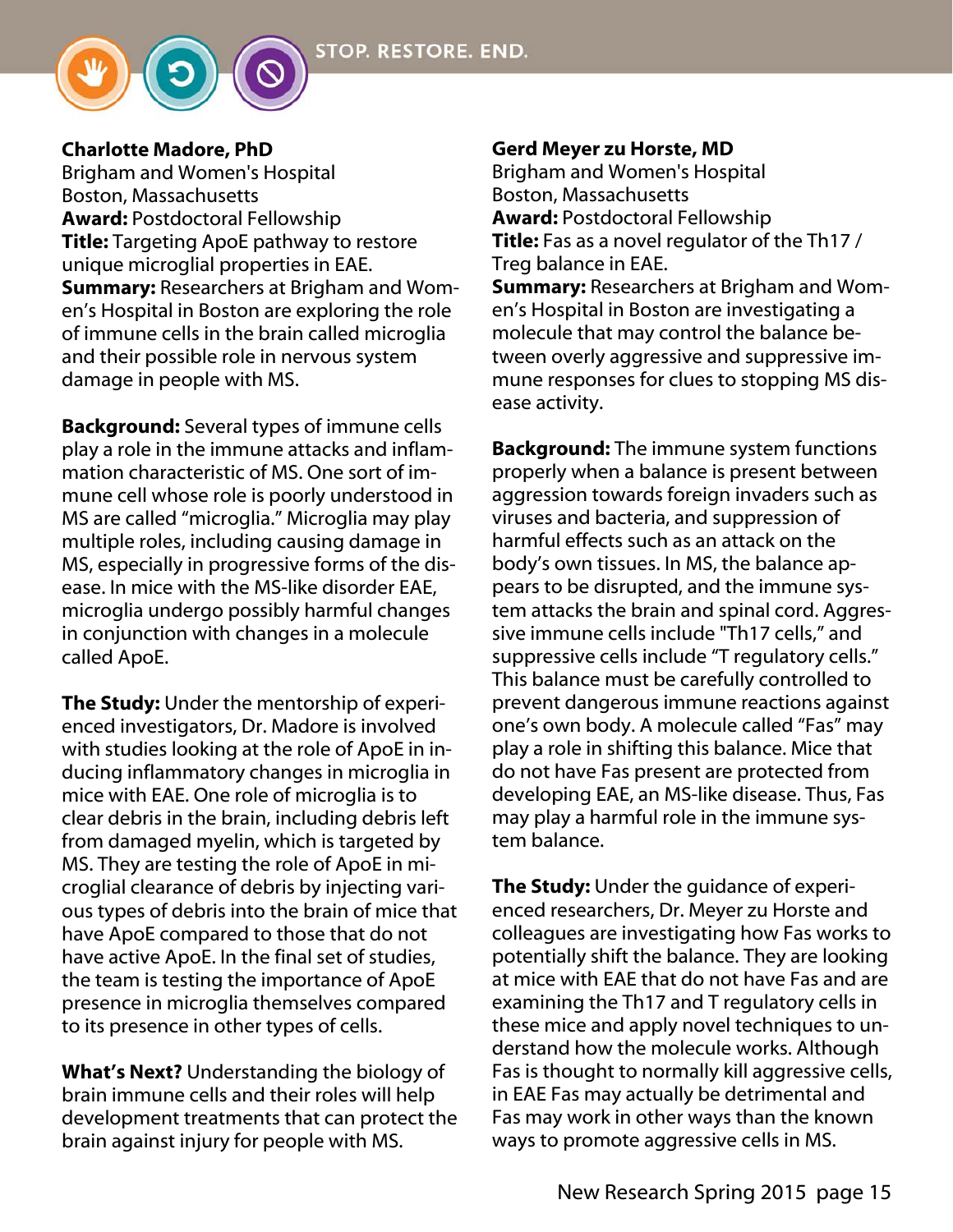

What's Next? Several compounds that target Fas are available and may be useful for shifting the immune system to a healthy balance as a way of stopping immune attacks in people with MS.

#### Frank Schildberg, PhD

Harvard Medical School Boston, Massachusetts Award: Postdoctoral Fellowship Title: "Cell type-specific functions of PD-L1 in controlling EAE"

**Summary: Researchers at Harvard are explor**ing the mechanisms by which a molecule seems to control the initiation and resolution of EAE of MS-like disease.

Background: Multiple sclerosis is a disease in which the brain and spinal cord are attacked by the immune system. This results in the breakdown of myelin, the material that surrounds nerve fibers, and the fibers themselves. This immune attack is driven by T cells, white blood cells which under normal conditions defend against infections. During MS, T cells recognize myelin and try to destroy it, leading to MS symptoms. Investigating the mechanisms that normally control the immune system is essential to identifying new therapies that can stop the immune attack.

The Study: During this fellowship, Dr. Schildberg is working with an experienced team to explore the role of a molecule that seems to be key in regulating the immune system, programmed death 1 (PD-1). PD-1 is found on the surface of T cells and binds to a similar molecule, PD-L1, which is present on a variety of cells. This attachment can work as a brake on the immune response by blocking T cell functions, depending on the type of cell involved. This team has developed mice in which PD-L1 can be eliminated selectively in specific cell types. Using these unique tools

to analyze the function of PD-L1 in highly specific cell types, they are determining which cells use PD-L1 to confer protection against damage of the brain and the spinal cord during EAE, an MS-like disease.

What's Next? The results of these studies should provide insights into a new therapeutic avenue for stopping the MS immune attack by targeting the PD-1/PD-L1 binding process.

#### Bridget Shafit-Zagardo, PhD

Albert Einstein College of Medicine Bronx, New York Award: Research Grant Title: Functional Consequences of Altered AKT3 Signaling **Summary: Researchers at the Albert Einstein** College of Medicine are examining the role of a molecule called AKT3, which may be capable of protecting against MS immune attacks.

**Background:** Regulating the immune system, which is responsible for immune attacks on the brain and spinal cord in MS, is a key concept in designing new therapies. One molecule that appears to play an important role in regulation of the immune system is called "AKT3." AKT3 is found in nerve cells and in a type of immune cell called a T cell. Mice that were genetically engineered to not have functional AKT3 are more susceptible to developing the MS-like disease EAE. This suggests that AKT3 likely plays a beneficial or protective role in EAE, and possibly in MS.

The Study: Dr. Shafit-Zagardo and her team are testing the idea that AKT3 that is found in T cells is protective in EAE by improving the function of beneficial T cells and decreasing the function of harmful T cells. They are examining the molecules that work with AKT3 to modulate this protective effect. They are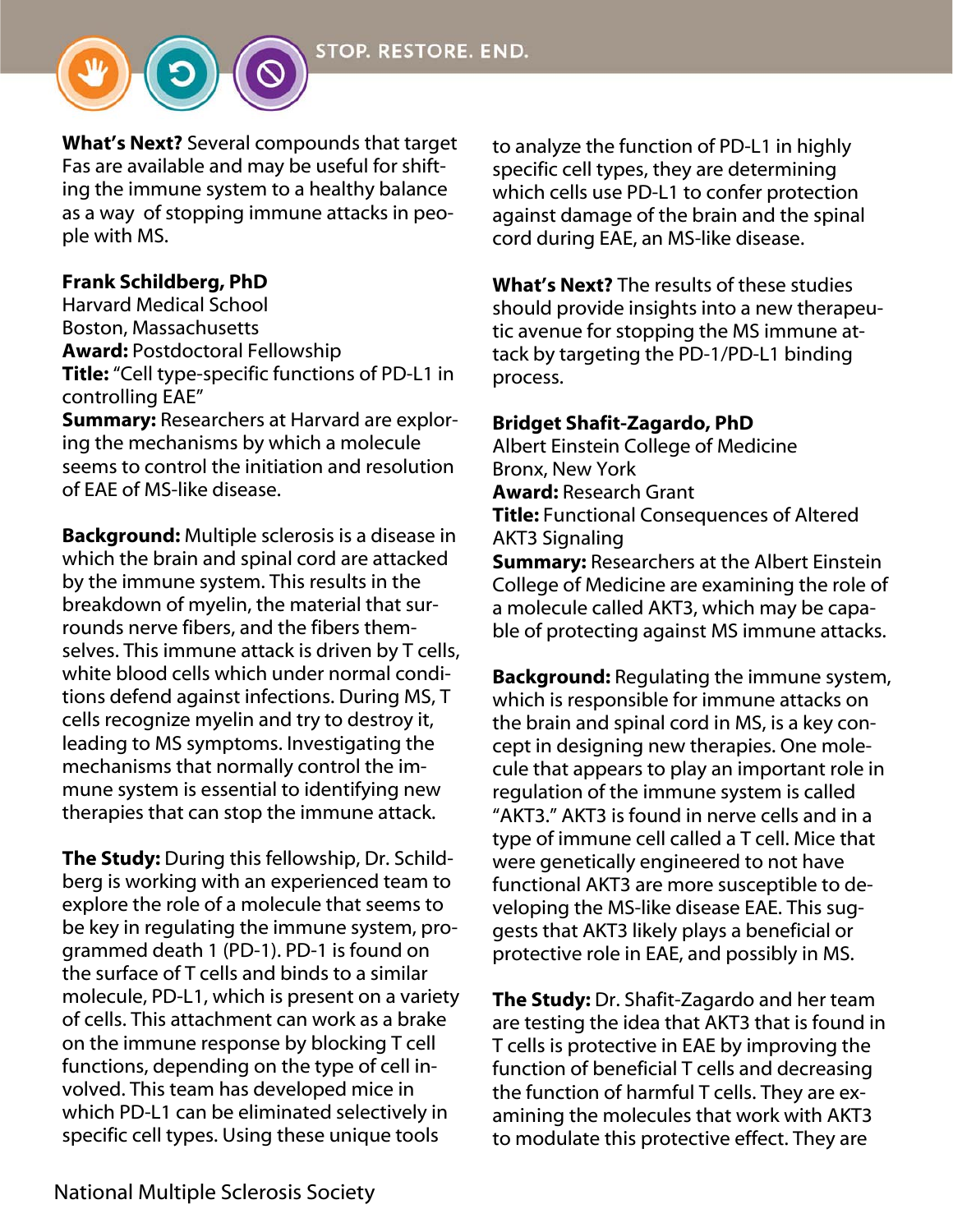# New Collaborative MS Research Award Tests a Link Between Gut Bacteria and MS Progression

### **Lead Investigator: Sergio Baranzini, PhD**

University of California at San Francisco

**Title: "**The MS Microbiome Consortium: An academic multi-disciplinary collaborative effort to elucidate the role of the gut microbiota in MS"

**Summary:** A comprehensive analysis of gut bacteria in people with MS to determine factors that may drive progression and develop probiotic strategies for stopping progression.

# **Background:**

MS involves immune-system attacks against the brain and spinal cord. The gut, including the small and large intestine, is the largest immune organ in mammals. Each of us has millions of "commensal" bacteria living within our guts. Most of these bacteria are harmless as long as they remain in the inner wall of the intestine. They play a critical role in our normal physiology, and accumulating research suggests that they are critical in the establishment and maintenance of immune balance by the molecules they release.

### **The Study:**

The MS Microbiome Consortium was created in 2013 by the investigators participating in this proposal. Its members have world-class expertise in genomics (Dr. Sergio Baranzini), clinical care and research (Drs. Bruce Cree, UCSF, and Ilana Katz-Sand, Mount Sinai School of Medicine), microbiology (Dr. Sarkis Mazmanian, California Institute of Technology), and neuroscience (Dr. Patrizia Casaccia, Mount Sinai School of Medicine). Dr. Rob Knight (University of California San Diego) new to the field of MS research, pioneered the development of advanced computational methods for identifying microbial species. The consortium is using this award to start a comprehensive microbiome analysis. They are comparing the gut bacteria of people with relapsing MS, people with primary progressive MS, and healthy controls. They believe that significant differences in gut bacteria exist among these groups that may drive MS progression.

### **What's Next?**

These findings will help the Consortium toward its goal of developing biomarkers of MS progression, as well as novel therapeutic approaches based on personalized probiotics.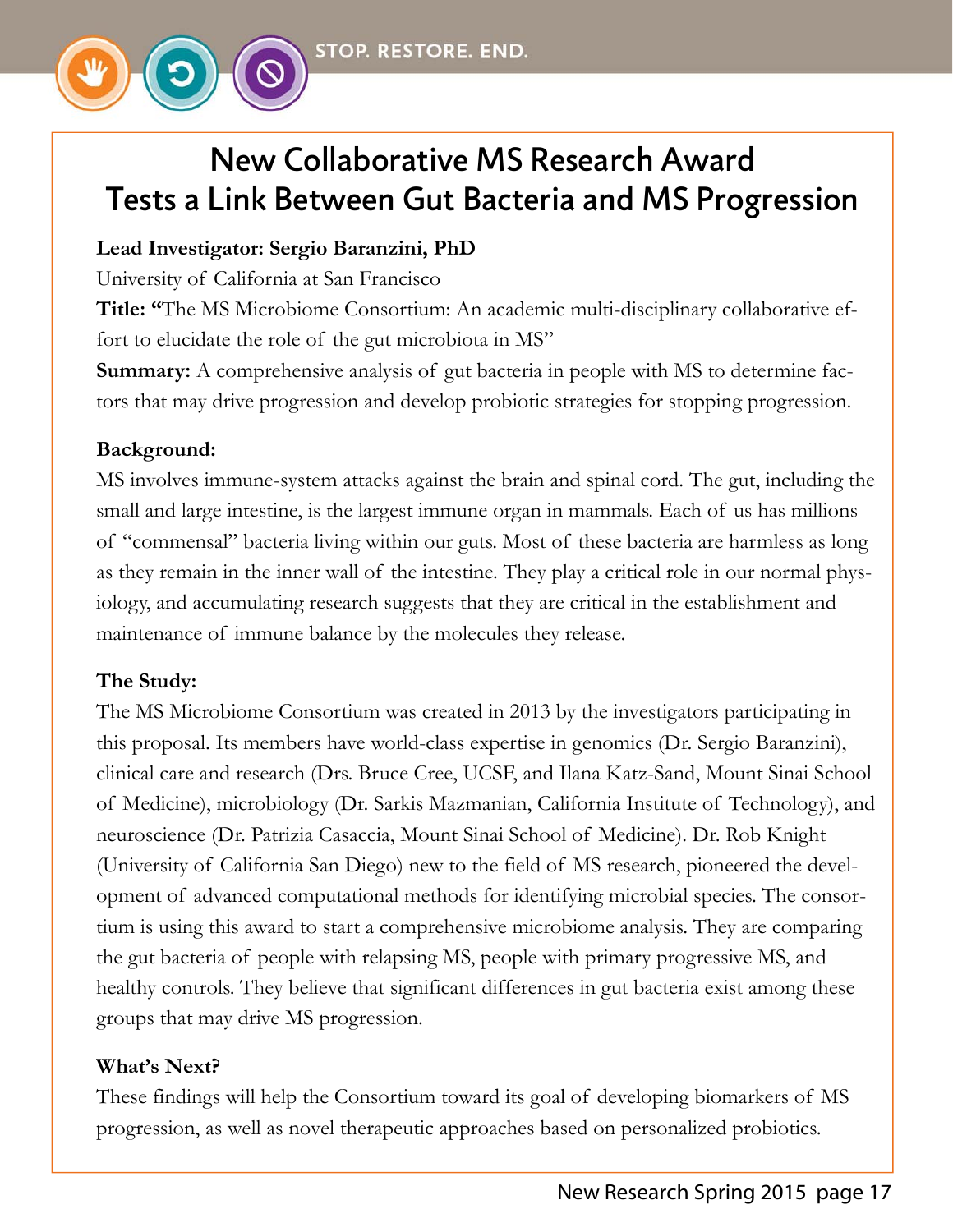

within our guts. Most are harmless as long as they remain in the inner wall of the intestine. Studies in mouse models of MS are providing preliminary evidence of the possible participation of the gut microbiota in triggering the immune attacks on the nervous system in MS.

**The Study:** This team compared gut microorganisms from people with MS who were not on any disease-modifying treatment, those on treatment, and healthy controls. Microbes known as archaea were increased in people with MS, whether treated or not. Now Dr.

Tankou and colleagues are studying the relationship between archaea abundance and immunological function and disease severity in MS. They are testing the effects of archaea on immune cells isolated from people with MS and healthy controls. They also are determining whether there is any association between archaea activity and MS disease activity on MRI scans or clinical scales.

What's Next? Understanding the potential role of the gut microbiome in MS disease activity may yield insight into the development of MS, and allow for the design of novel approaches for the prevention and/or treatment of MS.

#### Luc Van Kaer, PhD

Vanderbilt University Nashville, Tennessee

Award: Research Grant

Title: Promoting regulatory interactions between iNKT cells, MDSCs and Tregs as a therapeutic approach for MS

Summary: Researchers at Vanderbilt University in Nashville are seeking ways to regulate the immune system to retain its helpful functions and turn off its harmful functions to develop a novel way of treating MS.

Background: In MS, the immune system attacks components of the brain and spinal cord, ultimately leading to a variety of neurological symptoms. Current therapies for MS are designed to modulate the immune system. However, some of these therapies may also inhibit helpful components of the immune system, causing side effects such as increased vulnerability to infection. Another idea for treatment of MS is to "retrain" the immune system in a way that removes the harmful aspects of the immune system and leaves the helpful components of the immune system in place.



tective effect of AKT3.

manipulating the presence of AKT3 in various types of T cells and evaluating the impact on the development of EAE. They expect that mice with enhanced AKT3 will be less susceptible to EAE than mice without AKT3 or genetically normal mice, thus demonstrating a pro-

What's Next? Results from this study may suggest a new approach to therapies that in-

**Title:** Investigation of the role of elevated archaea species in the microbiome of patients

**Summary:** Researchers at The Brigham and Women's Hospital are studying the relationship between a specific type of gut microbe and immune function and disease severity in

Background: MS involves immune-system attacks against the brain and spinal cord. The gut, including the small and large intestine, is the largest immune organ in mammals. Each of us has millions of "commensal" microbiota

crease the function of AKT3 to stop MS.

Stephanie Tankou, MD, PhD Brigham and Women's Hospital

Award: Postdoctoral Fellowship

Boston, Massachusetts

with MS.

people with MS.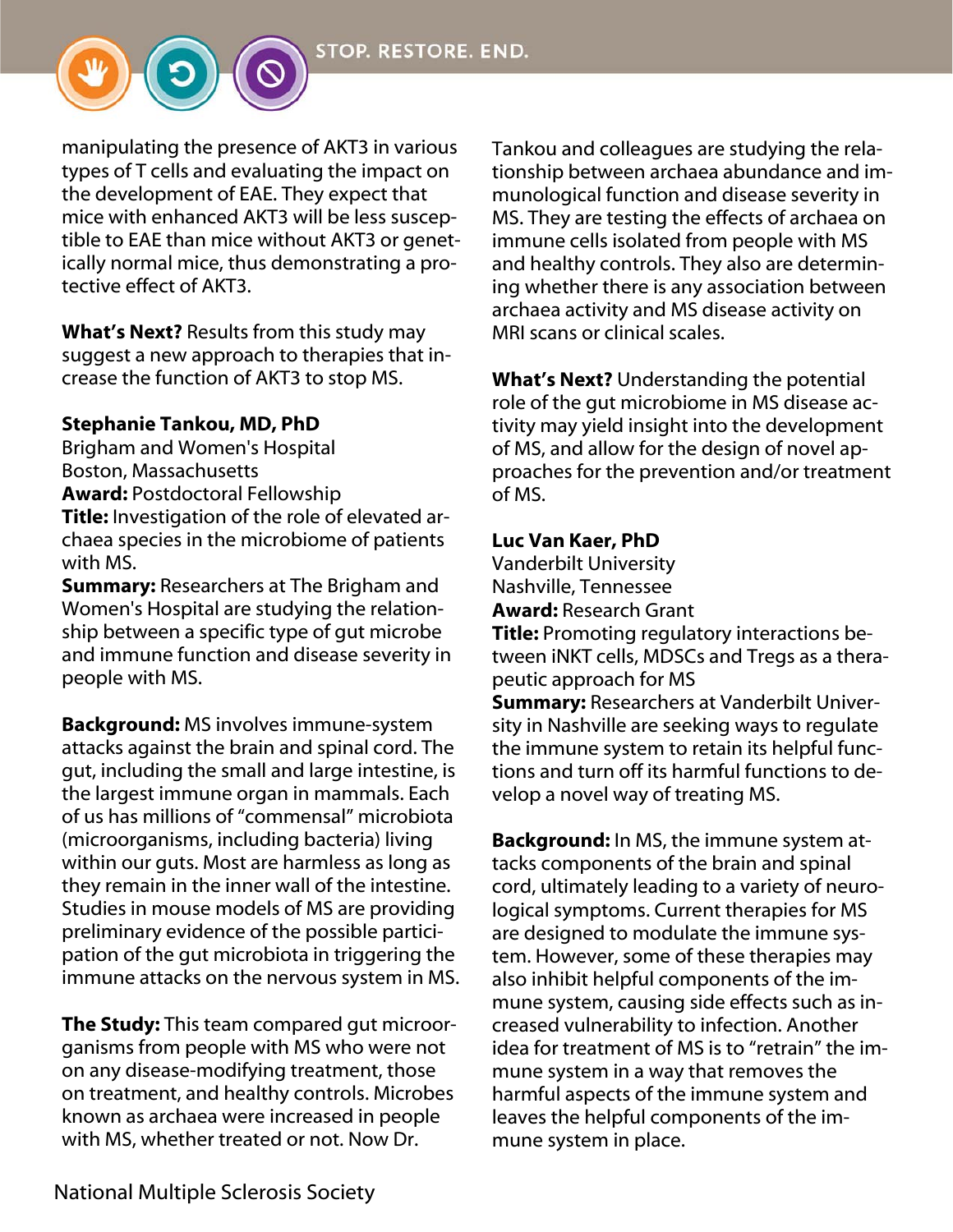The Study: Dr. Van Kaer and colleagues are investigating how to retrain a type of immune cell that regulates the function of other immune cells. They are activating these immune cells with a molecule called alphagalactosylceramide (alpha-GalCer). Cells activated by alpha-GalCer turn down harmful immune effects including autoimmune-like attacks. They are investigating how alpha-GalCer works in a mouse model of MS called EAE. They are also designing and testing novel therapies that could someday be used to treat MS. In the EAE mouse model, they are testing protection against EAE and if other molecules can enhance the beneficial effects of alpha-GalCer.

What's Next? Alpha-GalCer, which can be isolated from marine sponges, may be a novel drug for retraining the immune system in a way that maintains the helpful immune functions and turns off the harmful functions. These studies could lead to novel treatments for MS that are both safe and effective.

#### Scott Zamvil, MD, PhD

University of California, San Francisco San Francisco, California Award: Research Grant Title: Nrf2-dependent and –independent immune modulation by dimethyl fumarate in CNS autoimmunity

**Summary:** University of California, San Francisco researchers are investigating how an approved MS therapy called Tecfidera works to dampen the harmful effects of the immune system.

Background: In MS, the immune system attacks and destroys myelin, a fatty substance that surrounds and protects nerve fibers, which convey messages throughout the brain and spinal cord. Another way in which nerve fibers appear to be damaged in MS is through a biological factor called "oxidative stress." The relatively new oral MS therapy called Tecfidera (dimethyl fumarate) reduces relapses and other MS activity, and is thought to act by switching on a molecule called Nrf2, which in turn reduces oxidative stress and protects the nerve fibers in the brain and spinal cord. This therapy may act in two distinct ways that are both beneficial. This study is exploring how dimethyl fumarate works to induce the anti-inflammatory benefits and if they are related to Nrf2 or something else.

**The Study:** Dr. Zamvil and his colleagues are teasing out the different ways that dimethyl fumarate is beneficial for people with MS. Through a series of tests, the team is exploring the immune cells and activity influenced by this therapy both through Nrf2 and independent of Nrf2 activity. For example, they are examining the effects of dimethyl fumarate in mice that lack Nrf2 and that have EAE, a model of MS. If dimethyl fumarate decreases the inflammatory reaction in these mice without Nrf2, this will show that the therapy works in a second way that does not involve Nrf2. In addition, they are examining what other types of immune cells may be affected by dimethyl fumarate and are looking to see what genes are turned on and off in immune cells in people with MS before and after dimethyl fumarate treatment.

What's Next? Understanding more fully how dimethyl fumarate acts on the body may suggest ways of developing new treatments for relapsing and for progressive MS.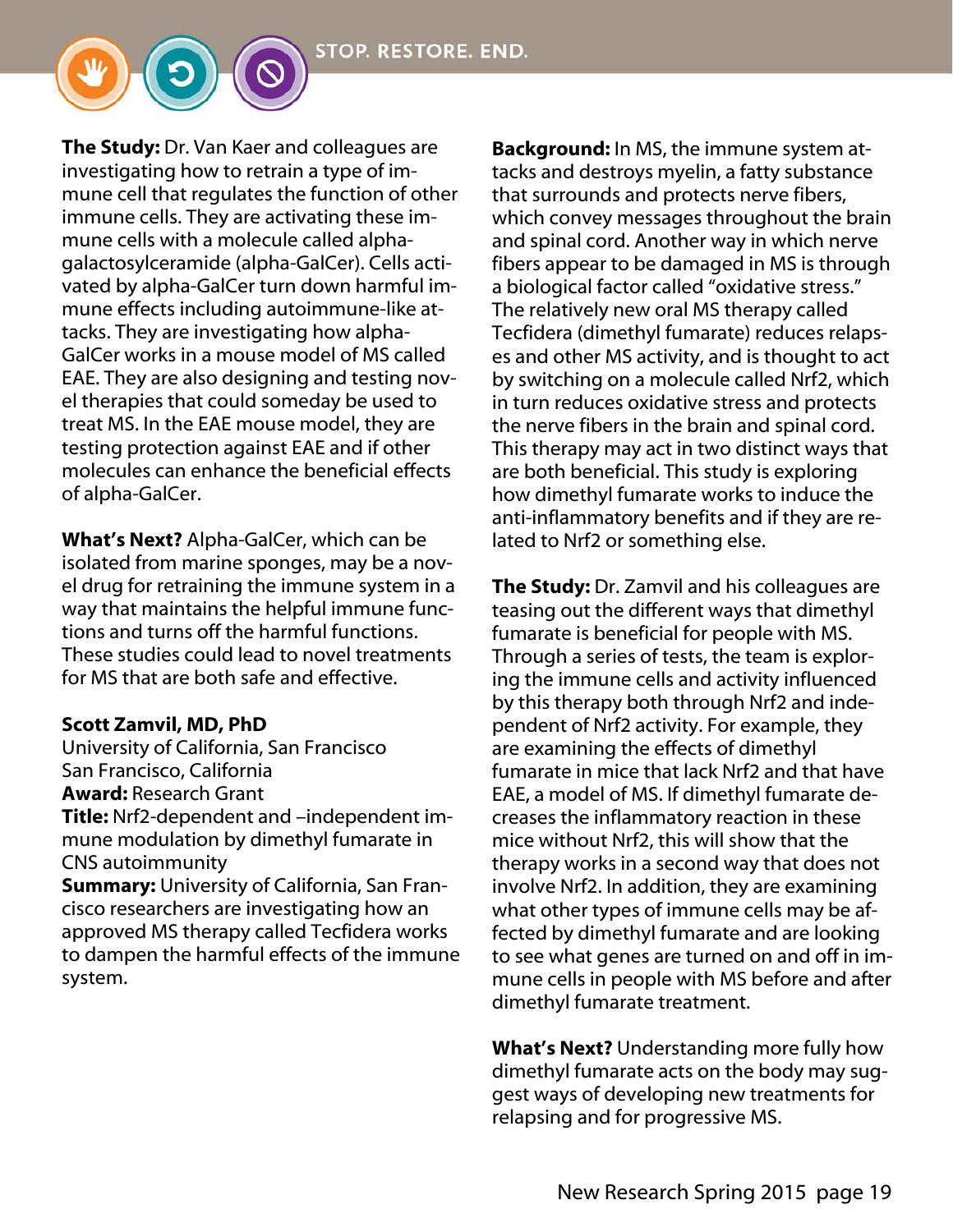

#### Michael Kornberg, MD, PhD

Johns Hopkins University Baltimore, Maryland

Award: NMSS-ABF Clinician Scientist Award Title: The role and therapeutic potential of nitric oxide-induced nuclear GAPDH signaling in multiple sclerosis.

Summary: Researchers at Johns Hopkins University are conducting preliminary lab tests to understand whether a therapy called selegiline may be useful for treating MS by blocking the harmful effects of nitric oxide.

Background: Nitric oxide (NO) is a chemical normally produced in the body. However, NO may be harmful in certain circumstances. One way that NO may be harmful is by binding to a protein called GAPDH. When this binding happens, NO-GAPDH molecule moves into the cell nucleus and may turn on genes in a way that is harmful. It is possible that this binding occurs in MS.

The Study: Under the mentorship of Dr. Snyder, Dr. Kornberg and team are testing the role of NO-bound GAPDH in mice with the MS -like disease EAE. They are also exploring its activity in cells grown in a dish. A drug called selegiline prevents NO binding to GAPDH and is used to treat people with Parkinson's disease. This team is testing whether selegiline is beneficial for stopping or reversing symptoms and disease activity in EAE, an important preliminary step before this therapy may be considered to have potential for treating MS.

What's Next? These studies will increase our understanding of the role of NO in MS and whether selegiline has potential use for treating people with MS.

### STOP—Neuropathology

#### Martina Absinta, MD

National Institutes of Health Bethesda, Maryland Award: Postdoctoral Fellowship **Title:** Chronic Inflammation and Remyelination Failure in MS Lesions: in vivo and Postmortem Investigation of Chronic Lesions with Phase Rims

Summary: Researchers at the National Institutes of Health are using advanced MRI to examine lesions with subtle inflammation in the brains of people with MS to better understand how inflammation affects myelin repair.

Background: In MS, the loss of myelin, the fatty substance that surrounds and protects nerve fibers, is a dominant feature. Nerve fibers that have lost their myelin do not function properly, and they can also be damaged. Areas of myelin loss, called lesions, often show signs of inflammation. Inappropriate inflammation in MS lesions is harmful and may play a role in preventing repair of myelin in these areas with damage. Brain lesions in people with MS are usually visualized and monitored using magnetic resonance imaging (MRI). However, MRI does not readily detect subtle inflammation.

The Study: Dr. Absinta and her colleagues are using an advanced type of MRI called T2\*/ phase imaging that can provide better details and that may be able to detect inflammation better. T2\*/phase imaging can detect features such as iron and free radicals that are found at higher levels in inflamed MS lesions. They would like to know how lesions change over time in individuals. They are exploring whether the size of lesions changes over time and affects surrounding normal tissue. Fifteen people with MS will come for imaging sessions once a year for 3 years. In the second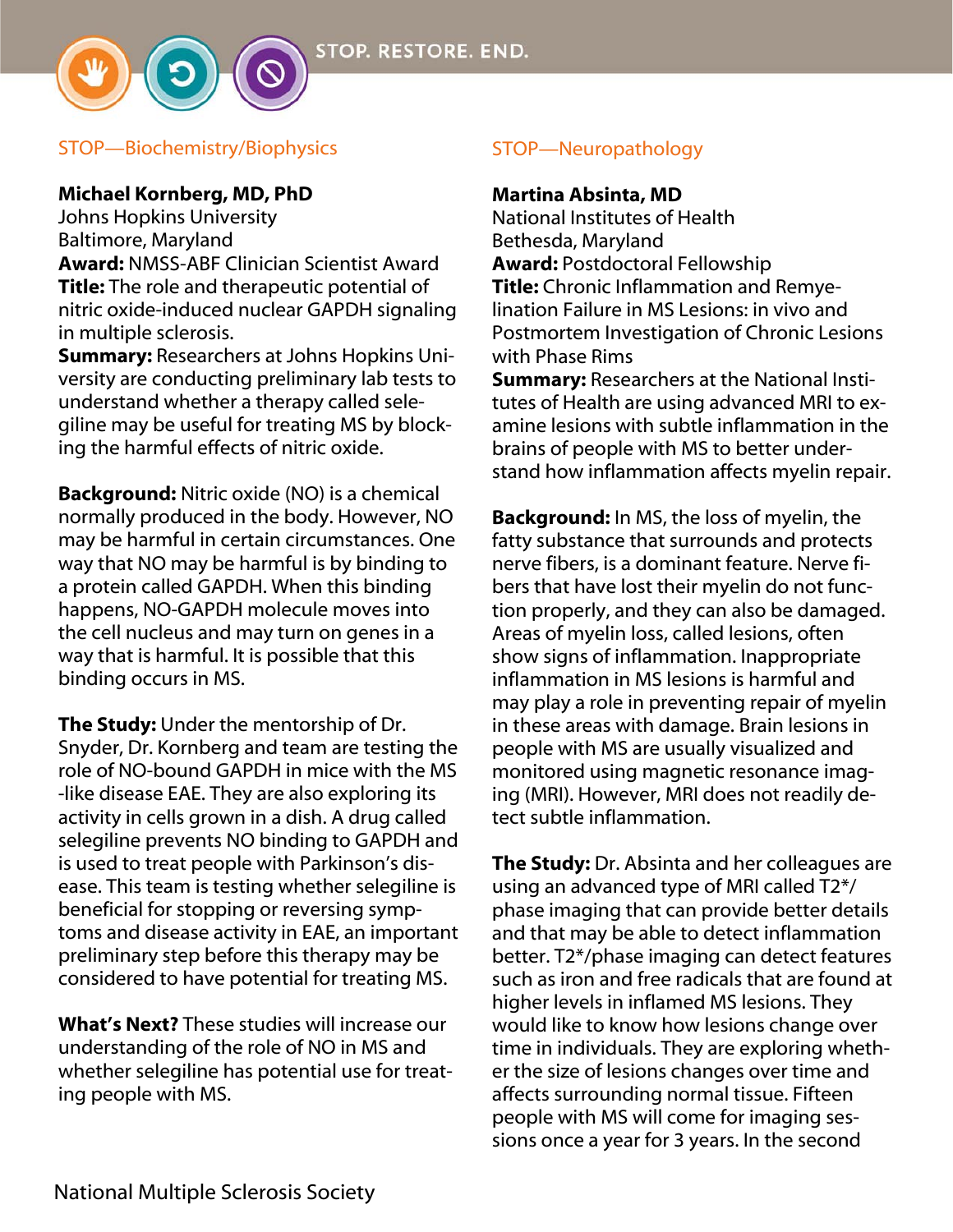**STOP. RESTORE. END.** 

part of the study, they are looking at the brains of people with MS who have died and donated their tissues to research. They are comparing T2\*/phase images of these brains and then looking at the same lesions under a microscope to see if and how subtle inflammation prevents myelin repair.

What's Next? The ability to better see inflammation in lesions of people with MS will increase our understanding of the role of subtle inflammation in blocking myelin repair, and may suggest new therapeutic targets to overcome this blockage. This imaging technique may also allow better monitoring of treatment effects.

#### Shing-yan Chiu, PhD

University of Wisconsin-Madison Madison, Wisconsin Award: Research Grant

Title: A Novel Specific Treatment for Progressive MS: Elimination of Mitochondrial Anchoring

**Summary: Researchers at the University of** Wisconsin in Madison are studying mouse models with features similar to progressive MS to investigate possible new approaches to stopping MS progression.

**Background:** Nerve fibers are long, thin extensions of nerve cells and are responsible for sending and receiving information in the brain, spinal cord, and to and from the rest of the body. At some point during the course of MS, damage to nerve fibers occurs, causing progressive disability. One possible reason for this damage is an abnormal accumulation of tiny energy factories in the cell called mitochondria. This abnormal accumulation of mitochondria may "clog" the nerve fibers, which may contribute to their impaired function. This clogging has been observed in a lab mouse that does not have adequate nerveinsulating myelin around its nerve fibers. When the accumulation of mitochondria is reversed in these mice, the disease severity is reduced.

The Study: Dr. Chiu and colleagues are looking at a molecule called syntaphilin, which acts like a "glue" for mitochondria inside the nerve fibers. They are examining in more detail whether deleting syntaphilin will "unglue" the mitochondria in nerve fibers, reverse the accumulation, and improve disease severity in Shiverer mice. They are also performing studies in a mice with the MS-like disorder EAE. They are testing whether deleting syntaphilin will improve disease severity in later phases of EAE, which shows features similar to the secondary-progressive phase of MS.

**What's Next?** Results from this study may suggest a new way to stop MS progression.

#### Ranjan Dutta, PhD

The Cleveland Clinic Foundation Cleveland, Ohio Award: Research Grant **Title:** Pathogenesis of cortical demyelination underlying progressive disability in MS Summary: Researchers are examining the brains of people with MS to understand differences between the damage caused by primary-progressive and secondary-progressive MS in search of ways to stop progression.

**Background:** The initial disease processes of primary-progressive MS (PPMS) and secondary-progressive MS (SPMS) are different, in that PPMS patients show almost no inflammatory activity, whereas SPMS, which by definition starts out as relapsing-remitting MS, is characterized by overt immune activity in earlier stages. Developing therapies to treat progressive MS requires a better understanding of the underlying pathology of MS subtypes.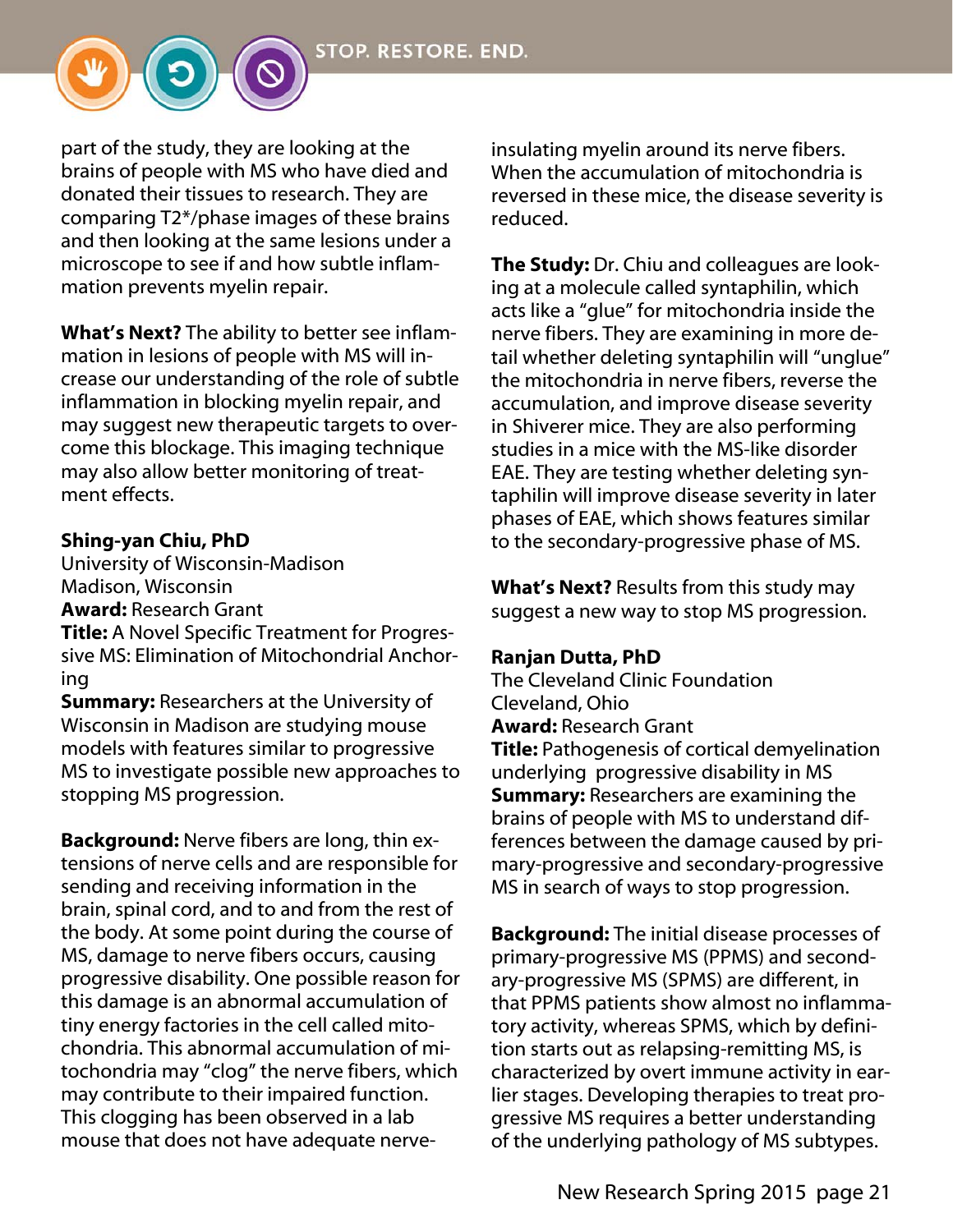**The Study:** The goal of the study is to delineate the cellular and genetic differences leading to brain injury between the two progressive MS subtypes using brain tissues donated by people who had MS. They are investigating how absence of initial immune-related disease activity alters the survival of nerve cells and the capacity for repair of nerveinsulating myelin between PPMS and SPMS. A significant aspect of this study is also to identify biological pathways related to nerves and myelin-making cells that are altered in progressive MS with (SPMS) or without (PPMS) inflammatory relapses.

**What's Next?** Understanding the differences between the subtypes of progressive MS will help in the design and selection of more personalized therapies and provide new strategies to protect the brain during the progressive disease course.

#### Shailendra Giri, PhD

Henry Ford Health Sciences Center Detroit, Michigan Award: Research Grant **Title:** A Metabolomics approach for identifying metabolite signature in MS progression **Summary: Researchers at the Henry Ford** Health Science Center in Detroit are analyzing blood samples from people with progressive MS to develop a blood test that may be useful for predicting disease course.

Background: MS has a variety of symptoms, and there is currently no way to predict its course, its future severity, or a person's response to treatments. In addition, there is no single lab test that can determine whether a person has MS, and diagnosing MS can be challenging for non-specialists. When the body breaks down bodily components and drugs, the products of the breakdown process are secreted into the blood and elsewhere in the body. These breakdown products are called "metabolites." The study of large groups of metabolites at once is called "metabolomics." Dr. Giri and his team previously used a metabolomics approach to show that the various metabolites present in the blood are different in healthy mice compared to mice that have EAE, a model of MS.

The Study: Dr. Giri and his team are now investigating the various metabolites in people with MS compared to people who don't have MS. They are working to identify the group of metabolites in blood that distinguish MS from non-MS individuals. This group of metabolites is called a "signature." After determining the MS signature in these blood samples, they will then use additional blood samples from people with other neurological disorders to confirm its ability to distinguish MS.

What's Next? Results from this study may allow development of a diagnostic test for MS that can be performed with a simple blood test. Other applications of such a test may include investigation of a person's response to therapy, increased understanding of disease mechanisms, and identification of new therapeutic targets.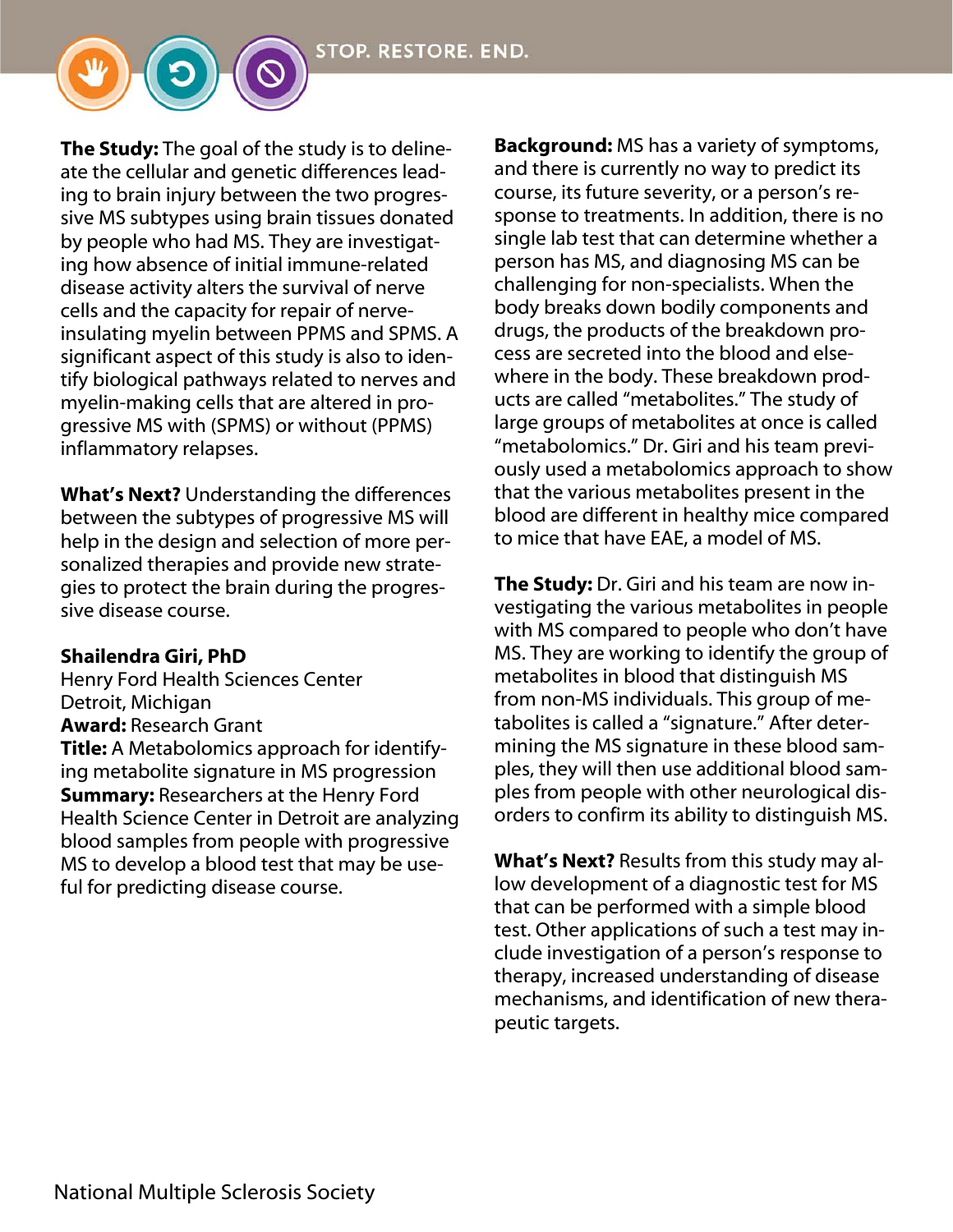

Yang Hu, MD, PhD Temple University Philadelphia, Pennsylvania Award: Research Grant Title: Targeting Neuronal ER Stress for Neuroprotection in EAE **Summary: Researchers at Temple University** in Philadelphia are investigating a way to protect nerve cells from stress in an animal model of visual problems sometimes seen in MS.

Background: In MS, some chronic disabilities, including blindness, muscle weakness, and cognitive problems, are due to damage to nerve cells. Finding a way to protect nerve cells in people with MS may prevent disease progression. One type of damage that nerve cells can experience is called "ER stress," which is stress to a tiny organ in the cell called the endoplasmic reticulum, which is important for synthesizing new proteins. ER stress has been demonstrated in nerve cells in the brains of people with MS, so some researchers believe that blocking events that lead to ER stress in nerve cells may protect these cells from injury.

**The Study:** Dr. Hu and colleagues are exploring ER stress in mice with MS-like disease called EAE, which can cause vision problems similar to those experienced by people with MS. Using genetic techniques, they are turning on a possibly helpful molecule called "XBP-1" and turning off a possibly harmful molecule called "CHOP." They are then asking three main questions compared to mice without this treatment: Is survival of nerve cells increased? Is degeneration of these cells decreased? Is visual function preserved?

What's Next? Results from this study may indicate that manipulating these two molecules may protect nerve cells from damage in MS.

### Christoph Juchem, PhD

Yale University New Haven, Connecticut Award: Research Grant Title: In Vivo Metabolomics of Oxidative Stress with 7 Tesla Magnetic Resonance Spectroscopy

**Summary:** Researchers at Yale are using two imaging techniques to determine the distribution and importance of the antioxidant glutathione in the brains of people with MS.

Background: In progressive MS, symptoms continually worsen even in the absence of new brains lesions and inflammation which are more prominent in relapsing forms of MS. Therefore, other disease processes must be involved. One idea is that a harmful condition called "oxidative stress" is occurring. Oxidative stress is caused by production of harmful molecules called "free radicals." Free radicals are normally rendered harmless by antioxidants produced by the body, but this antioxidative process may not work correctly in MS. One main antioxidant found in the brain, glutathione, may not work properly in MS.

The Study: Dr. Juchem and colleagues are using two imaging techniques called magnetic resonance spectroscopy and spectroscopic imaging to study glutathione and its associated molecules in the brain of people with MS compared to people without MS, matched for age and gender. They are investigating the presence of glutathione in areas of MS activity or damage (lesions), how glutathione impacts disease progression, and in what regions of the brain glutathione metabolism is altered in MS.

What's Next? This study will help to understand the role of oxidative stress in MS progression, and provide leads for stopping progression.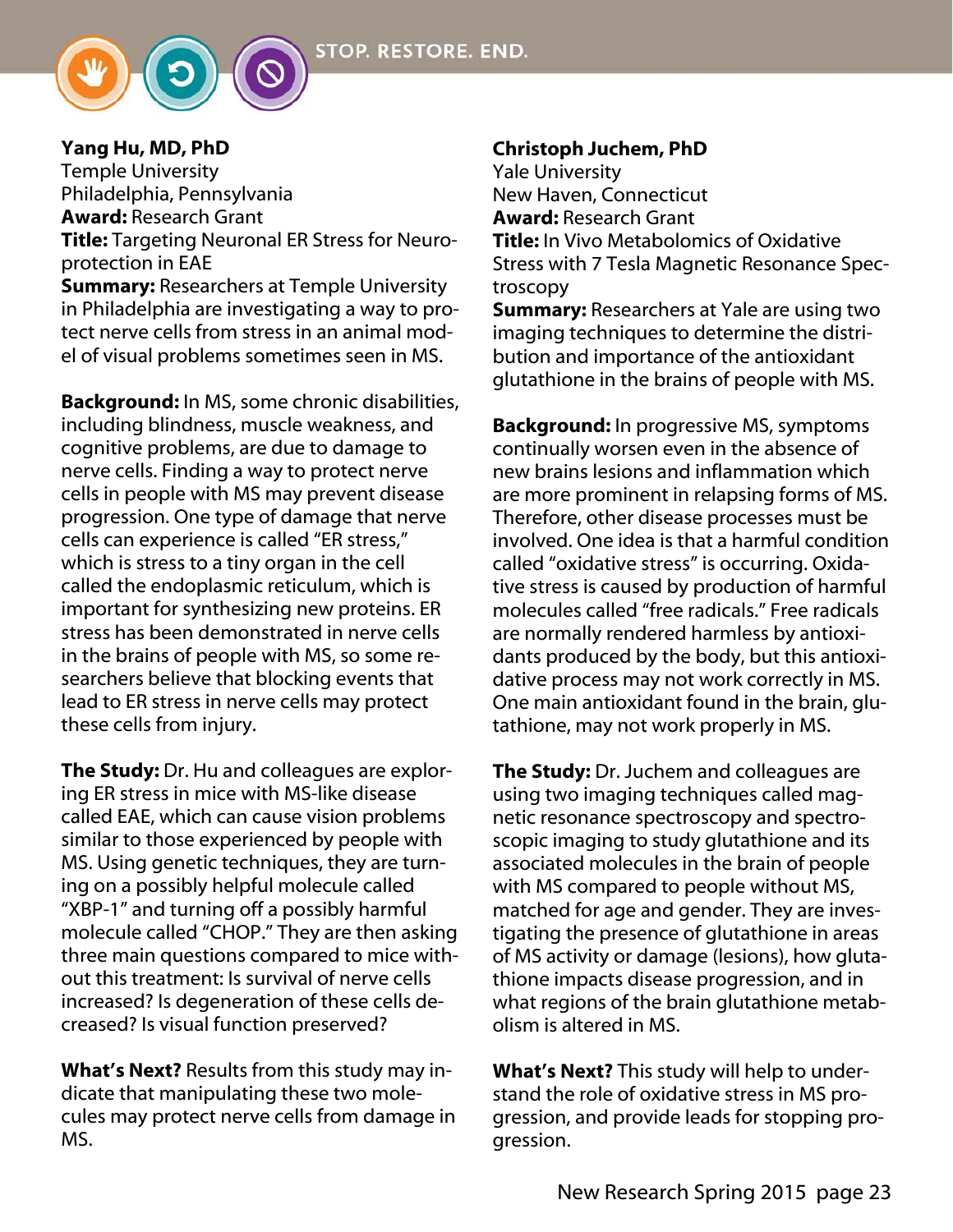# **RESTORE**

Research related to restoring what's been lost in MS focuses on understanding how nerves and their protective myelin coating work normally, and how repair of these critical tissues and cells can be facilitated. Research on restoring function also focuses on lifestyle/wellness approaches, including exercise, diet, and rehabilitation strategies.

#### RESTORE—Therapy/Management of MS

#### Scott Newsome, DO

Johns Hopkins University Baltimore, Maryland Award: Research Grant

**Title:** A Phase 1b, open-label study to evaluate the safety and tolerability of the putative remyelinating agent, liothyronine, in individuals with MS

**Summary: Johns Hopkins University re**searchers are performing a pilot clinical trial of people with MS to test a new therapy called liothyronine for its potential to improve repair of nerve-insulating myelin and protect nerve fibers.

**Background:** MS involves immune system attacks that injure myelin, the fatty substance that surrounds and protects nerve fibers. Nerve fibers that have lost their myelin cannot function properly, and are left vulnerable to damage, leading to symptoms and disability in people with the disease. Repair of myelin, called remyelination, is incomplete in people with MS, and many people with the disease develop progressive, chronic disabilities due to failure of this repair mechanism. One idea for restoring function and preventing progression in people with MS is to improve myelin repair. Enhancing remyelination is likely to protect nerve fibers from harm which in turn could result in halting disability progression in MS.

**The Study:** Thyroid hormones influence most if not all systems in the body, including the brain and spinal cord. One type of thyroid hormone called T3 may play a role in promoting myelin repair and help prevent disability in MS. A novel synthetic form of T3 called liothyronine has been developed. In a small phase I clinical trial, Dr. Newsome and his team are evaluating the safety and tolerability of liothyronine in people with MS. They are enrolling 20 people with MS who have mild to moderate neurological disability. These participants will receive liothyronine with a dose-escalation schedule for 6 months. Every 6 weeks, participants will be examined for changes in their clinical status. At the beginning and end of the study, levels of T3 in the spinal fluid, and changes in inflammatory cytokines and growth factors in the spinal fluid will be assessed.

What's Next? This study is expected to determine the safe dose of liothyronine in people with MS and provide other data that will help with the design of larger, longer clinical trials of this therapy for its ability to stimulate myelin repair and prevent neurodegeneration.

### RESTORE—Lifestyle/Wellness

#### Tiffany Braley, MD

University of Michigan Ann Arbor, Michigan Award: Research Grant

**Title:** A randomized trial of positive airway pressure therapy to treat cognitive dysfunction in MS patients with obstructive sleep apnea

**Summary:** University of Michigan researchers will determine whether a commonly used treatment for sleep apnea could improve cognitive performance in people with MS who also have sleep apnea.

National Multiple Sclerosis Society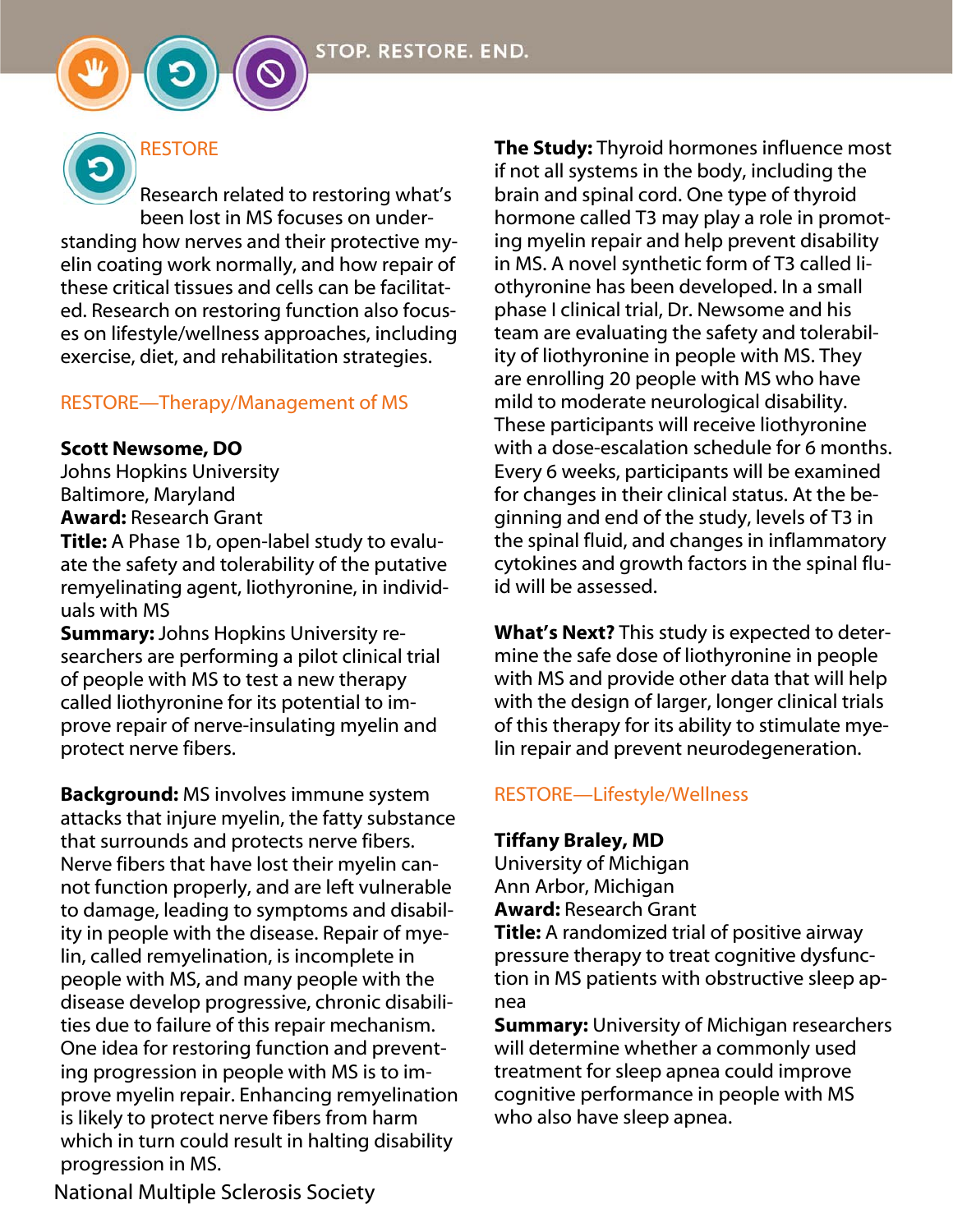**Background:** In addition to physical symptoms, many people with MS experience cognitive problems, which range from mild to debilitating. Unfortunately, few effective treatments for cognitive problems are available. Research suggests that up to one-half of people with MS may also have obstructive sleep apnea (OSA), a treatable sleep disorder in which the upper airway closes during sleep, decreasing blood oxygen levels. Obstructive sleep apnea may contribute to cognitive problems in people with MS, but the effects of OSA treatment on cognitive function in MS have never been studied.

**The Study:** Dr. Braley and her team are examining the effects of OSA and a commonly used treatment for OSA called positive airway pressure therapy on cognitive function in people who have both MS and OSA. People with MS who are at high risk for OSA will be recruited and will undergo a cognitive performance test and an overnight sleep study. Participants who are found to have OSA on their sleep study will then be treated with positive airway pressure therapy and have repeat cognitive testing, to see if their cognitive function improves with positive airway pressure therapy.

What's Next? Positive airway pressure therapy may be a new approach for improving cognitive function in some people who have MS and sleep apnea. Dr. Braley's research will also help identify which people with MS are most likely to benefit from sleep evaluations and treatment.

#### Kevin Patel, MD

Massachusetts General Hospital Award: Postdoctoral Fellowship

Title: Functional connectivity changes underlying cognitive decline in early multiple sclerosis - evidence of compensatory function or sequelae of structural compromise? **Summary:** Researchers are using imaging to understand the relationship between cognitive problems in people with MS and differences in connections between various parts of the brain.

Background: Cognitive impairment may occur early in multiple sclerosis, manifesting as problems with household tasks, driving, and social function. An MRI technique called "resting state functional connectivity" allows neuroscientists to observe and understand the patterns in which the parts of the brain are activated and interact with one another. Individuals with cognitive impairment have altered patterns of brain activity, and researchers can't explain the role these patterns play in cognitive impairment.

**The Study:** To better understand the part connectivity patterns play in MS, this team is using state of the art technology developed for the Human Connectome Project, a multicenter endeavor to map the connections in the human brain. An exceptionally powerful MRI scanner will collect functional connectivity data from 30 people with early MS and healthy controls. Findings will be correlated with the results of an extensive battery of neurocognitive tests.

What's Next? Providing accurate characterization of cognitive impairment and its associated changes seen with imaging may identify markers that will improve diagnosis, allow early detection of disease, and provide insight into prognosis.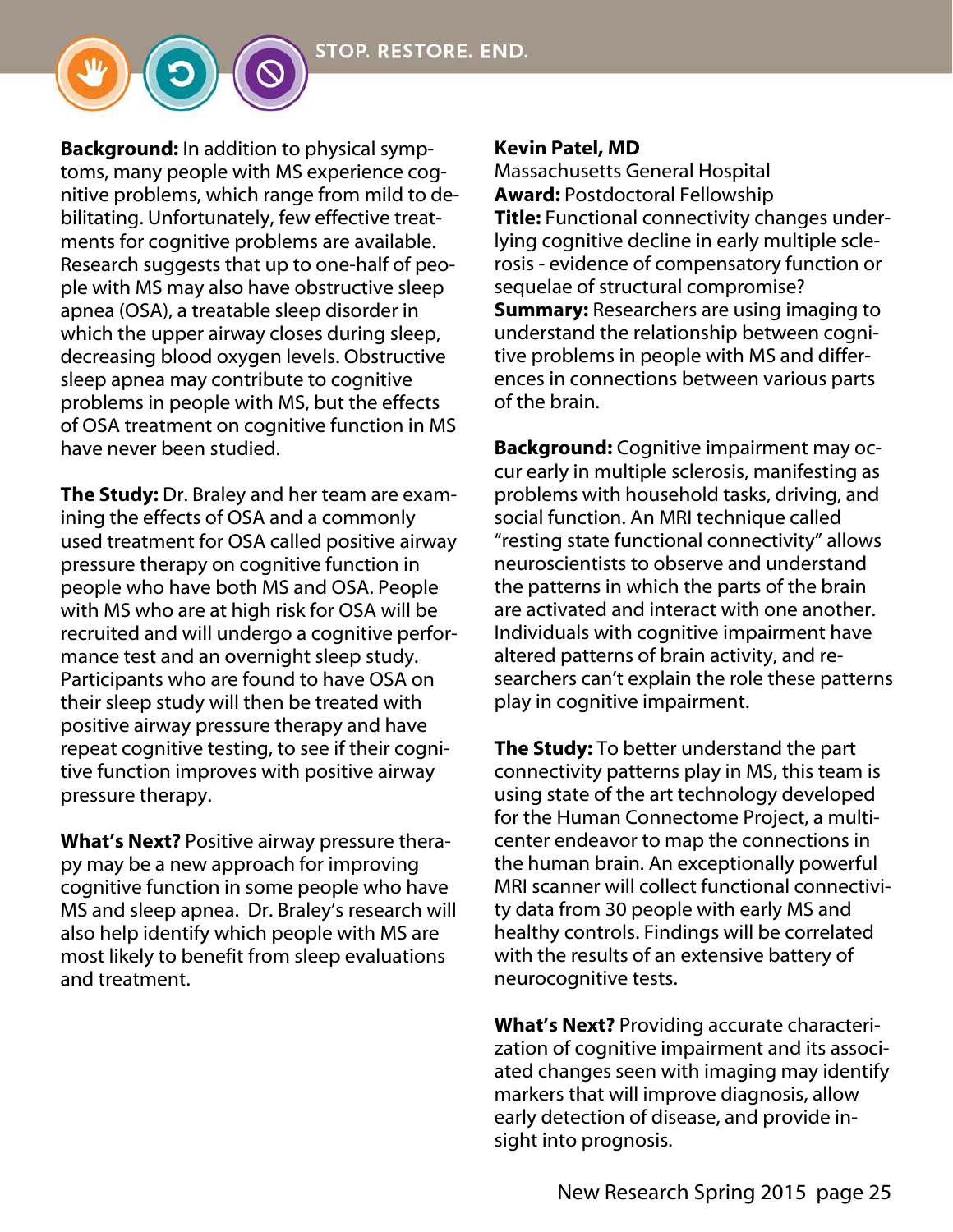

#### Maria Schultheis, PhD

Drexel University Philadelphia, Pennsylvania **Award: Research Grant** Title: Multitasking and MS: A cognitivelybased approach to vocational rehabilitation **Summary:** Drexel University researchers are studying multitasking in people with MS to find solutions for cognitive problems that affect employment.

**Background:** Cognitive changes are common in people with MS -- about half of all people with MS may develop problems with cognition. Cognition refers to a range of highlevel brain functions, including the ability to learn and remember information; organize, plan and problem-solve; focus, maintain and shift attention as necessary; understand and use language; accurately perceive the environment; and perform calculations. Early recognition, assessment and treatment are important because cognitive changes - along with fatigue -- can significantly affect a person's quality of life and are the primary cause of early departure from the workforce.

The Study: Initial evidence from this team has shown that multitasking -- the ability to do more than one activity at the same time - was a better predictor of how people with MS function at work than traditional neuropsychological testing. The current study will build on this initial finding in two important ways. First, the study will employ a novel performance measure of multitasking ability that incorporates "real-world" tasks relevant to the workplace. The study will recruit individuals with and without MS to compare performance on this novel measure of multitasking ability, and will examine specific factors related to multitasking ability, such as fatigue. The investigators will also examine the effectiveness of specific rehabilitation interventions designed to address multitasking problems.

What's Next? These findings can enhance our understanding of factors that lead to unemployment in people with MS and inform rehabilitation efforts to improve quality of life and to help people stay in the workforce.

#### E. Yeh, MD

The Hospital for Sick Children Toronto, Canada Award: Mentor-Based Postdoctoral Fellowship Program Title: Pediatric MS: Shaping the future of outcomes and disability **Summary:** This training program at the University of Toronto Hospital for Sick Children will equip researchers with experience and knowledge to design and conduct research aimed at improving wellness in children with MS.

Background: Research on children with MS suggests that how well they do is linked to lifestyle factors, such as diet and physical activity, and also how well they stick to taking their medications. The research program led by Dr. Yeh is oriented towards understanding relationships between common symptoms and MS disease activity, risk factors for the development of these problems, and potential interventions for these problems. The program also focuses on understanding barriers to following medical recommendations and ways to encourage adherence with recommendations that will enhance the children's wellness.

The Study: The specific focus of the postdoctoral research training program is on rehabilitation strategies for children with MS, specifically (1) motor, cognitive and psychosocial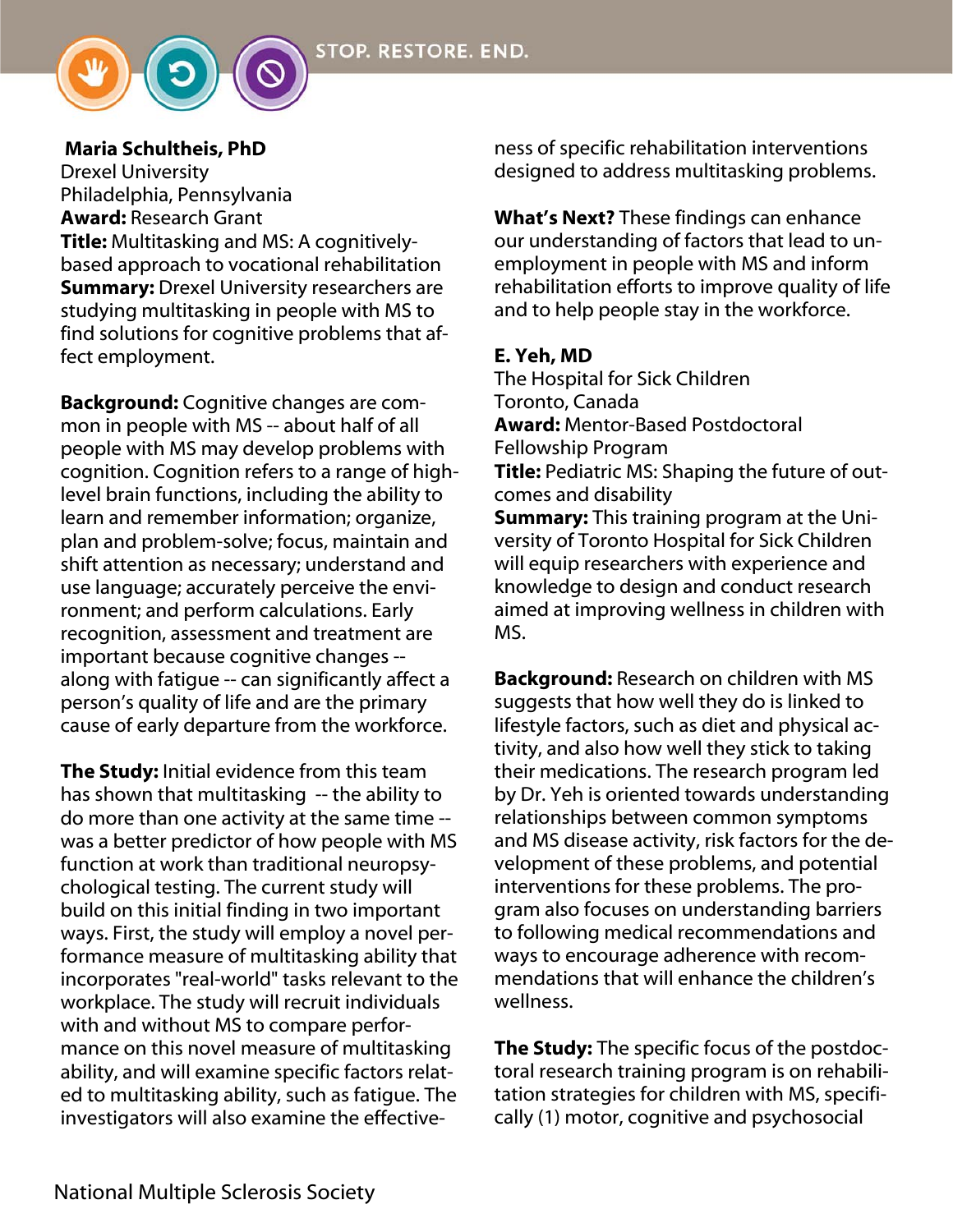

# New Collaborative MS Research Award Testing Wellness Strategies

# **Lead Investigator: Dennis Bourdette, MD**

Oregon Health & Science University, Portland

**Title:** "Developing patient-centered, evidence-based wellness programs for MS" **Summary:** collaborating to develop patient-centered and evidenced-based wellness programs to improve the daily life of people with MS.

# **Background:**

There is growing evidence that wellness/lifestyle factors are important to the long term health and quality of life of people with MS. This evidence comes from a variety of sources which indicate that factors such as low vitamin D, stress, or smoking may increase disease activity. People with MS are generally very interested in things they can do for themselves that will improve their health. However, they generally receive little guidance from their neurologists and other traditional health care providers because of the lack of sound evidencebased recommendations. This award aims to fill the knowledge void and provide people with wellness approaches based on rigorous research and that are affordable and achievable.

# **The Study:**

Dr. Bourdette has gathered together a group of investigators with experience in conducting clinical investigations and trials in MS (himself, along with Drs. Vijayshree Yadav and Rebecca Spain), mindfulness meditation (Drs. Lynne Shinto and Angela Senders), and advanced magnetic resonance imaging techniques (Dr. Bill Rooney). Drs. Diane Stadler and Kerry Kuehl are new to the field of MS research, and were invited to join the Collaborative Center for their expertise in designing effective long-term dietary and exercise programs for health promotion in people with chronic disease. The initial three studies launched during the term of this Award will be a diet intervention, an aerobic exercise intervention, and an evaluation of existing wellness strategies among the local MS population. Each study will measure effectiveness, feasibility, and cost-effectiveness, to provide information for larger studies.

# **What's Next?**

Upon completion of the pilot studies, the team is applying for national funding for larger, long-term studies and will set up an interactive website as a resource for people with MS.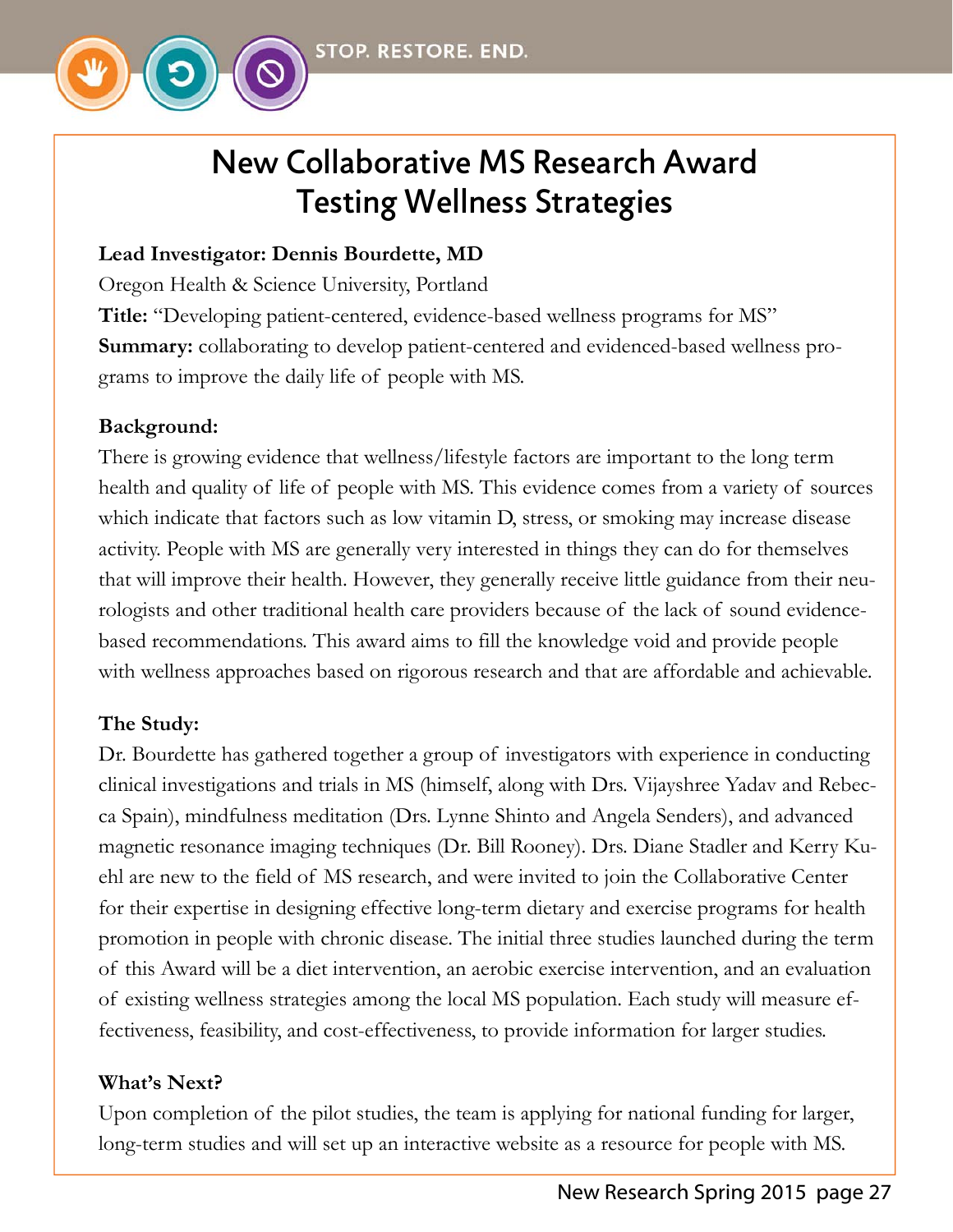with emphasis on modifiable lifestyle factors, including physical activity and diet; and (3) interventions to address these risk factors. This post-doctoral research fellowship is intended to provide exposure to and training in clinical aspects of pediatric MS and related disorders while at the same time providing research training in clinical research methods, and the opportunity to develop and complete independent research projects supported by a variety of scientists at the institution. The fellow will be offered 1, 2, or 3 year postdoctoral fellowship, depending on the nature and complexity of the research plan.

What's Next? Fellows who complete the training will be uniquely equipped to conduct rehabilitation-oriented research focusing on improving quality of life and outcomes for children who have MS.

#### Kathleen Zackowski, PhD

Kennedy Krieger Research Institute Baltimore, Maryland Award: Mentor-Based Postdoctoral Fellowship Program **Title:** Advancing multiple sclerosis research through neuroscience **Summary:** This training program will equip two fellows with crucial clinical and research skills necessary to conduct rehabilitation research aimed at improving wellness for people with MS.

National Multiple Sclerosis Society **Background:** Rehabilitation in MS is still an underdeveloped area of MS research with the potential to greatly advance the field as a whole. Traditional rehabilitation uses techniques to improve activities such as walking and balance, without taking into account neural mechanisms responsible for walking or balance abnormalities. Linking the neuropathology of MS with symptoms and movement limitations provides a rational basis for choosing rehabilitative interventions. This is a major focus of the MS research at Kennedy Krieger Institute/Johns Hopkins University School of Medicine.

The Study: In this 3-year program trainees will have one-on-one instruction by an expert mentor in MS Rehabilitation. A senior MS specialist in Neurology and an expert in motor control/rehabilitation research will provide supportive guidance, and trainees will work side-by-side with other MS specialists, expert in a range of fields, including physical therapy, medicine, radiology, biomedical engineering, neuroscience, and social work. Initially the trainees will learn basic rehabilitation techniques important for evaluating and treating people with MS. The trainees will also have formal teaching in the classroom setting, on topics such as data analysis, clinical trial design, scientific writing, and research ethics, all of which are necessary for a successful career in research. Initially, the fellows will work with their mentor on MS research projects already underway. Later, as the fellows gathers experience, they will develop an independent research project with guidance from the mentor and a Senior Advisory Committee.

What's Next? This training program offers a unique opportunity for two fellows to train at a center on the forefront of MS research. The fellows will learn crucial clinical and research skills necessary to build a career in MS rehabilitation research. By the end of the program the trainee will have gained skills necessary to begin their own independent research program in MS.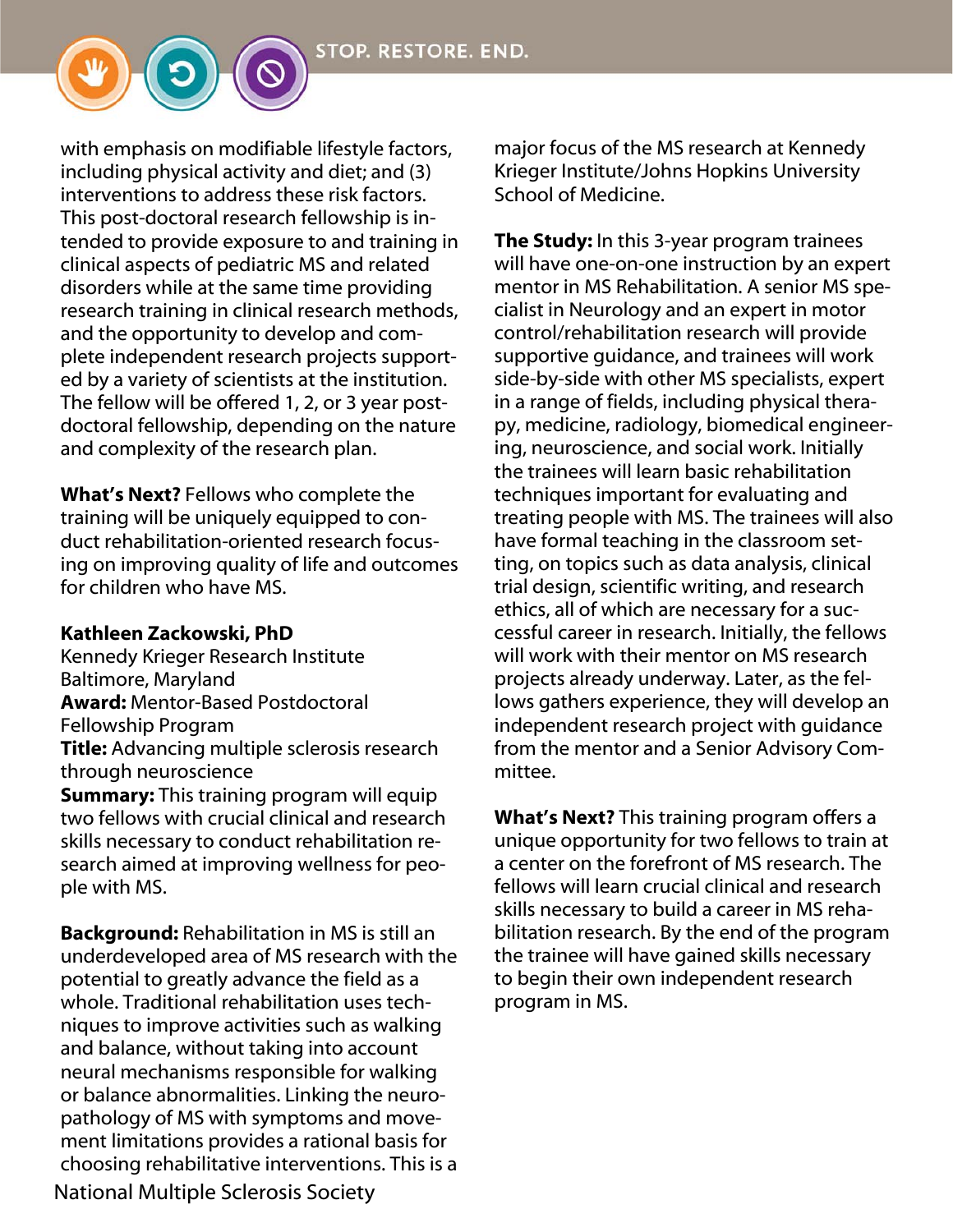

#### Dennis Bourdette, MD

Oregon Health & Science University Portland, Oregon Award: Research Grant **Title:** Promoting remyelination in models of MS with a selective thyromimetic drug **Summary:** Researchers at Oregon Health and Science University in Portland are testing a drug called sobetirome that may promote myelin repair in animal models of myelin loss.

**Background:** In MS, myelin, the fatty substance that surrounds and protects nerve fibers, is attacked and destroyed. Nerve fibers that have lost their myelin do not function properly, and the may also be destroyed through the disease process. We don't yet have therapies focusing on promoting myelin repair. The cells in the brain and spinal cord that make myelin are called oligodendrocytes. Mature, myelin-making oligodendrocytes are derived from immature oligodendrocyte precursor cells.

A thyroid hormone called "T3" promotes the maturation of immature oligodendrocytes into mature, myelin-making cells and promotes myelin repair in some mouse models with myelin damage. However, T3 cannot be given to people because it is toxic. A drug similar to T3 called "sobetirome" has been used in an FDA-approved phase I clinical trial to lower cholesterol. Sobetirome is more specific than T3 and does not produce the side effects associated with T3 toxicity. Sobetirome may be useful for promoting myelin repair in MS, but its effects on oligodendrocytes have not been tested.

The Study: Dr. Bourdette and his team are growing immature oligodendrocytes in a dish and asking if sobetirome promotes their maturation. Then they are testing whether sobetirome improves myelin repair in mice with myelin damage caused by a toxin, and finally, they are testing whether sobetirome promotes myelin repair in a mouse model of MS called EAE.

**What's Next?** If these preliminary tests of sobetirome are successful, clinical trials testing sobetirome in people with MS may be the next logical step for determining whether this agent has potential as a repair strategy.

#### Laura Dickey, PhD

University of Utah Salt Lake City, Utah Award: Postdoctoral Fellowship Title: Human neural precursor cell-mediated remyelination in a viral model of MS **Summary: Researchers at the University of** Utah are testing the idea that molecules secreted by stem cells improve potential for repairing nerve-insulating myelin.

Background: In MS, the fatty substance called myelin, which protects nerve fibers, is attacked and destroyed. This leads to symptoms in people with the disease and leaves nerve fibers vulnerable to injury. One idea to improve symptoms in people with MS is to design therapies that increase the myelin repair process. The cells in the brain that make and repair myelin are called oligodendrocytes. These cells are derived from immature oligodendrocytes. Previous studies showed that myelin repair is improved in mice when they receive injections of neural stem cells. The mouse's immune system quickly removes the foreign neural stem cells, but the positive effects remain much longer after the stem cells are gone. This suggests that the neural stem cells leave behind helpful factors that improve myelin repair.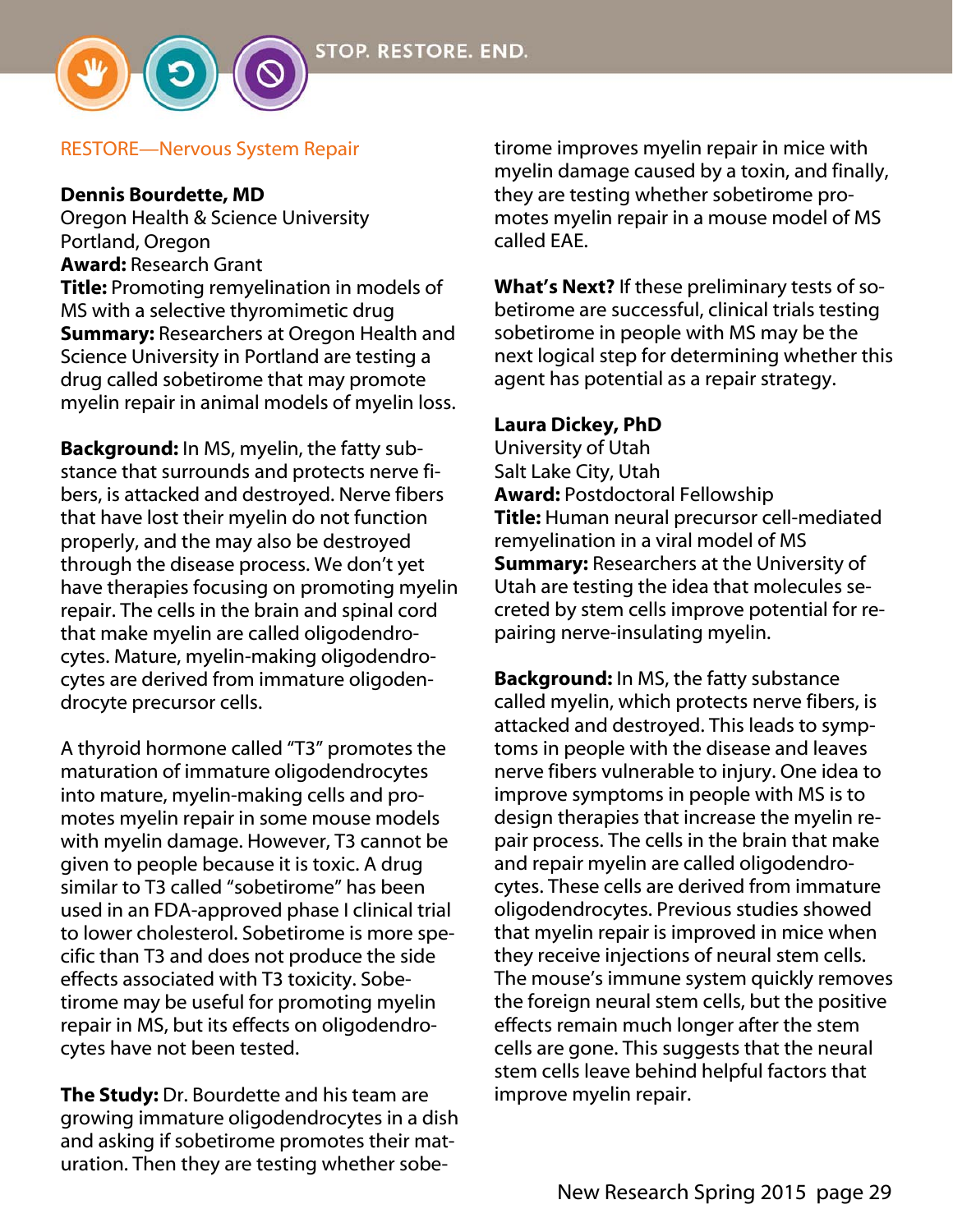**The Study:** During this fellowship, Dr. Dickey is working with an experienced team to determine if these neural stem cell factors are sufficient to improve myelin repair by promoting maturation of immature cells into myelinating oligodendrocytes. First they are growing neural stem cells in a dish and injecting only the liquid the cells grow in, and not the cells themselves, into mice that have myelin damage. If myelin repair is improved, this will indicate that the stem cells make one or more factors that are secreted into the dish that improve myelination. Next they are testing the possibility that a molecule called "transforming growth factor beta" or "TGFbeta" is one of the factors made by the neural stem cells. They are observing the impacts of introducing TGF-beta into the brains of these mice and also observing mice that cannot make TGF-beta to test the importance of this molecule in myelin repair.

What's Next? Results should improve our understanding of stem cell-mediated myelin repair and may lay groundwork for the development of a therapy using stem cell-secreted factors, bypassing the need to transplant stem cells.

#### Meredith Hartley, PhD

Oregon Health & Science University Portland, Oregon Award: Postdoctoral Fellowship Title: A thyroid hormone-based strategy for promoting remyelination **Summary:** Researchers at Oregon Health & Science University are testing thyroid hormone-like drugs to see if they will improve myelin repair and to determine their potential for development as a treatment for MS.

National Multiple Sclerosis Society **Background:** The current therapies for MS all work by dampening the immune system, which does not function properly in people with the disease. However, MS also involves

damage to the myelin sheath, the fatty substance that surrounds and protects nerve fibers. A promising therapeutic strategy is to promote repair of myelin, which is likely to complement available therapies. Thyroid hormone initiates normal myelin production in infants and improves myelin repair in disease models of MS. Unfortunately, elevated levels of thyroid hormone are unsafe in humans. An alternate, related type of molecule called a "thyromimetic" may provide the desired effect while avoiding toxicity.

**The Study:** Under the mentorship of experienced researchers, Dr. Hartley and team are testing the role of thyroid hormone and the effects of a thyromimetic in mice that have myelin damage. First they are confirming that myelin repair depends on the levels of thyroid hormone. Next they are testing a thyromimetic called sobetirome and improved versions of sobetirome that have greater access to the brain to determine if these will improve myelin repair in these mice.

What's Next? Promoting myelin repair is expected to complement therapies that modulate the immune system. Results from these studies will determine whether thyroid hormone-like therapies restore myelin in MS.

### Abraham Langseth, PhD

Johns Hopkins University Baltimore, Maryland Award: Postdoctoral Fellowship **Title:** The role of Megf11 in oligodendrocyte precursor cell engulfment and remyelination **Summary: Researchers at Johns Hopkins Uni**versity in Baltimore are examining the role of a protein called Megf11 in oligodendrocyte maturation and the clean-up of myelin debris, which are both required for myelin repair.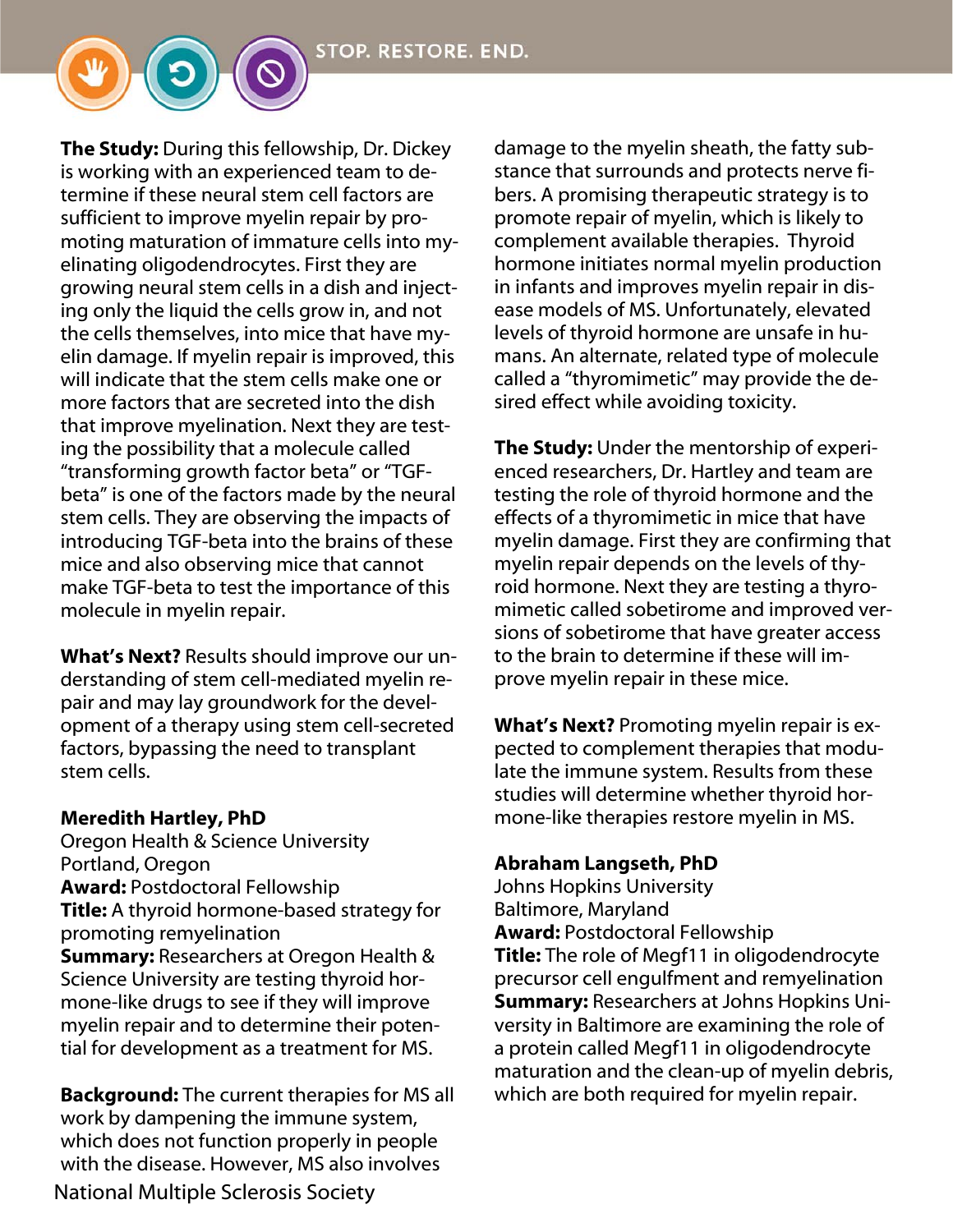**Background:** In MS, nerve-insulating myelin and nerve cells are damaged. One idea for restoring function for people with MS is to improve the myelin repair process, which is generally inefficient and incomplete. The cells in the brain and spinal cord that make myelin are called oligodendrocytes. New oligodendrocytes that can make new myelin are derived from immature oligodendrocytes (oligodendrocyte precursor cells or OPCs) that are found throughout the brain and can move to areas of damage when needed. When myelin is destroyed, myelin debris is left behind. Some research suggests that myelin debris inhibits the maturation process of oligodendrocytes, suggesting that cleaning up the old myelin debris may be a necessary step in the myelin repair process. Some evidence generated by this team suggests that OPCs help to clean up myelin debris, and they may perform this function using a molecule called "Megf11". If debris cleanup slows the myelin repair process, then understanding this process may lead to important discoveries for speeding myelin repair in MS.

**The Study:** Dr. Langseth and team are investigating the role of Megf11 in myelin debris clean-up, oligodendrocyte maturation, and the myelin repair process. They are growing OPCs in a dish and are investigating the importance of Megf11 in clean-up of myelin debris and in their differentiation to mature oligodendrocytes. Then they are investigating Megf11 in myelin clean-up and in oligodendrocyte maturation in mice that have myelin damage. Finally, they are evaluating the presence of Megf11 in immature oligodendrocytes in brain lesions from people with MS.

**What's Next?** The results from this study may identify new therapeutic targets for improving myelin repair in MS.

### Wendy Macklin, PhD

University of Colorado Denver, Colorado Award: Research Grant

**Title:** Developing zebrafish as a drug screen model

**Summary:** University of Colorado researchers are investigating the usefulness of a type of fish called zebrafish to rapidly screen drugs that may someday be useful for stimulating repair of nerve-insulating myelin in MS.

Background: In MS, the immune system attacks and destroys myelin, the substance that surrounds and protects nerve fibers. One strategy for restoring function is to stimulate myelin repair. Screening large numbers of possible new drugs requires an inexpensive and convenient model that will allow researchers to identify ones with repair potential for repairing myelin.

**The Study:** Dr. Macklin and her colleagues are using a type of fish called zebrafish as a model for screening these compounds. Zebrafish may respond to drugs in a way that is similar to humans and represent a model for screening drugs for both toxicity and myelin repair. The team is using zebrafish that have been genetically engineered with a green fluorescent protein on myelin-making cells called "oligodendrocytes." The green label provides a rapid readout of changes in myelin in these fish following drug treatment. They are using these fish to determine how different drugs work to increase myelination. Another approach they are using is to damage oligodendrocytes in the fish and examining how drugs work to restore the lost cells and increase myelination.

What's Next? The ability to rapidly screen drugs with potential for repairing myelin is likely to speed development of MS therapies.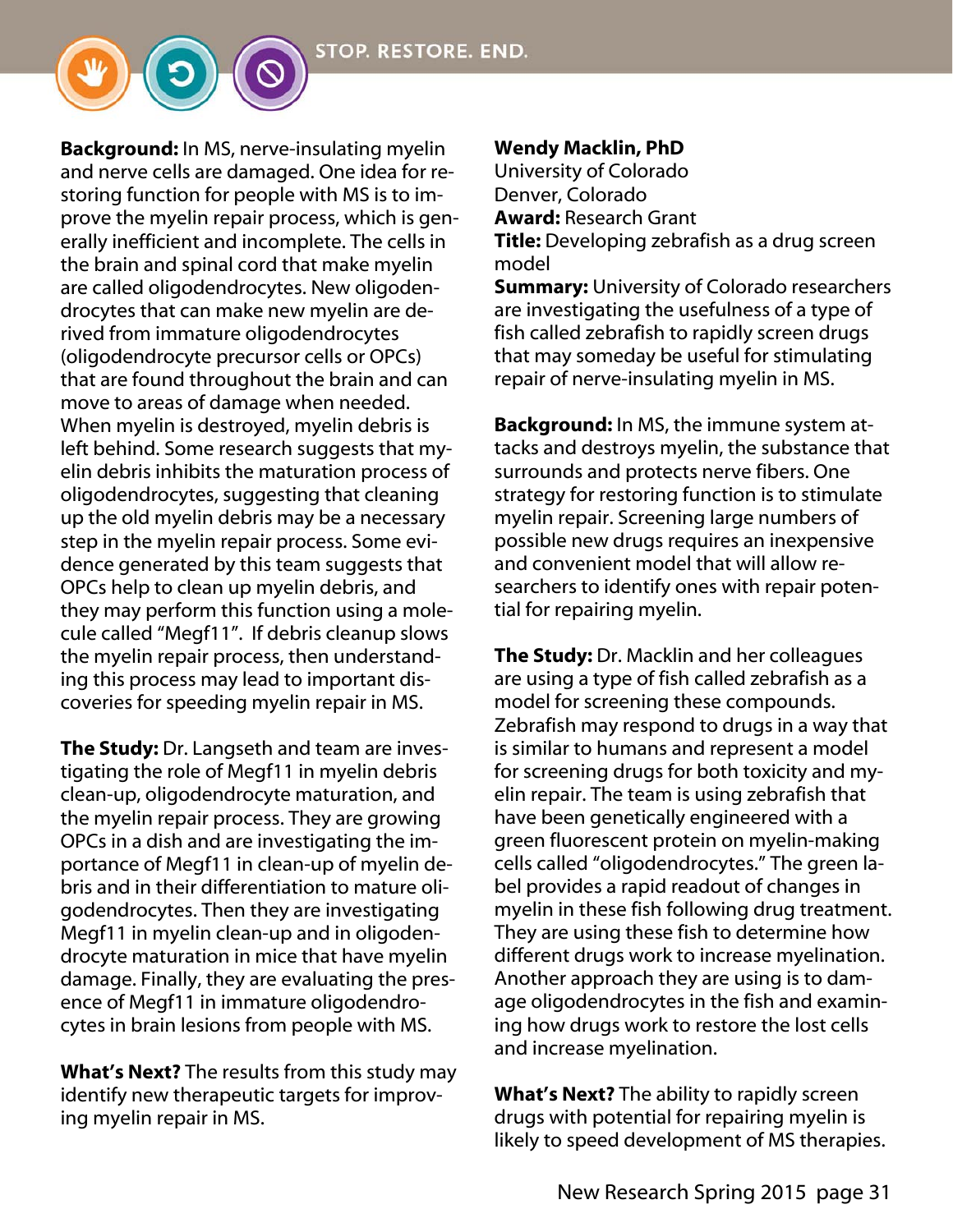

Isobel Scarisbrick, PhD Mayo Clinic Rochester Rochester, Minnesota Award: Research Grant **Title:** Targeting Protease Activated Receptor 1 to Promote Myelin Repair **Summary: Researchers at the Mayo Clinic are** investigating the importance of a molecule called PAR1 in myelin protection and repair to determine if currently approved drugs that target PAR1 for treatment of other diseases could be used to treat people with MS.

**Background:** In MS, the immune system attacks and destroys myelin, which is the fatty substance that surrounds and protects nerve fibers. Nerve fibers that have lost their myelin cannot send their signals properly, leading to symptoms in people with the disease. Understanding how myelin destruction and repair is controlled is important.

**The Study:** A molecule called PAR1 (also known as the thrombin receptor) is expressed on the surface of cells. The FDA has approved medications that target PAR1, and these drugs are being tested in clinical trials to treat people with other diseases. Dr. Scarisbrick and her team are investigating the importance of PAR1 and associated molecules in myelin destruction and repair. They are using mice that do not express PAR1 to analyze how myelin is formed and how myelin is repaired after myelin destruction.

**What's Next?** If PAR1 is important for protection and repair of myelin, there are clinical trials already underway in other diseases and these agents could potentially be quickly repurposed to test benefits in people with MS.

### Haley Titus-Mitchell, M.S.

Northwestern University Chicago, Illinois Award: Postdoctoral Fellowship **Title:** Immunoregulatory and myelin repair therapies in T cell-mediated mouse models of

Multiple Sclerosis. Summary: Researchers at Northwestern Uni-

versity are trying to develop a two-step approach to therapy for MS.

Background: In MS, the immune system attacks and destroys myelin, the fatty substance that surrounds and protects nerve fibers, and the nerve fibers are also injured. Current therapies for MS dampen the immune system, but they also affect a person's ability to fight off infections. There is also a need for therapies that can promote myelin repair to restore function in people with MS.

The Study: Haley Titus-Mitchell, PhD, and colleagues are testing a two-step approach to treating MS. In the first step, they are using a therapy to "teach" the immune system to view myelin components as "self" rather than "foreign," while leaving it intact to fight off infections. In the second step, they are testing therapies that they believe will improve myelin repair. Their idea is that repair-promoting therapies will work better if the immune system is no longer attacking the myelin. First, they are determining the effect of myelinrepair molecules in mice that have myelin destruction independent of the immune system. Next, they are using a model of MS called EAE and trying to "teach" the immune system to tolerate, rather than attack, myelin components. They will optimize this approach to see if myelin repair improves in the setting of less immune destruction.

What's Next? Results from this study may suggest combination therapies that will optimize MS treatment.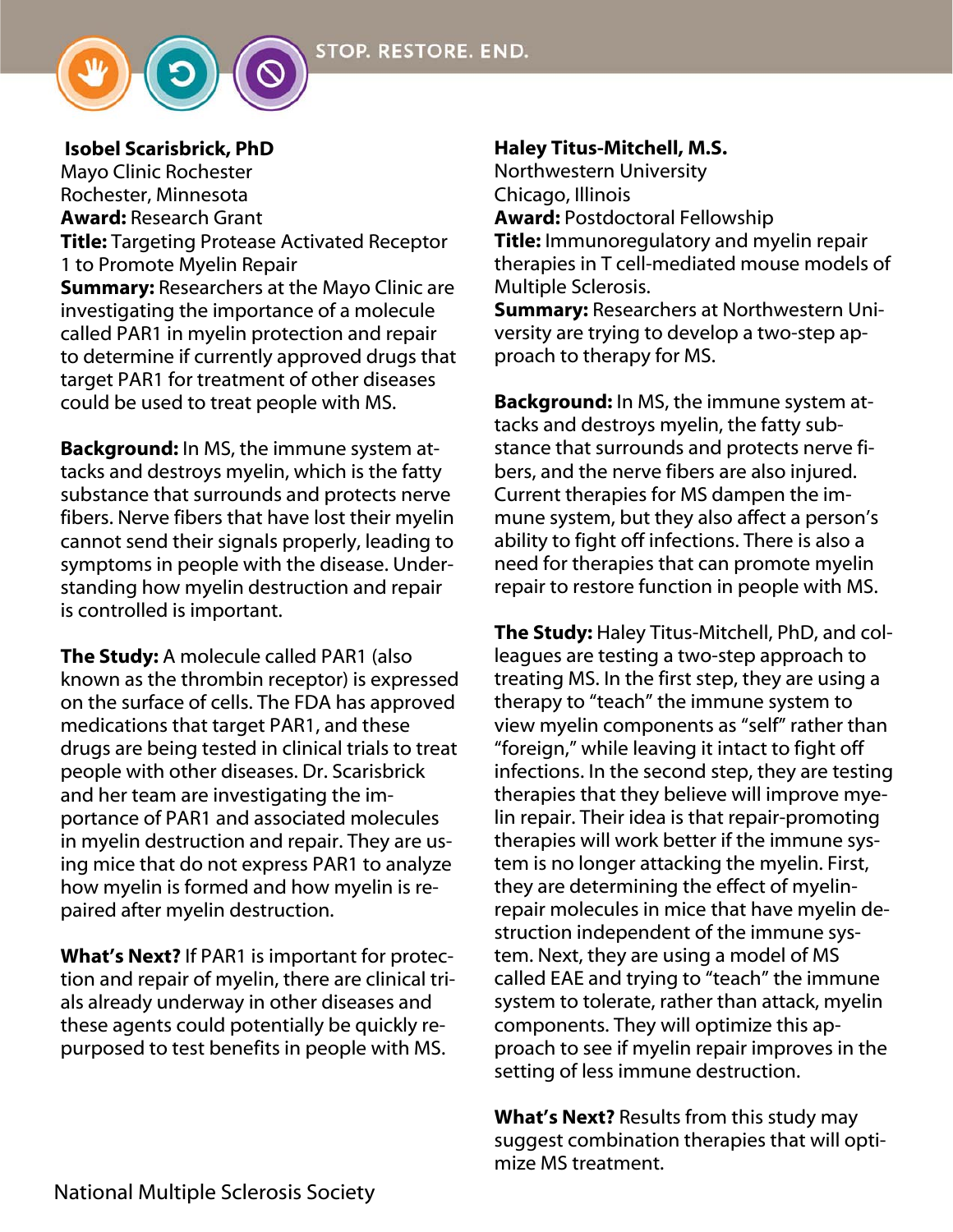

# 19 New Pilot Projects Take Aim at MS

One way the Society propels MS research forward is by funding high-risk, high-potential pilot projects to investigate untested ideas. These one-year grants allow researchers to quickly gather data to determine if ideas are

# **STOP**

Myriam Chaumeil, PhD (University of California, San Francisco) is using novel imaging to differentiate between helpful and harmful immune cells.

Jennifer Graves, MD, PhD (UCSF) is exploring hormonal aging and MS progression.

Javier Ochoa‐Reparaz, PhD (Geisel School of Medicine at Dartmouth, Lebanon, NH) is de- termining whether gut bacteria contribute to MS progression.

David Pitt, MD (Yale University, New Haven, CT) is exploring the reason for MS variability.

Andrew Steelman, PhD (University of Illinois at Urbana‐Champaign, Urbana, IL) is explor- ing how infections may trigger MS relapses, for clues to relapse prevention.

Alastair Wilkins, FRCP, PhD (University of Bristol, Bristol, UK) is testing a mechanism that may underlie MS progression, for clues to stopping progression in its tracks.

Xiaoming Zhou, PhD (Uniformed Services University of the Health Sciences, Bethesda, MD) is testing a method of stopping the immune attack in MS-like disease.

# **RESTORE**

Deborah Backus, PhD (Sheperd Center, Atlanta, GA) is testing whether FES cycling im- proves fatigue in people with fatigue who depend on wheelchairs for mobility.

Shuo-Hsiu Chang, PhD (The University of Texas Health Science Center, San Antonio) is studying the effectiveness of a wearable exoskeleton to improve walking in people with MS.

Pierfilippo De Sanctis, PhD (Albert Einstein College of Medicine, Bronx, NY) is using nov- el imaging to test the ability of people with MS to perform cognitive tasks while walking.

Nandini Deshpande, PhD (Queen's University, Kingston, Ontario, Canada) is testing mobili- ty in real-life situations in people with MS.

Paula Dore-Duffy, PhD (Wayne State University, Detroit, MI) is determining whether a nov- el type of adult stem cell can promote repair in MS models.

Babette Fuss, PhD (Virginia Commonwealth University, Richmond, VA) is testing a mole- cule that may help brain cells to promote myelin repair and neuroprotection.

Bonnie Glanz, PhD (Brigham and Women's Hospital, Boston, MA) is testing a method of computerized cognitive rehabilitation in MS.

Jane Kent, PhD (University of Massachusetts Amherst, Amherst, MA) is evaluating the use- fulness of foot tap speed as a way of predicting changes in mobility in people with MS.

Citlali Lopez‐Ortiz, PhD (University of Illinois at Urbana‐Champaign, Urbana, IL) is testing a dance program for improving MS symptoms.

Paul Rosenberg, MD, PhD (Boston Children's Hospital, Boston, MA) is investigating a pro- tein that may put the brakes on myelin formation in MS.

Wendy Vargas, MD (Columbia University, New York, NY) is studying academic perfor- mance in children with MS for clues to early intervention to address cognitive problems.

# **END**

Luwen Zhang, PhD (University of Nebraska, Lincoln) is studying a virus in MS.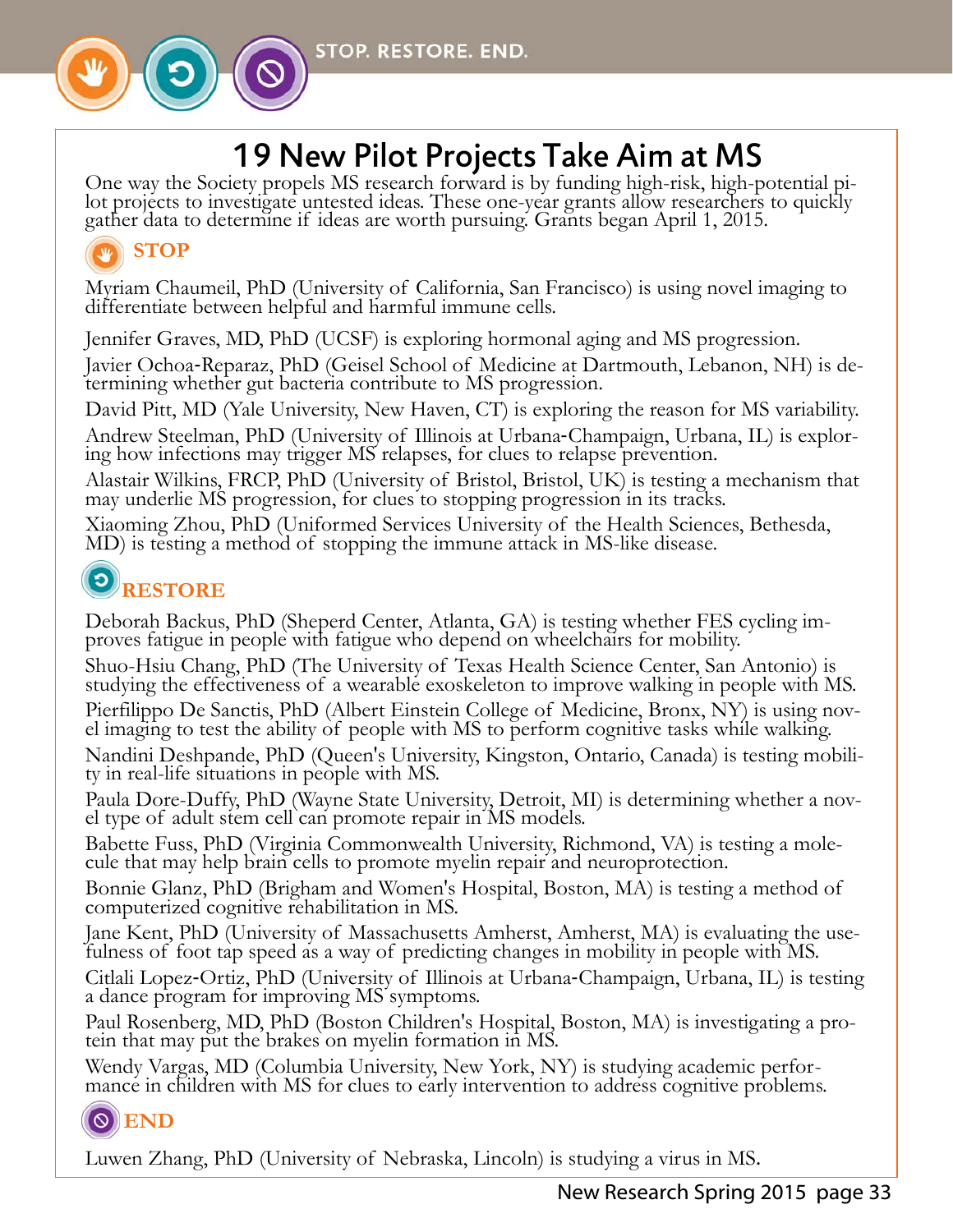

#### RESTORE— Biology of Glia

#### Patrizia Casaccia, MD, PhD

Icahn School of Medicine at Mount Sinai New York, New York Award: Research Grant Title: Understanding the role of gene/ environment interaction in oligodendrocytes Summary: Mount Sinai School of Medicine researchers are exploring how environmental factors can be harmful or protective to the cells that maintain myelin and are damaged in the course of MS.

Background: Progress has been made in identifying genes that make people susceptible to developing MS, but there are many gaps in our knowledge, such as what factors drive disease progression and how do environmental factors interact with MS genes to possibly influence disease course. In the brain and spinal cord, cells called oligodendrocytes make myelin, the fatty substance that surrounds and protects nerve fibers. In MS, myelin is attacked and destroyed, leading to symptoms. Environmental factors may affect the activity, or "expression" of genes that protect oligodendrocytes, and these factors may have harmful or beneficial effects. One way that the environment can modify gene expression is by a chemical modification of the DNA, which is called "methylation." A recent study from Dr. Casaccia's lab showed differences in DNA methylation in brain tissue between people without MS and those with MS in areas without lesions. DNA methylation, and thus gene expression, may be abnormal in people with MS, even in areas of the brain that otherwise look normal.

National Multiple Sclerosis Society **The Study:** Dr. Casaccia and colleagues are testing this idea of environment-driven changes in gene expression in oligodendrocytes. They are looking at a gene called NDRG1 that is present at very high levels in

myelin of healthy subjects and decreased in myelin of MS patients. In normal-appearing brain tissue from people with MS, NDRG1 is excessively methylated, and the expression of the NDRG1 gene is decreased, but the function of this molecule remains unknown. In this study, they will test the idea that low levels of NDRG1 are harmful and high levels of NDRG1 are protective in a mouse model of MS called EAE. They are also asking whether the reason for the low levels of NDRG1 in MS brains is the presence of excessive DNA methylation in oligodendrocytes. They are also using mice to understand whether environmental conditions, such as a high fat and high salt diet (reported as a possible risk factor for MS), induce changes in DNA methylation of NDRG1.

What's Next? Results from this study may reveal a new way to protect myelin-making cells from injury, and may offer new clues to dietary factors that may affect disease course.

#### Meng-meng Fu, PhD

Stanford University Stanford, California Award: Postdoctoral Fellowship **Title: Regulation of MBP mRNA Transport in** Oligodendrocytes **Summary: Researchers at Stanford University** are investigating how a protein critical to the formation of nerve-insulating myelin is made and how its message is transported, to gather information that may be critical to finding a way to repair myelin in MS.

Background: Healthy nerve fibers are protected and insulated by a fatty substance called myelin. In MS, myelin is destroyed, resulting in disruption of nerve fiber function and symptoms in people with MS. Though some amount of myelin repair is possible in early stages of MS, it becomes less and less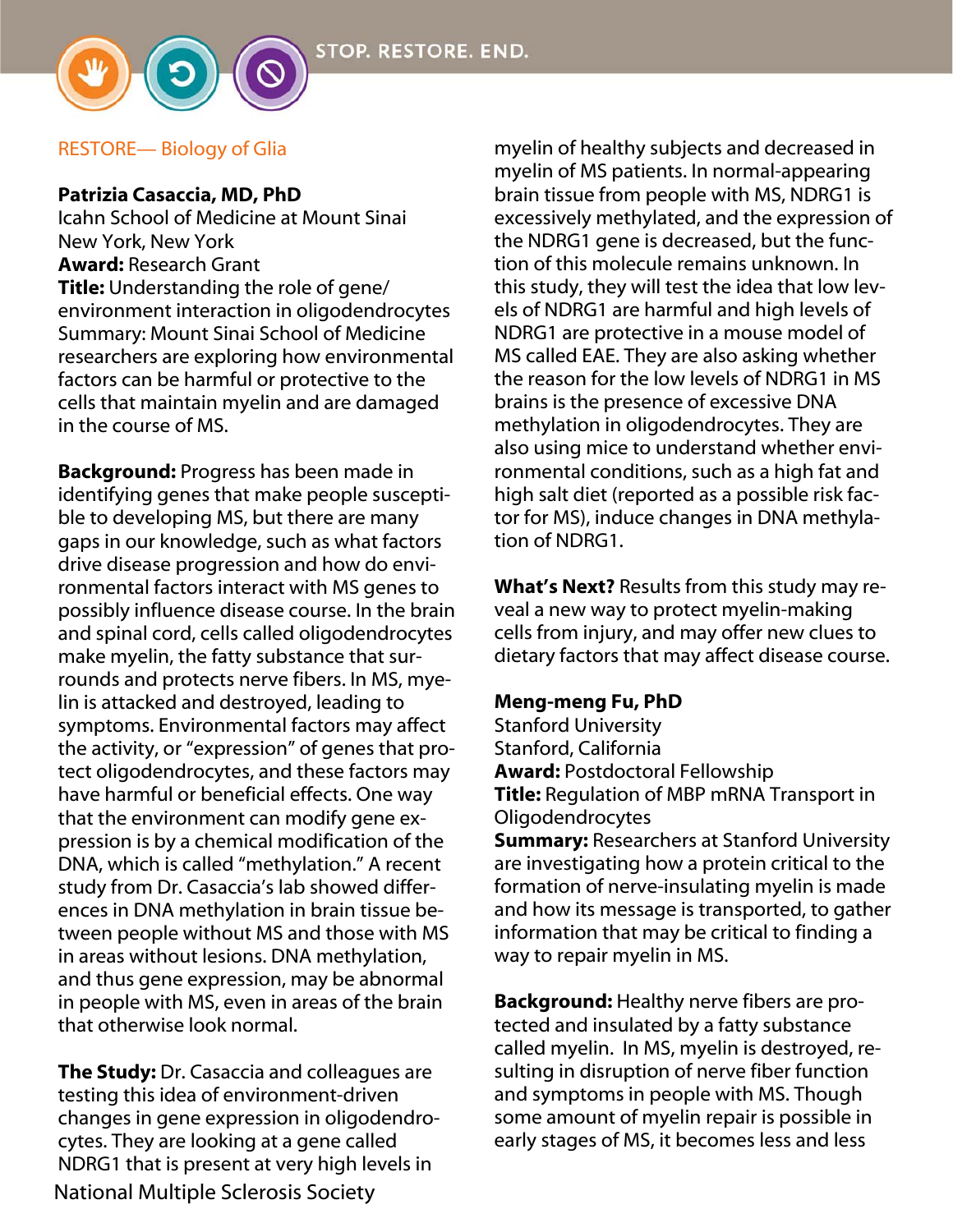efficient in later stages. One idea to improve symptoms in MS is to improve myelin repair. The cells that make myelin are called oligodendrocytes. These cells make many different kinds of proteins using information in messenger RNA (mRNA) that comes from DNA in the cell's nucleus. Most proteins are made in areas very close to the nucleus. However, the most abundant mRNA in oligodendrocytes, which encodes MBP (myelin basic protein) is different; its mRNA is shipped to regions far from the nucleus, and the protein is made in these remote regions. This process is important, because in mice with gene abnormalities that cause improper myelin growth, this distant localization of MBP mRNA is disrupted.

The Study: As part of her fellowship training, Dr. Fu is working with an experienced team to perform studies to further understand how and why MBP mRNA is transported far from the nucleus for the protein to be made. First, they are using cells grown in a dish to examine this mRNA transport process in detail. Next they are working to identify proteins that are involved in transport of MBP mRNA to distant locations. Then they will try to understand why this transport is necessary by making a version of the MBP mRNA that cannot be transported to distant sites in the cell. This non-transportable MBP mRNA will be introduced into mice to see if myelin synthesis is perhaps abnormal.

What's Next? Results from this study will increase our understanding of the basic process of myelin manufacturing and may identify novel targets for new treatments to increase myelin repair in people with MS.

#### Stefanie Giera, PhD

Boston Children's Hospital Boston, Massachusetts Award: Postdoctoral Fellowship Title: Characterization of a novel G proteincoupled receptor in oligodendrocyte development

Summary: Researchers at Boston Children's Hospital are investigating the importance of a specific molecule in the ability of myelinmaking cells to mature and make nerveinsulating myelin, for clues to promoting myelin repair in MS.

Background: In MS, the immune system attacks and destroys myelin, the fatty substance that surrounds and protects nerve fibers. Nerve fibers are also injured. Myelin is made by cells called oligodendrocytes. There are spare, immature oligodendrocytes residing in parts of the brain, and one idea for restoring function in MS is to find ways to increase oligodendrocyte maturation to produce more cells that can repair myelin. A group of proteins called "G-protein coupled receptors" or "GPCRs" are found in many parts of the body. About one-third of the current drugs available for treating many types of illnesses target GPCRs. One GPCR called GPR56 is required for cell division of immature oligodendrocytes and may play a role in maturation of these cells.

**The Study:** As part of her postdoctoral research training, Dr. Giera is working on a team that is conducting studies to establish the importance of GPR56 in oligodendrocyte development and myelin formation. To do this, they are developed mice that do not make GPR56, and examining the myelin and oligodendrocytes in these mice. They are also determining what molecules binds to GPR56 to make it work, as well as other molecules that work with GPR56.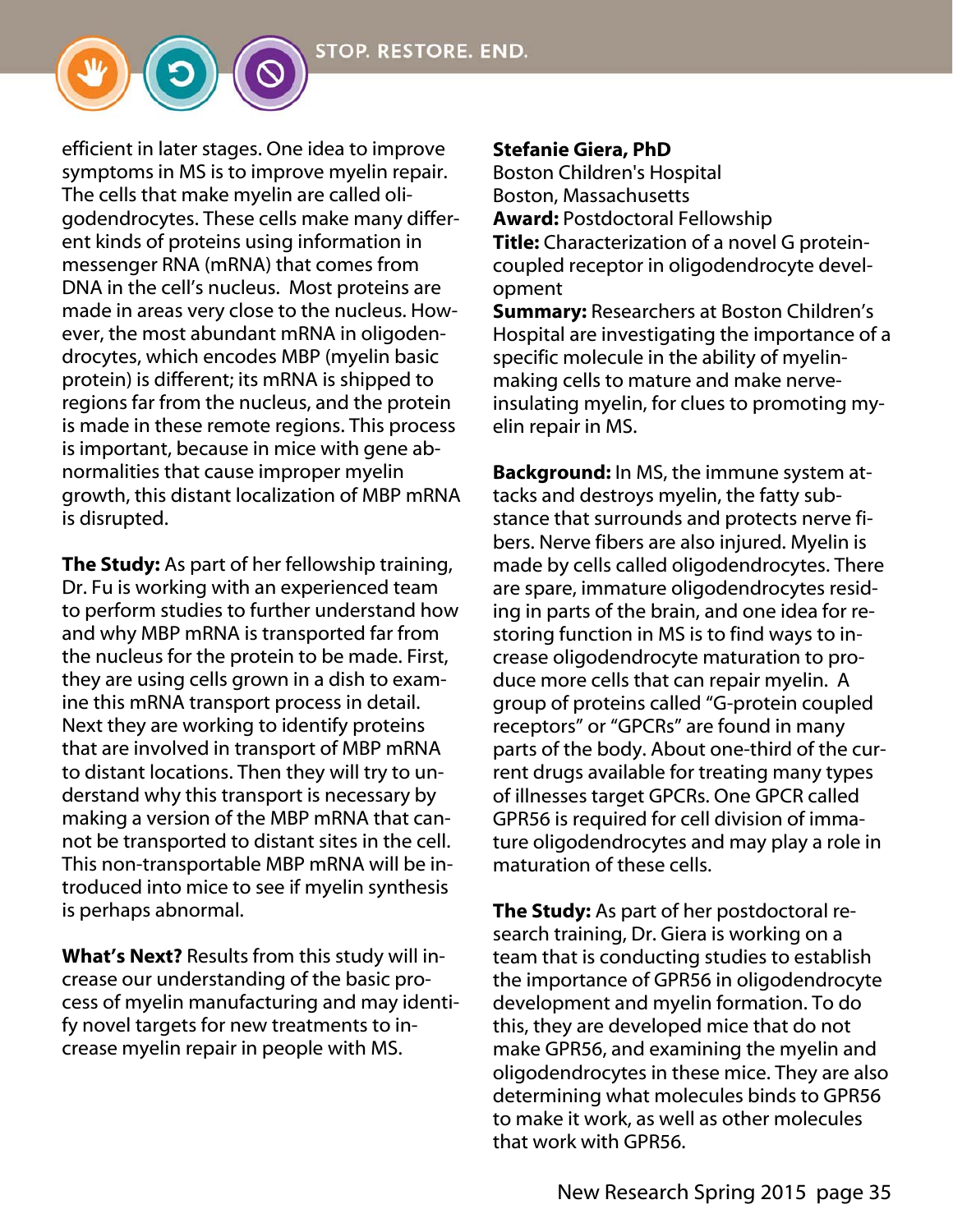```
STOP. RESTORE. END.
```
What's Next? If GPR56 is important for oligodendrocyte maturation, this molecule may represent an important future target for developing therapies to stimulate myelin repair in people with MS.

### Qing Lu, PhD

Children's Hospital Medical Center Cincinnati, Ohio Award: Research Grant Title: Histone deacetylase control of CNS myelination and remyelination **Summary:** Cincinnati Children's Hospital Medical Center researchers are focusing on how an enzyme controls myelin growth and repair, with a future possibility of stimulating this enzyme to repair myelin in MS.

Background: In MS, the immune system attacks and destroys myelin, the fatty substance that surrounds and protects nerve fibers. Nerve fibers that have been stripped of their myelin do not function properly, and are vulnerable to damage. The cells in the brain and spinal cord that make myelin are called "oligodendrocytes." Mature oligodendrocytes that can make myelin are derived from immature precursor cells that reside in the brain. One idea to treat MS is to increase the number of mature oligodendrocytes by coaxing immature cells to mature. This process is controlled by genes, through enzymes called histone deacetylases, which are important for oligodendrocyte maturation.

The Study: Dr. Lu and his colleagues are examining one type of histone deacetylase called "Hdac3," which is important in this process of oligodendrocyte maturation. They are looking at what steps in the maturation process are controlled by Hdac3 and what genes are turned on or off by the activity of Hdac3. To do this, they are using mice with mutations in Hdac3 in oligodendrocytes at different stages of maturation. They are also using various genetic techniques to identify the specific genes that are regulated by Hdac3.

What's Next? Results from this study may suggest that Hdac3 is a target for future development of drugs that can be used to improve oligodendrocyte maturation, which is expected to improve myelin repair in MS.

#### Teresa Wood, PhD

Rutgers, The State University of New Jersey Piscataway, New Jersey

Award: Research Grant

**Title:** mTOR Signaling Targets and Pathway Intersections in Oligodendrocyte Differentiation and Myelination

**Summary: Researchers at Rutgers, the State** University of New Jersey, are investigating the role of a molecule called mTOR and associated molecules in enhancing myelin repair.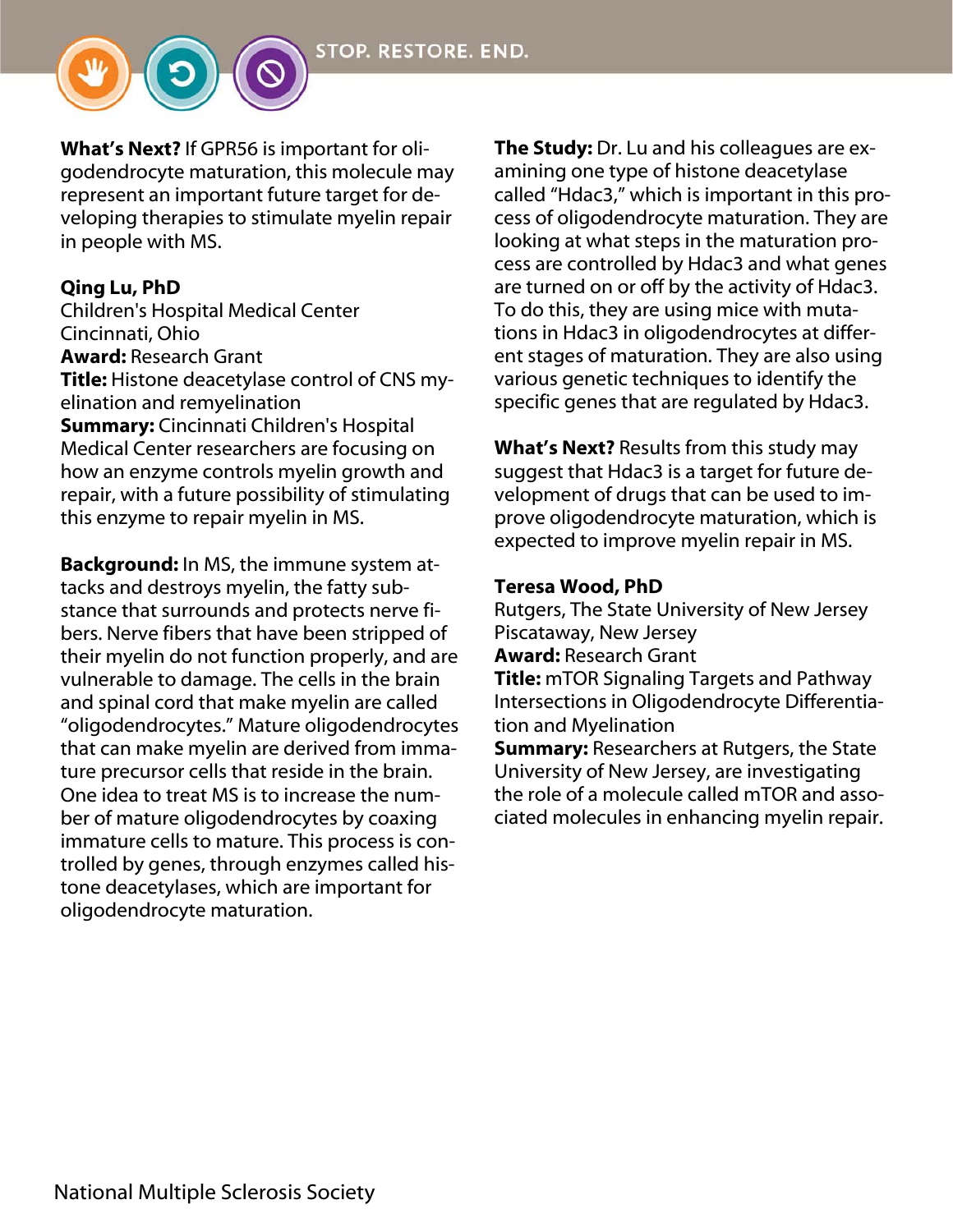Background: In MS, myelin, the fatty substance that surrounds and protects nerve fibers, is attacked and destroyed, and the nerve fibers are also damaged. Natural myelin repair and synthesis in the brain and spinal cord are performed by cells called "oligodendrocytes." Myelin repair in MS is incomplete and fails over time, but the potential for repair exists in both early and late stages of MS. One strategy for providing better treatment for MS is to protect oligodendrocytes and increase their ability to synthesize new myelin and protect the nerve fibers.

The Study: Dr. Wood and her team are investigating a molecule called "mammalian target of rapamycin" or "mTOR." This molecule controls the maturation of oligodendrocytes, and also myelin growth and repair. Using cells grown in a dish and mice in which the expression of mTOR and other related molecules can be controlled genetically, Dr. Wood is investigating how other molecules work with mTOR to control these processes.

What's Next? If this research successfully identifies mTOR and related molecules that work together to promote myelin repair, it will uncover new strategies for therapies designed to repair damage in the MS brain and restore function.

# Visit the National MS Society web site! Visit these areas for more infor-

mation about MS research:

Participate in Research Studies

Research News & Progress

Research We Fund

Driving Commercial Progress

**www.nationalMSsociety.org**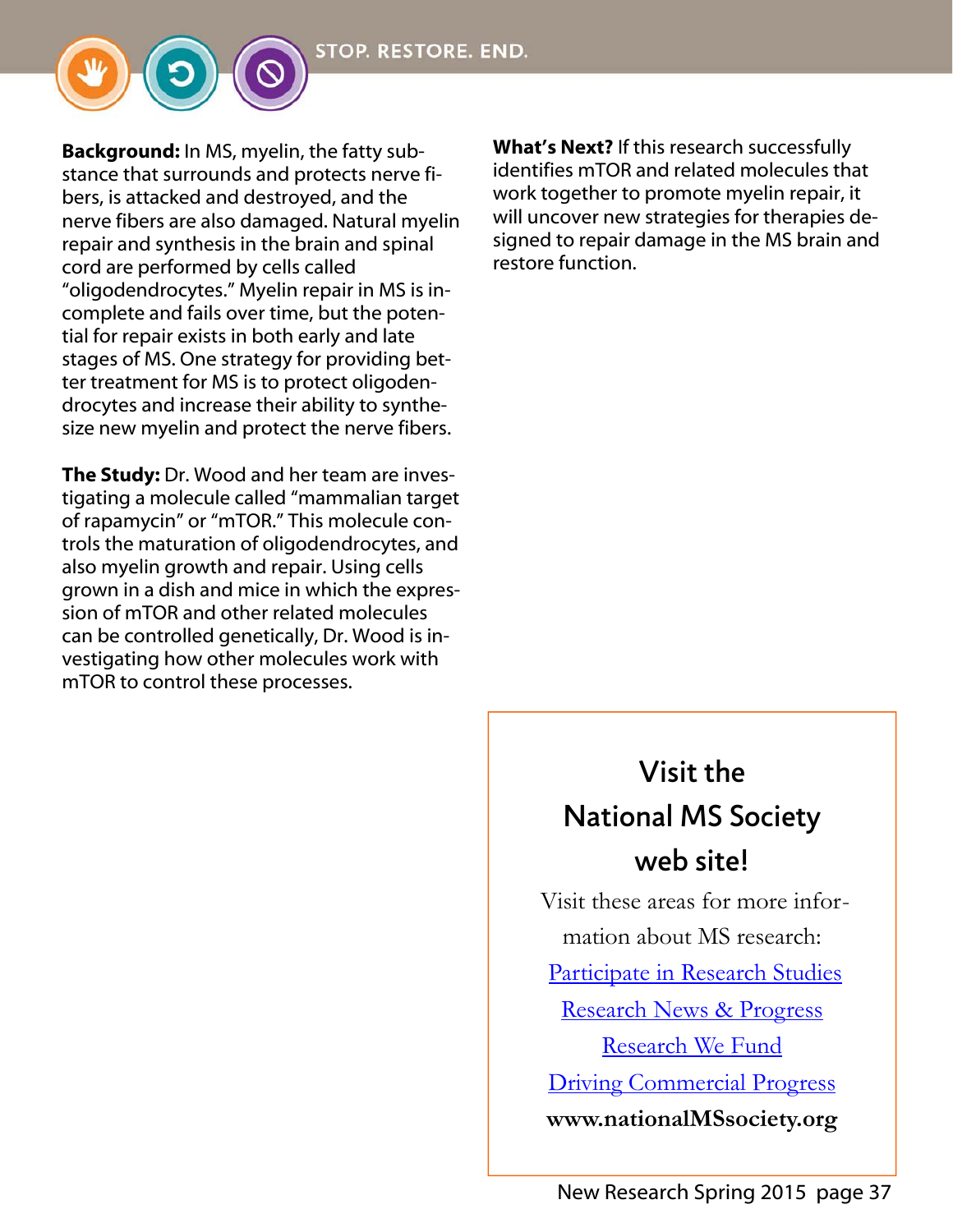

# New Collaborative MS Research Award Takes the Next Step in MS Genetics

# **Lead Investigator: David Hafler, MD**

Yale University, New Haven, CT

**Title:** "Systematic Genome Editing of the Risk Variants in Multiple Sclerosis" **Summary:** Researchers at Yale, Harvard, and two University of California institutions have teamed up to apply highly advanced technology to manipulate MS risk genes to tease out the exact pathways by which MS develops.

# **Background:**

The next generation of MS genetics began when the International MS Genetics Consortium was launched with early seed funding from a National MS Society Collaborative MS Research Center Award. The consortium has identified more than 159 genetic variations related to MS, and has begun to identify the specific immune cells and proteins involved. Interpreting the genetic variations identified by such large-scale studies remains a challenge. Researchers are now taking the next steps toward understanding how genes contribute to the development of the immune attack in MS and how to use this knowledge to stop the immune attack in its tracks.

### **The Study:**

This Collaborative Center connects major laboratories nationwide. It brings together MS immunology experts –Dr. Hafler and Dr. Vijay Kuchroo (Harvard University); genetics experts – Dr. Hafler and Dr. Alexander Marson (University of California, San Francisco); and Dr. Jennifer Doudna (University of California, Berkeley), who pioneered a new technology to precisely "edit" genetic material to tease out what role each gene plays. Dr. Doudna will employ cuttingedge techniques to perform this 'molecular surgery' on specific genes that have been identified to carry risk of MS. In parallel, Dr. Hafler and Dr. Marson will examine sets of genetic material ("genomes") of a large group of people with MS and people without MS to assess how these genes interact with one another to disrupt immune system activity. Dr. Kuchroo will use models to tease out how these genes affect the development of MS-like disease in mice.

# **What's Next?**

These efforts not only promise to discover the pathways by which MS develops, but also provide a basis for using this knowledge to explore novel strategies for treatment and prevention.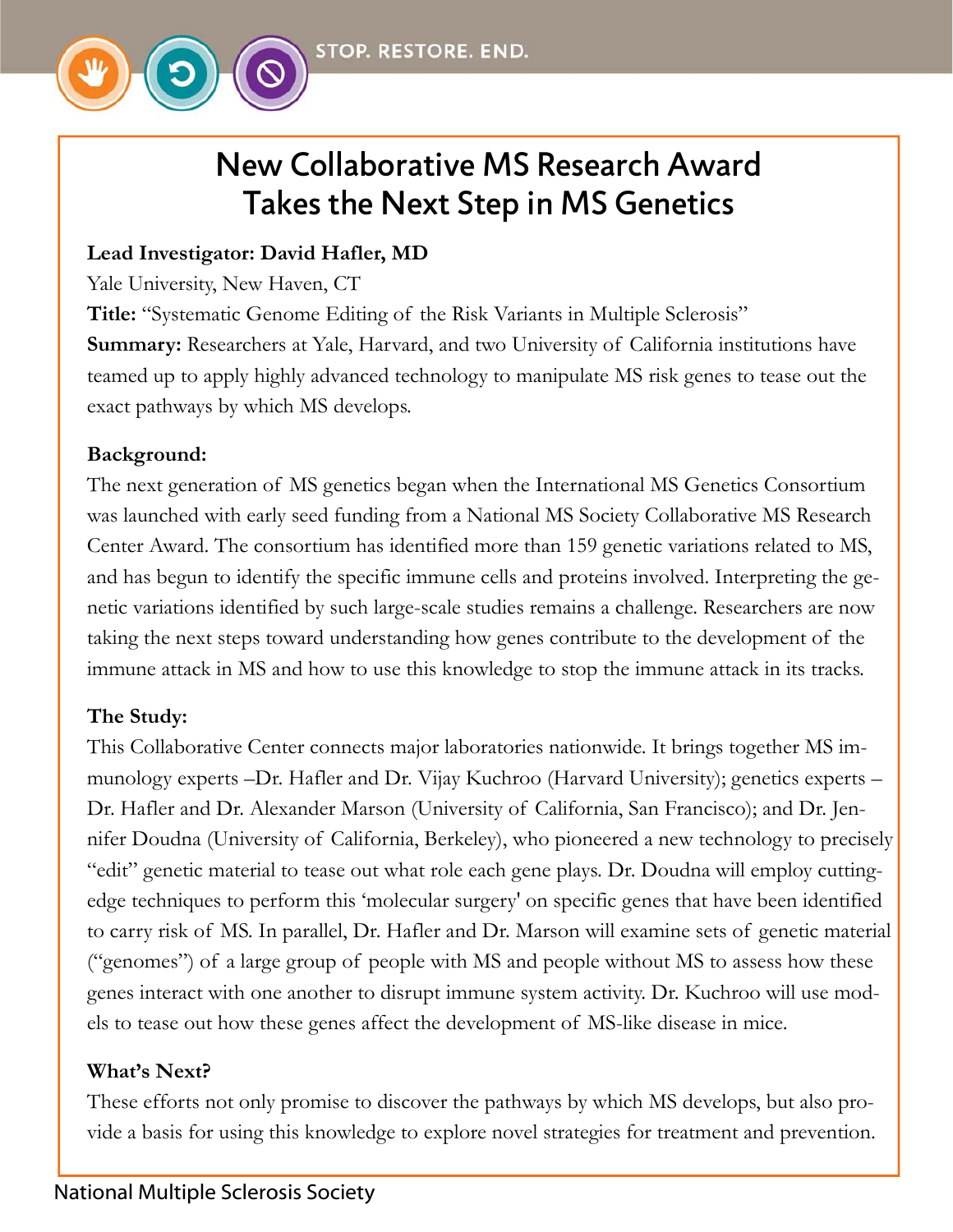

 Ending MS forever means finding the cause of MS, what triggers it, and what may protect against it so that we can prevent MS for future generations. Research into ending MS includes studies to identify MS-related genes, because genes make people susceptible to MS. Another research area is to better understand factors in the environment that influence whether a person gets MS, and identifying possible infectious triggers for MS.

#### END—Risk Factors

#### Cory Teuscher, PhD

University of Vermont Burlington, Vermont Award: Research Grant Title: Identification of gene-by-environment interactions contributing to CNS autoimmune disease

**Summary:** University of Vermont researchers are using mice with MS-like disease to look at interactions between genes and the environmental factors Vitamin D and exposure to UV/ sunlight for clues to preventing or treating MS.

Background: Both genetic and environmental factors contribute to a person's risk of developing MS. Studies involving twins have shown that about 30% of risk is due to genetics, and the remaining 70% is due to the environment or interactions between genes and the environment. Understanding how genes and the environment interact in people is difficult. A mouse model of MS called EAE reproduces many of the susceptibility factors for MS.

The Study: Dr. Teuscher and colleagues are using mice with EAE to study the effects of the environmental factors Vitamin D and ultraviolet (UV)/sunlight exposure, which are thought to be protective in MS, on the disease process. Vitamin D is made by the body through the skin's exposure to sunlight. They are looking at segments of genetic material that may harbor genes that interact with Vitamin D and/or UV/sunlight exposure to influence susceptibility to EAE. The team is conducting a series of studies designed to independently test the role of Vitamin D and UV/ sunlight exposure to determine if one or the other is a better protective factor.

What's Next? Determining environmental factors that may be protective, and identifying the genes that modulate these protective effects, may help determine how to prevent MS and develop optimal therapies for people who have MS.